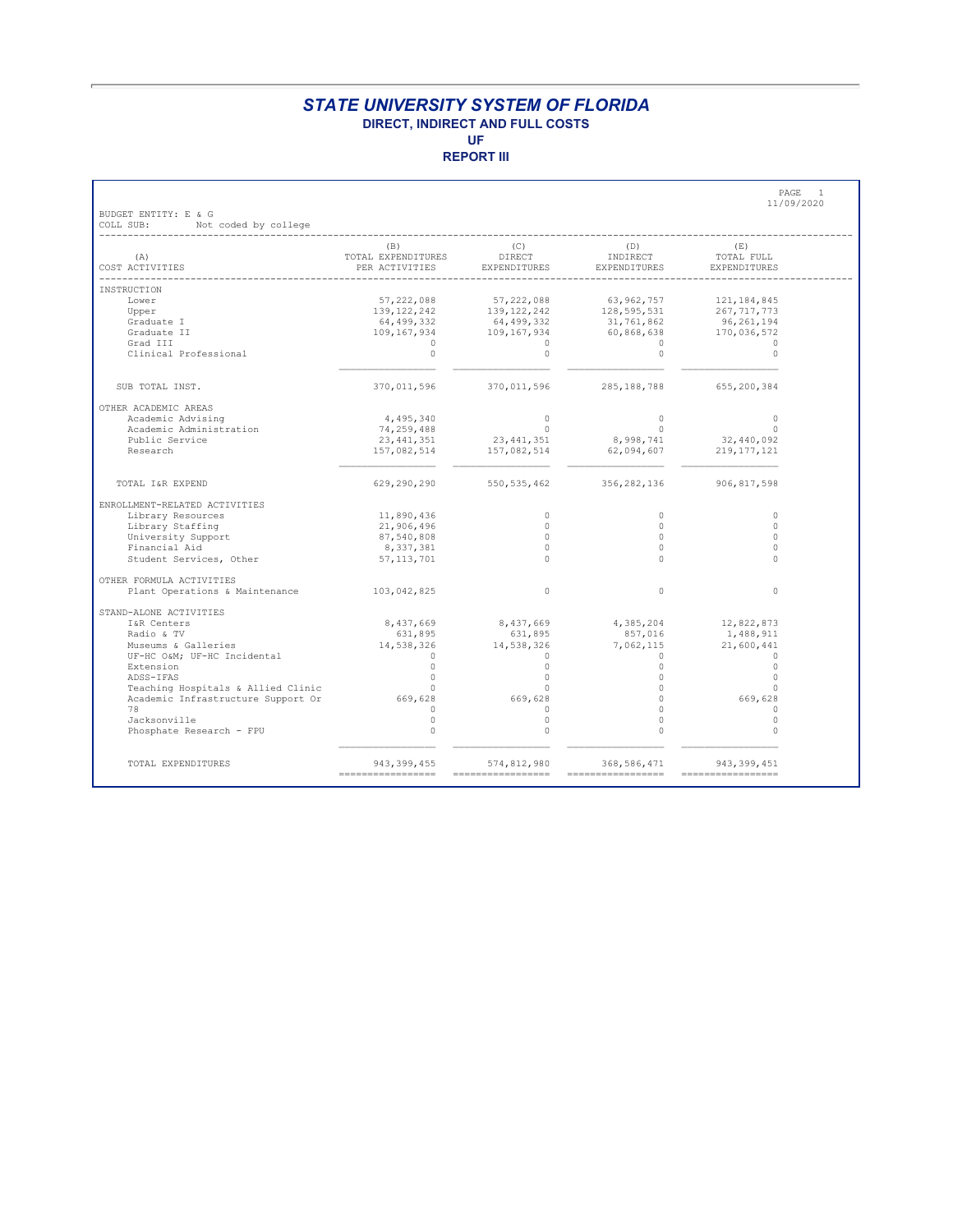**REPORT III**

|                                                                    |                                             |                               |                                 | PAGE<br>-2<br>11/09/2020          |
|--------------------------------------------------------------------|---------------------------------------------|-------------------------------|---------------------------------|-----------------------------------|
| BUDGET ENTITY: IFAS (UF only)<br>Not coded by college<br>COLL SUB: |                                             |                               |                                 |                                   |
| (A)<br>COST ACTIVITIES                                             | (B)<br>TOTAL EXPENDITURES<br>PER ACTIVITIES | (C)<br>DIRECT<br>EXPENDITURES | (D)<br>INDIRECT<br>EXPENDITURES | (E)<br>TOTAL FULL<br>EXPENDITURES |
|                                                                    |                                             |                               |                                 |                                   |
| INSTRUCTION                                                        |                                             |                               |                                 |                                   |
| Library Resources                                                  |                                             | n                             |                                 | $\cap$                            |
| Library Staffing                                                   |                                             | $\cap$                        |                                 |                                   |
| University Support                                                 |                                             |                               |                                 |                                   |
| Financial Aid                                                      |                                             |                               |                                 |                                   |
| Student Services, Other                                            |                                             |                               |                                 |                                   |
| OTHER FORMULA ACTIVITIES                                           |                                             |                               |                                 |                                   |
| Plant Operations & Maintenance                                     | 17,754,062                                  | $\Omega$                      | $\Omega$                        | $\Omega$                          |
| STAND-ALONE ACTIVITIES                                             |                                             |                               |                                 |                                   |
| I&R Centers                                                        | 97, 172, 771                                | 97,172,771                    | 10,402,105                      | 107,574,876                       |
| Radio & TV                                                         |                                             |                               |                                 |                                   |
| Museums & Galleries                                                |                                             |                               |                                 |                                   |
| UF-HC O&M UF-HC Incidental                                         |                                             |                               |                                 |                                   |
| Extension                                                          |                                             | 56, 527, 393 56, 527, 393     |                                 | 7, 351, 957 63, 879, 350          |
| ADSS-TFAS                                                          | 16,017,027                                  | 16,017,027                    | $\Omega$                        | 16,017,027                        |
| Teaching Hospitals & Allied Clinic                                 |                                             |                               |                                 |                                   |
| Academic Infrastructure Support Or                                 |                                             |                               |                                 |                                   |
| 78                                                                 |                                             |                               |                                 |                                   |
| Jacksonville                                                       |                                             |                               |                                 |                                   |
| Phosphate Research - FPU                                           |                                             |                               |                                 |                                   |
| TOTAL EXPENDITURES                                                 | 187, 471, 253                               | 169,717,191                   | 17,754,062                      | 187, 471, 253                     |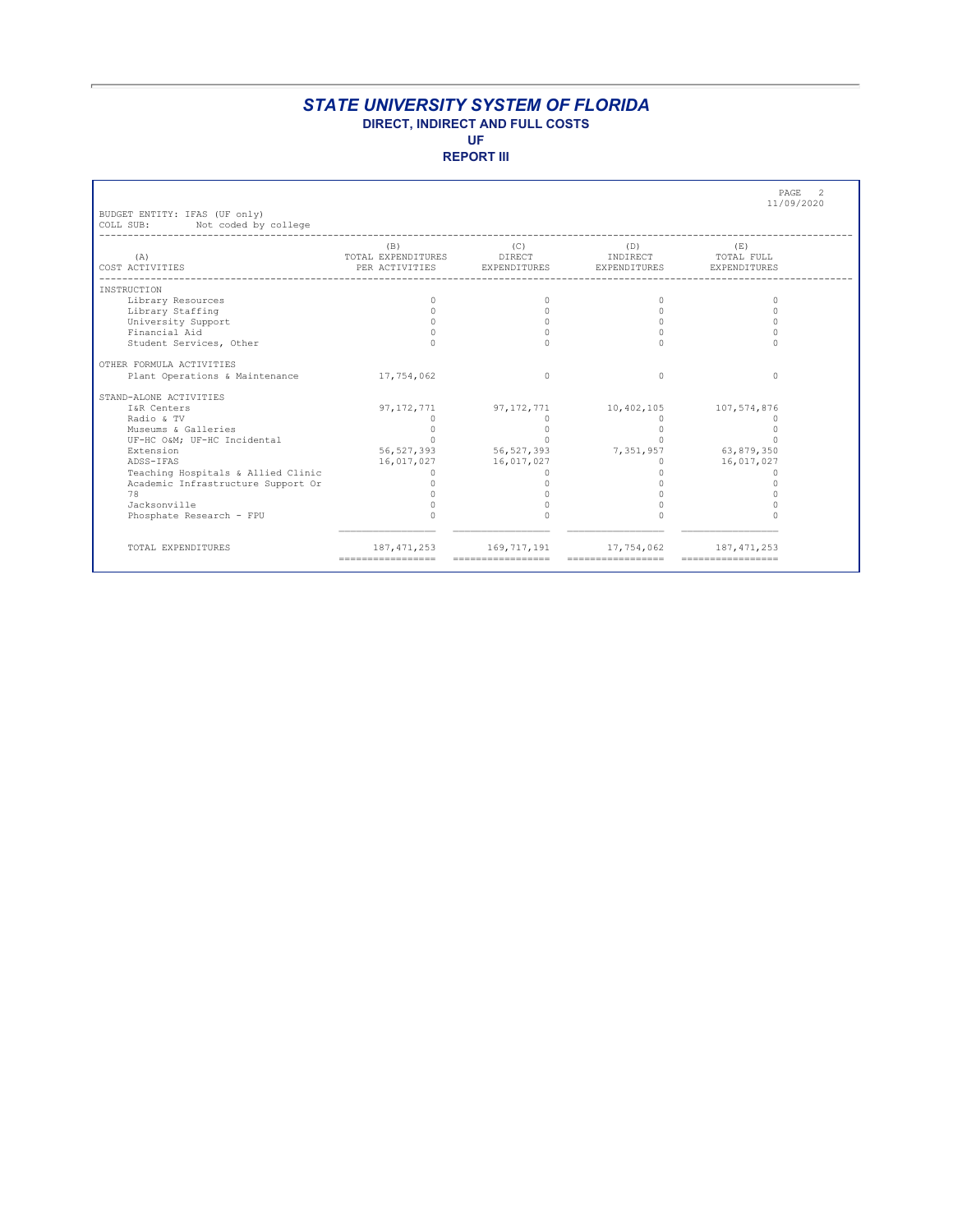**REPORT III**

|                                              | $\begin{array}{ccc} & \text{(B)} & \text{(C)} \\ \text{TOTAL EXPERIDITURES} & \text{DIRECT} \end{array}$ |                          | (D)<br>INDIRECT                                    | (E)<br>TOTAL FULL      |
|----------------------------------------------|----------------------------------------------------------------------------------------------------------|--------------------------|----------------------------------------------------|------------------------|
| (A)<br>COST ACTIVITIES                       | PER ACTIVITIES EXPENDITURES EXPENDITURES                                                                 |                          |                                                    | EXPENDITURES           |
|                                              |                                                                                                          |                          |                                                    |                        |
| INSTRUCTION                                  |                                                                                                          |                          |                                                    |                        |
| Lower                                        | $\circ$                                                                                                  | $\circ$                  | $\circ$<br>$\sim$ 0                                | $\circ$                |
| Upper                                        | $\circ$                                                                                                  | $\sim$ 0                 |                                                    | $\circ$                |
| Graduate I                                   | 83,099<br>18,360                                                                                         | 83,099<br>18,360         | $40,112$<br>$10,877$                               | 123, 211<br>29, 237    |
| Graduate II<br>Grad III                      |                                                                                                          |                          |                                                    |                        |
| Clinical Professional                        |                                                                                                          |                          |                                                    |                        |
|                                              |                                                                                                          |                          |                                                    |                        |
| SUB TOTAL INST.                              |                                                                                                          |                          | 49,263,543 49,263,543 38,172,856 87,436,399        |                        |
| OTHER ACADEMIC AREAS                         |                                                                                                          |                          |                                                    |                        |
| Academic Advising                            | 9,636                                                                                                    | $\Omega$                 | $\bigcirc$                                         | $\Omega$               |
| Academic Administration                      | 10,920,628                                                                                               | $\sim$ 0                 | $\sim$ 0                                           | $\Omega$               |
| Public Service                               |                                                                                                          |                          | 19, 244, 891 19, 244, 891 9, 085, 595 28, 330, 486 |                        |
| Research                                     | 13,639,600                                                                                               | 13,639,600               | 8,629,135                                          | 22, 268, 735           |
| TOTAL I&R EXPEND                             |                                                                                                          |                          | 93,078,298 82,148,034 55,887,586 138,035,620       |                        |
| ENROLLMENT-RELATED ACTIVITIES                |                                                                                                          |                          |                                                    |                        |
| Library Resources                            | 2,008,497                                                                                                | $\circ$                  | $\circ$                                            | $\circ$                |
| Library Staffing                             | 2,482,071                                                                                                | $\circ$                  | $\bigcap$                                          | $\circ$                |
| University Support                           | 18,069,538                                                                                               | $\Omega$                 | $\bigcirc$                                         | $\circ$                |
| Financial Aid                                | $\sim$ 0                                                                                                 | $\Omega$                 | $\Omega$                                           | $\circ$                |
| Student Services, Other                      | $\circ$                                                                                                  | $\Omega$                 | $\Omega$                                           | $\Omega$               |
| OTHER FORMULA ACTIVITIES                     |                                                                                                          |                          |                                                    |                        |
| Plant Operations & Maintenance 30,887,369    |                                                                                                          | $\circ$                  | $\bigcap$                                          | $\Omega$               |
| STAND-ALONE ACTIVITIES                       |                                                                                                          |                          |                                                    |                        |
| I&R Centers                                  | $\Omega$                                                                                                 | $\Omega$                 | $\Omega$                                           | $\Omega$               |
| Radio & TV                                   | $\Omega$                                                                                                 | $\Omega$                 | $\Omega$                                           | $\circ$                |
| Museums & Galleries                          | 34, 597, 139                                                                                             |                          | $\Omega$<br>$\Omega$                               |                        |
| UF-HC O&M UF-HC Incidental<br>Extension      | $\cap$                                                                                                   | 34, 597, 139<br>$\Omega$ | $\Omega$                                           | 34,597,139<br>$\Omega$ |
| ADSS-IFAS                                    | $\Omega$                                                                                                 | $\cap$                   | $\Omega$                                           | $\Omega$               |
| Teaching Hospitals & Allied Clinic 3,044,447 |                                                                                                          | 3,044,447                | 8,490,153                                          | 11,534,600             |
| Academic Infrastructure Support Or           | $\overline{0}$                                                                                           | $\Omega$                 | $\Omega$                                           | $\Omega$               |
| 78                                           | $\bigcirc$                                                                                               | $\Omega$                 | $\circ$                                            | $\Omega$               |
| Jacksonville                                 | 7,529,372                                                                                                | 7,529,372                | $\circ$                                            | 7,529,372              |
| Phosphate Research - FPU                     | $\cap$                                                                                                   | $\cap$                   | $\Omega$                                           | $\Omega$               |
|                                              |                                                                                                          |                          |                                                    |                        |
|                                              |                                                                                                          |                          |                                                    |                        |

PAGE 3 11/09/2020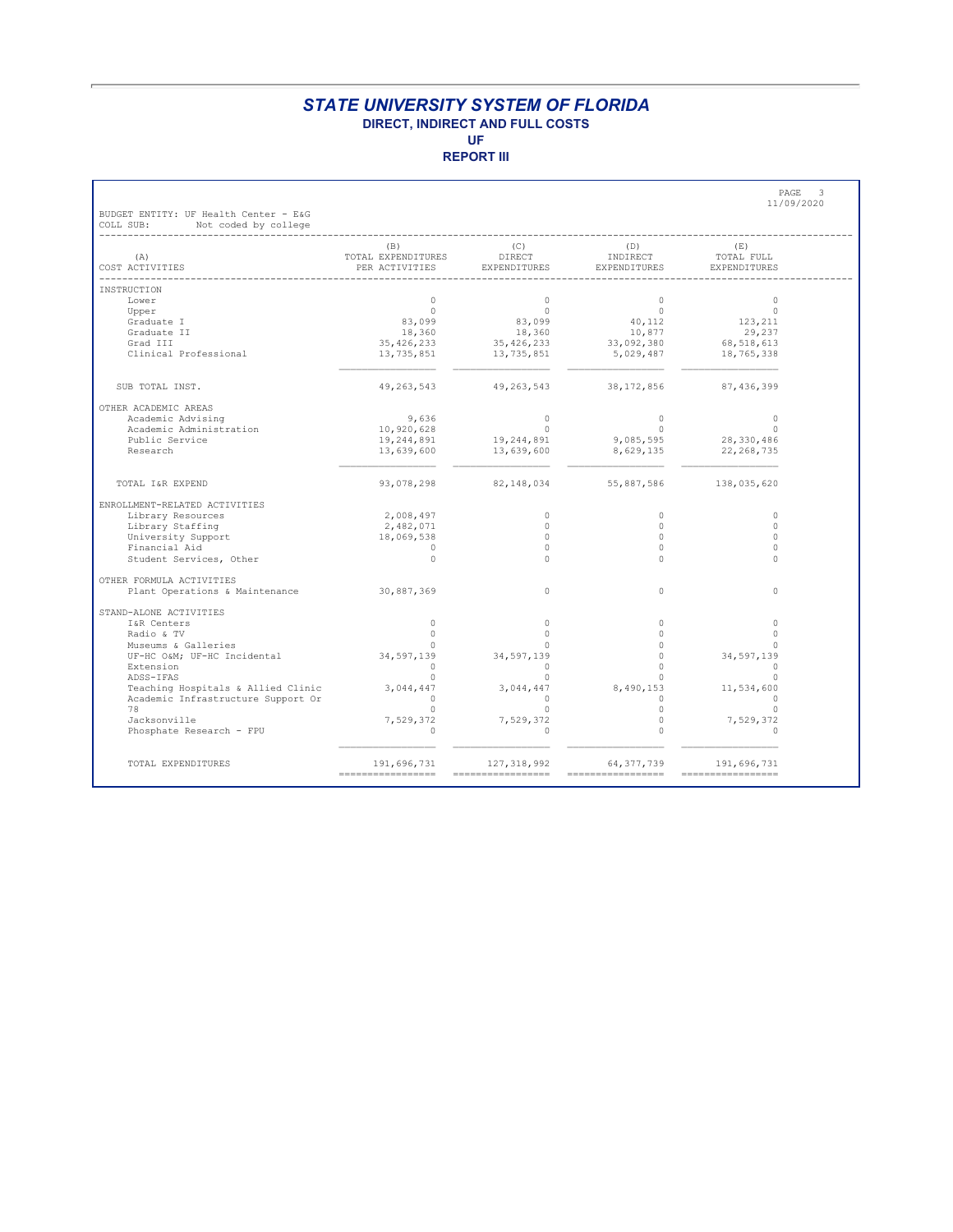**REPORT III**

PAGE 1 11/09/2020

BUDGET ENTITY: UF Health Center - E&G COLL SUB: 01 Medical (Medical & Health)

| COST ACTIVITIES                                             | TOTAL EXPENDITURES<br>PER ACTIVITIES | DIRECT<br>EXPENDITURES | INDIRECT<br>EXPENDITURES                                    | TOTAL FULL<br>EXPENDITURES |
|-------------------------------------------------------------|--------------------------------------|------------------------|-------------------------------------------------------------|----------------------------|
| INSTRUCTION                                                 |                                      |                        |                                                             |                            |
| Lower                                                       | $\Omega$                             | $\Omega$               | $\Omega$                                                    | $\Omega$                   |
| Upper                                                       | $\circ$                              | $\overline{0}$         | $\circ$                                                     | $\circ$                    |
| Graduate I                                                  | 1,631                                | 1,631                  | 1,961                                                       | 3,592                      |
| Graduate II                                                 | $\circ$                              | $\sim$ 0               | $\sim$ 0                                                    | $\Omega$                   |
| Grad III                                                    |                                      |                        | $14, 112, 563$ $14, 112, 563$ $14, 008, 919$ $28, 121, 482$ |                            |
| Clinical Professional                                       | 7,792,916                            | 7,792,916              | 1,687,186                                                   | 9,480,102                  |
| SUB TOTAL INST.                                             |                                      |                        | 21,907,110 21,907,110 15,698,066                            | 37,605,176                 |
| OTHER ACADEMIC AREAS                                        |                                      |                        |                                                             |                            |
| Academic Advising                                           | $\circ$                              | $\Omega$               | $\Omega$                                                    | $\cap$                     |
| Academic Administration                                     | 4,900,485                            | $\Omega$               | $\cap$                                                      |                            |
| Public Service                                              |                                      |                        | $15,715,991$ $15,715,991$ $6,882,670$                       | 22, 598, 661               |
| Research                                                    |                                      |                        | 6,345,631 6,345,631 3,408,099 9,753,730                     |                            |
| TOTAL I&R EXPEND                                            |                                      | 48,869,217 43,968,732  |                                                             | 25,988,835 69,957,567      |
| ENROLLMENT-RELATED ACTIVITIES                               |                                      |                        |                                                             |                            |
| Library Resources                                           | 2,008,497                            | $\Omega$               | $\Omega$                                                    | $\Omega$                   |
| Library Staffing                                            | 2,390,639                            | $\cap$                 | $\bigcap$                                                   | $\cap$                     |
| University Support                                          | 18,069,538                           | $\cap$                 | $\cap$                                                      | $\cap$                     |
| Financial Aid                                               | $\circ$                              | $\cap$                 | $\cap$                                                      | $\cap$                     |
| Student Services, Other                                     | $\Omega$                             | $\cap$                 | $\cap$                                                      |                            |
| OTHER FORMULA ACTIVITIES                                    |                                      |                        |                                                             |                            |
| Plant Operations & Maintenance                              | 30,820,895                           | $\Omega$               | $\Omega$                                                    | $\Omega$                   |
| STAND-ALONE ACTIVITIES                                      |                                      |                        |                                                             |                            |
| I&R Centers                                                 | $\circ$                              | $\Omega$               | $\Omega$                                                    | $\Omega$                   |
| Radio & TV                                                  | $\Omega$                             | $\Omega$               | $\cap$<br>$\cap$                                            |                            |
| Museums & Galleries<br>VI-HC O&M UF-HC Incidental 2,549,947 |                                      | 2,549,947              | $\Omega$                                                    | 2,549,947                  |
| Extension                                                   | $\Omega$                             | $\bigcirc$             | $\Omega$                                                    | $\Omega$                   |
| ADSS-IFAS                                                   | $\circ$                              | $\circ$                | $\Omega$                                                    | $\Omega$                   |
| Teaching Hospitals & Allied Clinic $1,582,770$ $1,582,770$  |                                      |                        | 5,722,363                                                   | 7,305,133                  |
| Academic Infrastructure Support Or                          | $\Omega$                             | $\Omega$               | $\Omega$                                                    | $\Omega$                   |
| 78                                                          | $\Omega$                             | $\Omega$               | $\circ$                                                     |                            |
| Jacksonville                                                | 7,529,372                            | 7,529,372              | $\circ$                                                     | 7,529,372                  |
| Phosphate Research - FPU                                    | $\Omega$                             | $\Omega$               | $\Omega$                                                    | $\cap$                     |
|                                                             |                                      |                        |                                                             |                            |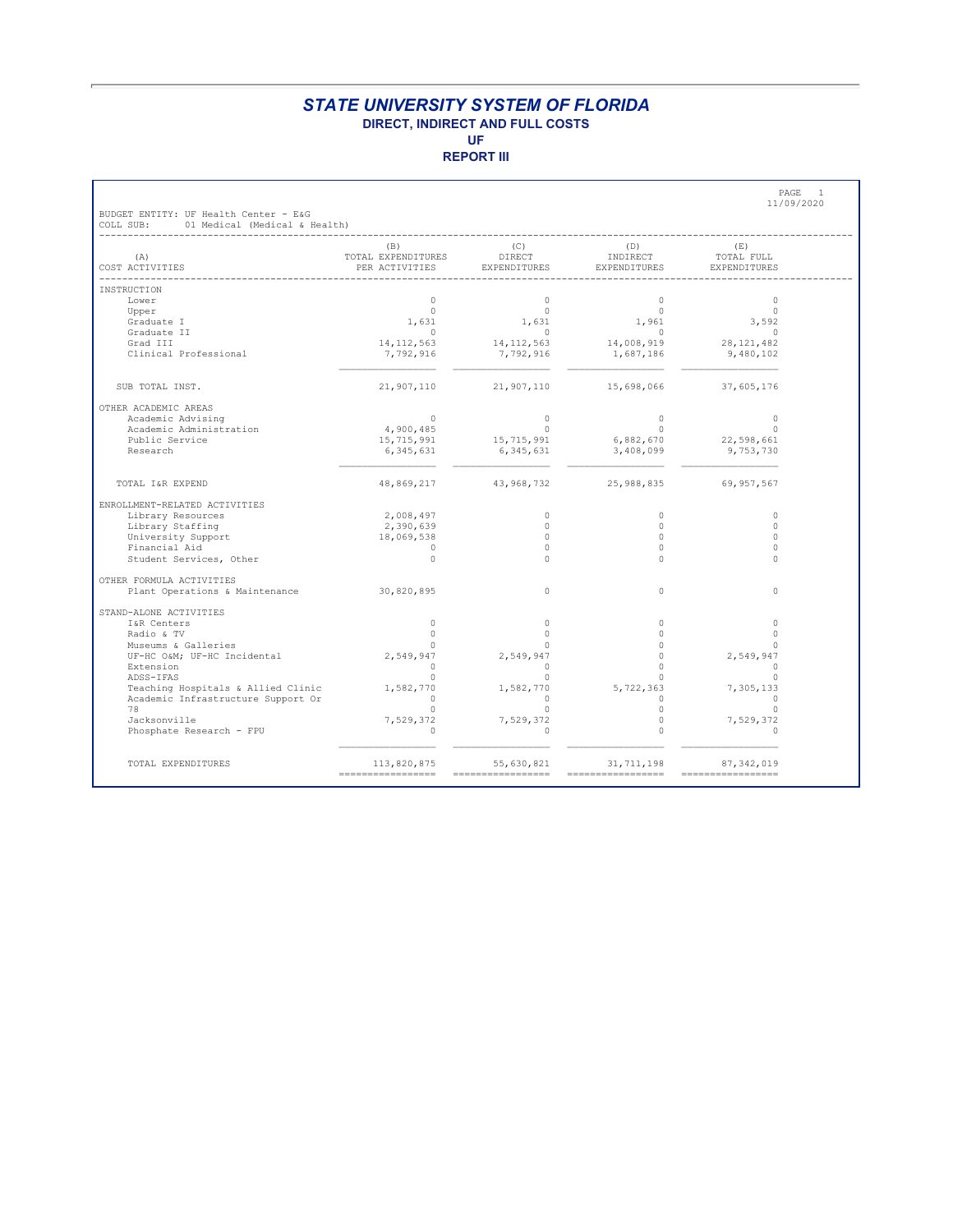**REPORT III**

PAGE 2

| (A)<br>COST ACTIVITIES                                        | (B)<br>U) (E)<br>TOTAL EXPENDITURES DIRECT TIDIRECT TOTAL FULL<br>PER ACTIVITIES EXPENDITURES EXPENDITURES EXPENDITURES | (C)                     | (D)                 | (E)                    |
|---------------------------------------------------------------|-------------------------------------------------------------------------------------------------------------------------|-------------------------|---------------------|------------------------|
| INSTRUCTION                                                   |                                                                                                                         |                         |                     |                        |
| Lower                                                         | 0                                                                                                                       | $\circ$                 | $\circ$             | $\circ$                |
| Upper                                                         | $\Omega$                                                                                                                | $\Omega$                | $\bigcirc$          | $\Omega$               |
| Graduate I                                                    | $\Omega$                                                                                                                | $\Omega$                | $\bigcap$           | $\circ$                |
| Graduate II                                                   | $\Omega$                                                                                                                | $\Omega$                | $\Omega$            | $\Omega$               |
| Grad III                                                      | 0                                                                                                                       | $\circ$                 | $\circ$             | $\circ$                |
| Clinical Professional                                         | $\Omega$                                                                                                                | $\Omega$                | $\Omega$            | $\Omega$               |
| SUB TOTAL INST.                                               | $\Omega$                                                                                                                | $\Omega$                | $\Omega$            | $\Omega$               |
| OTHER ACADEMIC AREAS                                          |                                                                                                                         |                         |                     |                        |
| Academic Advising                                             | $\overline{0}$                                                                                                          | $\circ$                 | $\bigcap$           | $\circ$                |
| Academic Administration                                       | 19,936                                                                                                                  | $\circ$                 | $\bigcirc$          | $\Omega$               |
| Public Service                                                | 5,133                                                                                                                   | 5,133                   | 1,006               | 6,139                  |
| Research                                                      | 23,283                                                                                                                  | 23,283                  | 4,581               | 27,864                 |
| TOTAL I&R EXPEND                                              |                                                                                                                         | 48,352 28,416           | 5,587               | 34,003                 |
| ENROLLMENT-RELATED ACTIVITIES                                 |                                                                                                                         |                         |                     |                        |
| Library Resources                                             | $\Omega$                                                                                                                | $\Omega$                | $\bigcap$           | $\circ$                |
| Library Staffing                                              | 91,432                                                                                                                  | $\Omega$                | $\circ$             | $\circ$                |
| University Support                                            | $\Omega$                                                                                                                | $\cap$                  | $\bigcap$           | $\Omega$               |
| Financial Aid                                                 | $\circ$                                                                                                                 | $\Omega$                | $\Omega$            | $\Omega$               |
| Student Services, Other                                       | $\Omega$                                                                                                                | $\cap$                  | $\cap$              | $\Omega$               |
| OTHER FORMULA ACTIVITIES                                      |                                                                                                                         |                         |                     |                        |
| Plant Operations & Maintenance                                | $\circ$                                                                                                                 | $\circ$                 | $\circ$             | $\circ$                |
| STAND-ALONE ACTIVITIES                                        |                                                                                                                         |                         |                     |                        |
| I&R Centers                                                   | $\Omega$                                                                                                                | $\Omega$                | $\Omega$            | $\circ$                |
| Radio & TV                                                    | $\circ$                                                                                                                 | $\circ$                 | $\circ$<br>$\Omega$ | $\circ$                |
| Museums & Galleries<br>UF-HC O&M UF-HC Incidental 1, 174, 214 | $\Omega$                                                                                                                | $\circ$                 | $\circ$             | $\circ$<br>1, 174, 214 |
|                                                               | $\cap$                                                                                                                  | 1, 174, 214<br>$\Omega$ | $\cap$              | $\Omega$               |
| Extension<br>ADSS-IFAS                                        | 0                                                                                                                       | $\circ$                 | $\Omega$            | $\circ$                |
| Teaching Hospitals & Allied Clinic                            | $\circ$                                                                                                                 | $\Omega$                | $\Omega$            | $\Omega$               |
| Academic Infrastructure Support Or                            | $\circ$                                                                                                                 | $\circ$                 | $\Omega$            | $\circ$                |
| 78                                                            | $\Omega$                                                                                                                | $\Omega$                | $\Omega$            | $\circ$                |
| Jacksonville                                                  | $\Omega$                                                                                                                | $\Omega$                | $\Omega$            | $\Omega$               |
| Phosphate Research - FPU                                      | $\mathbf 0$                                                                                                             | $\circ$                 | $\circ$             | $\Omega$               |
|                                                               |                                                                                                                         |                         |                     |                        |
| TOTAL EXPENDITURES                                            | 1,313,998                                                                                                               | 1,202,630               | 5,587               | 1,208,217              |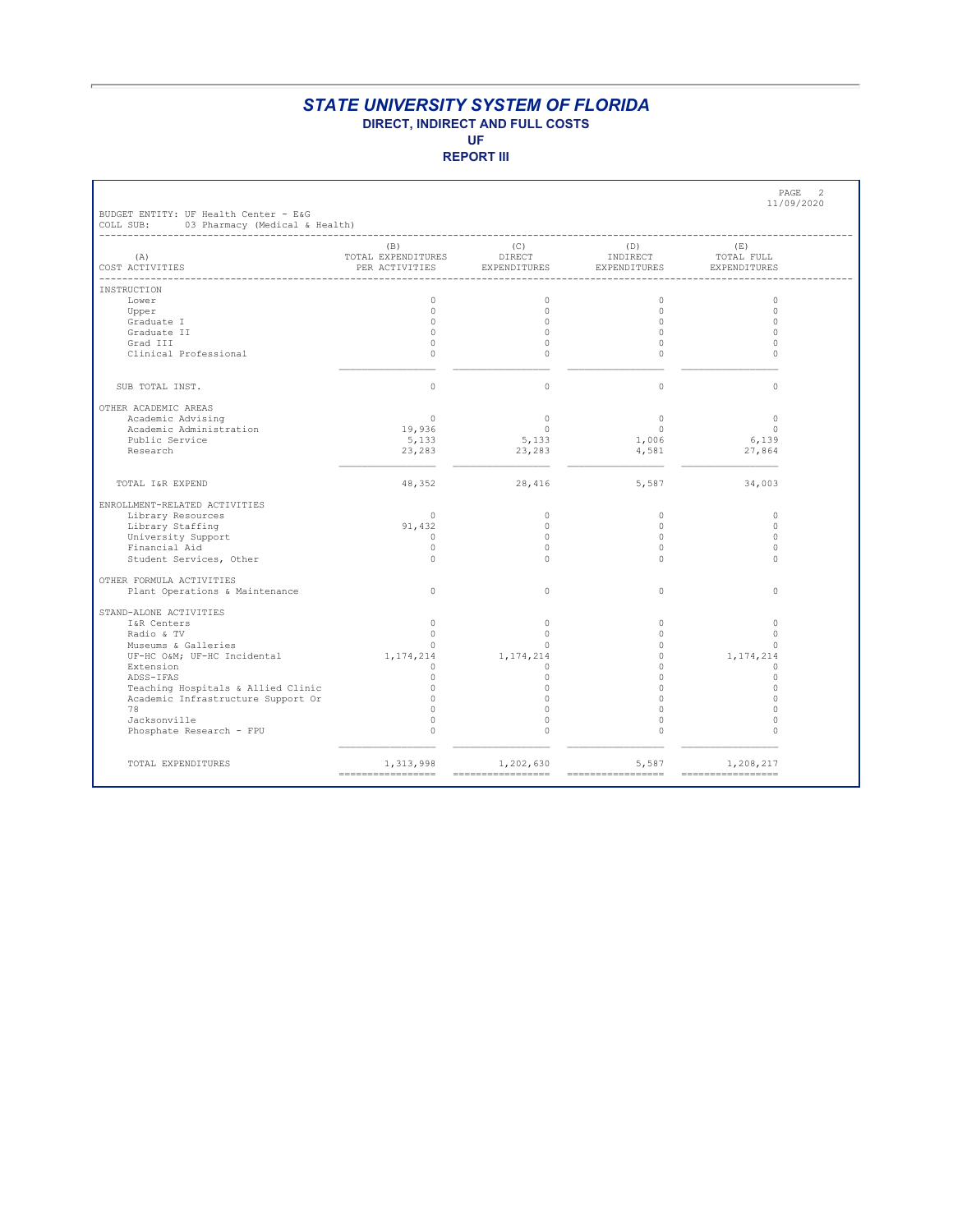#### **REPORT III**

Г

| BUDGET ENTITY: UF Health Center - E&G<br>COLL SUB: 04 Health Related Professions (Medical & Health) |                                                       |               |                 | PAGE<br>$\overline{\mathbf{3}}$<br>11/09/2020 |
|-----------------------------------------------------------------------------------------------------|-------------------------------------------------------|---------------|-----------------|-----------------------------------------------|
| (A)                                                                                                 | (B)<br>TOTAL EXPENDITURES                             | (C)<br>DIRECT | (D)<br>INDIRECT | (E)<br>TOTAL FULL                             |
| COST ACTIVITIES                                                                                     | PER ACTIVITIES EXPENDITURES EXPENDITURES EXPENDITURES |               |                 |                                               |
| <b>INSTRUCTION</b>                                                                                  |                                                       |               |                 |                                               |
| Lower                                                                                               | $\Omega$                                              | $\Omega$      | $\Omega$        | $\Omega$                                      |
| Upper                                                                                               | $\Omega$                                              | $\Omega$      | $\bigcirc$      | $\Omega$                                      |
| Graduate I                                                                                          | 32,189                                                | 32,189        | 3,278           | 35,467                                        |
| Graduate II                                                                                         | $\Omega$                                              | $\Omega$      | $\Omega$        | $\Omega$                                      |
| Grad III                                                                                            | $\circ$                                               | $\Omega$      | $\Omega$        | $\bigcirc$                                    |
| Clinical Professional                                                                               | $\Omega$                                              | $\Omega$      | $\Omega$        | $\Omega$                                      |
|                                                                                                     |                                                       |               |                 |                                               |
| SUB TOTAL INST.                                                                                     | 32,189                                                | 32,189        | 3,278           | 35,467                                        |
| OTHER ACADEMIC AREAS                                                                                |                                                       |               |                 |                                               |
| Academic Advising                                                                                   | $\Omega$                                              | $\Omega$      | $\Omega$        | $\circ$                                       |
| Academic Administration                                                                             | $\cap$                                                | $\cap$        | $\bigcap$       | $\bigcirc$                                    |
| Public Service                                                                                      | $\circ$                                               | $\circ$       | $\bigcirc$      | $\overline{0}$                                |
| Research                                                                                            | $-0$                                                  | $-0$          | 74,951          | 74,951                                        |
|                                                                                                     |                                                       |               |                 |                                               |
| TOTAL I&R EXPEND                                                                                    | 32,189                                                | 32,189        | 78,229          | 110,418                                       |
| ENROLLMENT-RELATED ACTIVITIES                                                                       |                                                       |               |                 |                                               |
| Library Resources                                                                                   | $\Omega$                                              | $\Omega$      | $\bigcap$       | $\Omega$                                      |
| Library Staffing                                                                                    | $\Omega$                                              | $\cap$        | $\cap$          | $\Omega$                                      |
| University Support                                                                                  | $\Omega$                                              | $\Omega$      | $\Omega$        | $\Omega$                                      |
| Financial Aid                                                                                       | $\Omega$                                              | $\Omega$      | $\bigcap$       | $\Omega$                                      |
| Student Services, Other                                                                             | $\cap$                                                | $\cap$        | $\cap$          | $\cap$                                        |
| OTHER FORMULA ACTIVITIES                                                                            |                                                       |               |                 |                                               |
| Plant Operations & Maintenance                                                                      | $\Omega$                                              | $\Omega$      | $\bigcap$       | $\Omega$                                      |
| STAND-ALONE ACTIVITIES                                                                              |                                                       |               |                 |                                               |
| I&R Centers                                                                                         | $\Omega$                                              | $\Omega$      | $\Omega$        | $\Omega$                                      |
| Radio & TV                                                                                          | $\Omega$                                              | $\Omega$      | $\Omega$        | $\Omega$                                      |
| Museums & Galleries                                                                                 | $\Omega$                                              | $\Omega$      | $\Omega$        | $\Omega$                                      |
| UF-HC O&M UF-HC Incidental                                                                          | $\Omega$                                              | $\Omega$      | $\Omega$        | $\Omega$                                      |
| Extension                                                                                           | $\cap$                                                | O.            | $\cap$          | $\cap$                                        |
| ADSS-IFAS                                                                                           | $\Omega$                                              | 0             | $\Omega$        | $\Omega$                                      |
| Teaching Hospitals & Allied Clinic                                                                  | $\Omega$                                              | $\cap$        | $\Omega$        | C                                             |
| Academic Infrastructure Support Or                                                                  | $\Omega$                                              | $\cap$        | $\cap$          | $\Omega$                                      |
| 78                                                                                                  | $\Omega$                                              | $\Omega$      | $\Omega$        | $\Omega$                                      |
| Jacksonville                                                                                        | $\Omega$                                              | $\Omega$      | $\Omega$        | $\Omega$                                      |
| Phosphate Research - FPU                                                                            | $\Omega$                                              | $\Omega$      | $\Omega$        | $\Omega$                                      |
|                                                                                                     |                                                       |               |                 |                                               |
| TOTAL EXPENDITURES                                                                                  | 32,189                                                | 32,189        | 78,229          | 110,418                                       |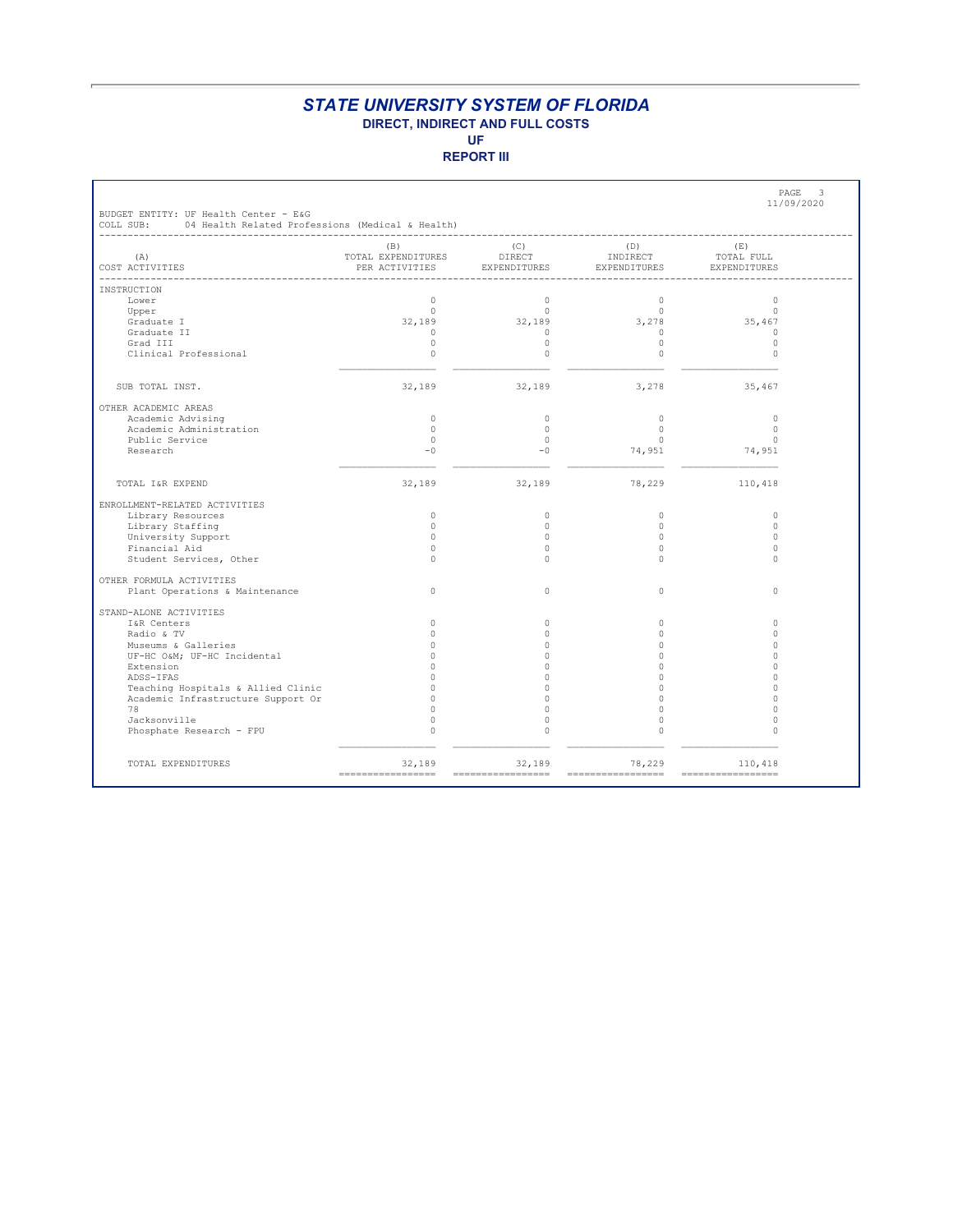**REPORT III**

| BUDGET ENTITY: UF Health Center - E&G<br>COLL SUB: 05 Dentistry (Health) |                                             |                                     |                                                                                                                           | PAGE<br>$\overline{4}$<br>11/09/2020            |
|--------------------------------------------------------------------------|---------------------------------------------|-------------------------------------|---------------------------------------------------------------------------------------------------------------------------|-------------------------------------------------|
| (A)<br>COST ACTIVITIES                                                   | (B)<br>TOTAL EXPENDITURES<br>PER ACTIVITIES | (C)<br>DIRECT                       | $\begin{array}{c} (\nu)\\ \text{INDIRECT}\\ \hline \text{--min}_{\mathcal{R}}\\ \end{array}$<br>EXPENDITURES EXPENDITURES | (F <sub>i</sub> )<br>TOTAL FULL<br>EXPENDITURES |
| INSTRUCTION                                                              |                                             |                                     |                                                                                                                           |                                                 |
| Lower                                                                    | $\Omega$                                    | $\Omega$                            | $\bigcirc$                                                                                                                | $\Omega$                                        |
| Upper                                                                    | $\overline{0}$                              | $\overline{0}$                      |                                                                                                                           | $\Omega$                                        |
| Graduate I                                                               | 4,142                                       | $0$<br>4,142<br>18,360<br>9,442,813 | $0$<br>2,719<br>10,877                                                                                                    | 6,861                                           |
| Graduate II                                                              | 18,360                                      |                                     |                                                                                                                           | 29,237<br>29,237<br>17,675,534                  |
| Grad III                                                                 | 9,442,813                                   |                                     | 8, 232, 721                                                                                                               |                                                 |
| Clinical Professional                                                    | 1,778,298                                   | 1,778,298                           | 827,566                                                                                                                   | 2,605,864                                       |
| SUB TOTAL INST.                                                          |                                             | 11, 243, 613 11, 243, 613           | 9,073,883 20,317,496                                                                                                      |                                                 |
| OTHER ACADEMIC AREAS                                                     |                                             |                                     |                                                                                                                           |                                                 |
| Academic Advising                                                        | 9,636                                       | $\Omega$                            | $\bigcirc$                                                                                                                | $\circ$                                         |
| Academic Administration                                                  | 3,424,078                                   | $\overline{0}$                      | $\sim$ 0                                                                                                                  | $\circ$                                         |
| Public Service                                                           | 2,814,871                                   |                                     | 2,814,871 1,734,188                                                                                                       | 4,549,059                                       |
| Research                                                                 |                                             |                                     | 3,509,981 3,509,981 2,182,013 5,691,994                                                                                   |                                                 |
| TOTAL I&R EXPEND                                                         |                                             |                                     | 21,002,179 17,568,465 12,990,084 30,558,549                                                                               |                                                 |
| ENROLLMENT-RELATED ACTIVITIES                                            |                                             |                                     |                                                                                                                           |                                                 |
| Library Resources                                                        | $\circ$                                     | $\Omega$                            | $\circ$                                                                                                                   | $\circ$                                         |
| Library Staffing                                                         | $\Omega$                                    | $\cap$                              | $\Omega$                                                                                                                  | $\Omega$                                        |
| University Support                                                       | $\Omega$                                    | $\Omega$                            | $\Omega$                                                                                                                  | $\Omega$                                        |
| Financial Aid                                                            | $\Omega$                                    | $\Omega$                            | $\bigcap$                                                                                                                 | $\Omega$                                        |
| Student Services, Other                                                  | $\Omega$                                    | $\cap$                              | $\cap$                                                                                                                    | $\Omega$                                        |
| OTHER FORMULA ACTIVITIES                                                 |                                             |                                     |                                                                                                                           |                                                 |
| Plant Operations & Maintenance                                           | 37,007                                      | $\Omega$                            | $\Omega$                                                                                                                  | $\circ$                                         |
| STAND-ALONE ACTIVITIES                                                   |                                             |                                     |                                                                                                                           |                                                 |
| I&R Centers                                                              | $\circ$                                     | $\bigcap$                           | $\Omega$                                                                                                                  | $\circ$                                         |
| Radio & TV                                                               | $\Omega$                                    | $\Omega$                            | $\Omega$                                                                                                                  | $\Omega$                                        |
| Museums & Galleries                                                      | $\bigcirc$                                  | $\bigcirc$                          | $\Omega$                                                                                                                  | $\circ$                                         |
| UF-HC O&M UF-HC Incidental<br>Extension                                  | 30<br>$\Omega$                              | 30<br>$\cap$                        | $\Omega$<br>$\cap$                                                                                                        | 30<br>$\Omega$                                  |
| ADSS-IFAS                                                                | $\Omega$                                    | $\bigcap$                           | $\Omega$                                                                                                                  | $\Omega$                                        |
| Teaching Hospitals & Allied Clinic 1,373,051                             |                                             | 1,373,051                           | 1,816,044                                                                                                                 | 3,189,095                                       |
| Academic Infrastructure Support Or                                       | $\Omega$                                    | $\cap$                              | $\Omega$                                                                                                                  | $\Omega$                                        |
| 78                                                                       | $\Omega$                                    | $\cap$                              | $\Omega$                                                                                                                  | $\Omega$                                        |
| Jacksonville                                                             | $\circ$                                     | $\bigcirc$                          | $\circ$                                                                                                                   | $\circ$                                         |
| Phosphate Research - FPU                                                 | $\Omega$                                    | $\cap$                              | $\cap$                                                                                                                    | $\Omega$                                        |
|                                                                          |                                             |                                     |                                                                                                                           |                                                 |
| TOTAL EXPENDITURES                                                       | 22, 412, 267                                |                                     | 18,941,546 14,806,128 33,747,674                                                                                          |                                                 |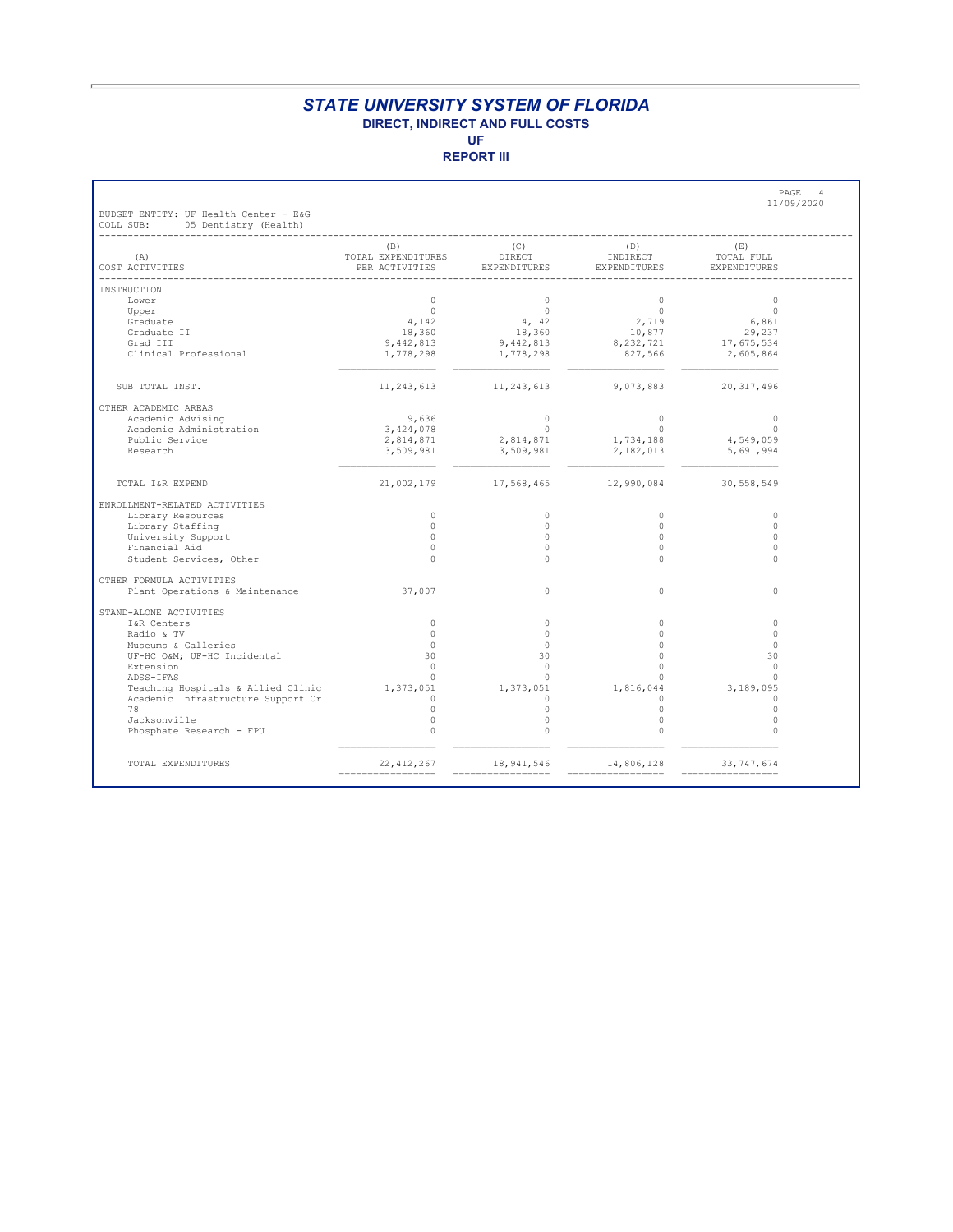**REPORT III**

PAGE 5

| TOTAL EXPENDITURES DIRECT TNDIRECT<br>PER ACTIVITIES<br>EXPENDITURES<br>EXPENDITURES<br>EXPENDITURES<br>$\Omega$<br>$\Omega$<br>$\Omega$<br>$\Omega$<br>Lower<br>$\Omega$<br>$\Omega$<br>$\bigcirc$<br>$\Omega$<br>Upper<br>32,154<br>45,137<br>77,291<br>Graduate I<br>45,137<br>$\overline{0}$<br>Graduate II<br>$\sim$ 0<br>$\sim$ 0<br>$\sim$ 0<br>11,870,857 11,870,857 10,850,740 22,721,597<br>Grad III<br>Clinical Professional<br>4,164,636<br>4,164,636<br>2,514,735<br>6,679,371<br>16,080,631<br>16,080,631 13,397,629 29,478,260<br>SUB TOTAL INST.<br>Academic Advising<br>$\circ$<br>$\circ$<br>$\Omega$<br>$\circ$<br>$\sim$ 0<br>Academic Administration<br>$\bigcirc$<br>2,576,128<br>$\Omega$<br>Public Service<br>$(1, 176, 627)$<br>3,760,705<br>3,760,705<br>3,760,705<br>3,760,705<br>2,959,491<br>6,720.196<br>Research<br>23, 126, 361 20, 550, 233 16, 824, 851 37, 375, 084<br>TOTAL I&R EXPEND<br>$\circ$<br>Library Resources<br>$\circ$<br>$\circ$<br>$\circ$<br>$\Omega$<br>Library Staffing<br>$\Omega$<br>$\bigcirc$<br>$\circ$<br>University Support<br>$\Omega$<br>$\cap$<br>$\cap$<br>$\Omega$<br>$\Omega$<br>$\bigcirc$<br>$\Omega$<br>Financial Aid<br>$\cap$<br>Student Services, Other<br>$\Omega$<br>$\Omega$<br>$\bigcap$<br>$\Omega$<br>OTHER FORMULA ACTIVITIES<br>Plant Operations & Maintenance 29,467<br>$\Omega$<br>$\bigcap$<br>$\circ$<br>$\circ$<br>I&R Centers<br>$\circ$<br>$\Omega$<br>$\circ$<br>Radio & TV<br>$\cap$<br>$\Omega$<br>$\Omega$<br>$\circ$<br>Museums & Galleries<br>$\Omega$<br>$\bigcap$<br>$\cap$<br>$\Omega$<br>UF-HC O&M UF-HC Incidental 30,872,948<br>30,872,948<br>$\Omega$<br>30,872,948<br>Extension<br>$\Omega$<br>$\cap$<br>$\Omega$<br>$\Omega$<br>$\Omega$<br>$\Omega$<br>ADSS-IFAS<br>$\Omega$<br>$\Omega$<br>Teaching Hospitals & Allied Clinic<br>88,626<br>88,626<br>951,746<br>1,040,372<br>Academic Infrastructure Support Or<br>$\Omega$<br>$\Omega$<br>$\Omega$<br>$\Omega$<br>78<br>$\cap$<br>$\cap$<br>$\Omega$<br>$\Omega$<br>Jacksonville<br>$\circ$<br>$\circ$<br>$\circ$<br>$\Omega$<br>$\Omega$<br>Phosphate Research - FPU<br>$\Omega$<br>$\Omega$<br>$\Omega$ |                               | (B) | (C) | (D) | (E)        |
|-------------------------------------------------------------------------------------------------------------------------------------------------------------------------------------------------------------------------------------------------------------------------------------------------------------------------------------------------------------------------------------------------------------------------------------------------------------------------------------------------------------------------------------------------------------------------------------------------------------------------------------------------------------------------------------------------------------------------------------------------------------------------------------------------------------------------------------------------------------------------------------------------------------------------------------------------------------------------------------------------------------------------------------------------------------------------------------------------------------------------------------------------------------------------------------------------------------------------------------------------------------------------------------------------------------------------------------------------------------------------------------------------------------------------------------------------------------------------------------------------------------------------------------------------------------------------------------------------------------------------------------------------------------------------------------------------------------------------------------------------------------------------------------------------------------------------------------------------------------------------------------------------------------------------------------------------------------------------------------------------------------------------------------------------------------------------------------------------------------------------------------------------------------------|-------------------------------|-----|-----|-----|------------|
|                                                                                                                                                                                                                                                                                                                                                                                                                                                                                                                                                                                                                                                                                                                                                                                                                                                                                                                                                                                                                                                                                                                                                                                                                                                                                                                                                                                                                                                                                                                                                                                                                                                                                                                                                                                                                                                                                                                                                                                                                                                                                                                                                                   | (A)<br>COST ACTIVITIES        |     |     |     | TOTAL FULL |
|                                                                                                                                                                                                                                                                                                                                                                                                                                                                                                                                                                                                                                                                                                                                                                                                                                                                                                                                                                                                                                                                                                                                                                                                                                                                                                                                                                                                                                                                                                                                                                                                                                                                                                                                                                                                                                                                                                                                                                                                                                                                                                                                                                   | INSTRUCTION                   |     |     |     |            |
|                                                                                                                                                                                                                                                                                                                                                                                                                                                                                                                                                                                                                                                                                                                                                                                                                                                                                                                                                                                                                                                                                                                                                                                                                                                                                                                                                                                                                                                                                                                                                                                                                                                                                                                                                                                                                                                                                                                                                                                                                                                                                                                                                                   |                               |     |     |     |            |
|                                                                                                                                                                                                                                                                                                                                                                                                                                                                                                                                                                                                                                                                                                                                                                                                                                                                                                                                                                                                                                                                                                                                                                                                                                                                                                                                                                                                                                                                                                                                                                                                                                                                                                                                                                                                                                                                                                                                                                                                                                                                                                                                                                   |                               |     |     |     |            |
|                                                                                                                                                                                                                                                                                                                                                                                                                                                                                                                                                                                                                                                                                                                                                                                                                                                                                                                                                                                                                                                                                                                                                                                                                                                                                                                                                                                                                                                                                                                                                                                                                                                                                                                                                                                                                                                                                                                                                                                                                                                                                                                                                                   |                               |     |     |     |            |
|                                                                                                                                                                                                                                                                                                                                                                                                                                                                                                                                                                                                                                                                                                                                                                                                                                                                                                                                                                                                                                                                                                                                                                                                                                                                                                                                                                                                                                                                                                                                                                                                                                                                                                                                                                                                                                                                                                                                                                                                                                                                                                                                                                   |                               |     |     |     |            |
|                                                                                                                                                                                                                                                                                                                                                                                                                                                                                                                                                                                                                                                                                                                                                                                                                                                                                                                                                                                                                                                                                                                                                                                                                                                                                                                                                                                                                                                                                                                                                                                                                                                                                                                                                                                                                                                                                                                                                                                                                                                                                                                                                                   |                               |     |     |     |            |
|                                                                                                                                                                                                                                                                                                                                                                                                                                                                                                                                                                                                                                                                                                                                                                                                                                                                                                                                                                                                                                                                                                                                                                                                                                                                                                                                                                                                                                                                                                                                                                                                                                                                                                                                                                                                                                                                                                                                                                                                                                                                                                                                                                   |                               |     |     |     |            |
|                                                                                                                                                                                                                                                                                                                                                                                                                                                                                                                                                                                                                                                                                                                                                                                                                                                                                                                                                                                                                                                                                                                                                                                                                                                                                                                                                                                                                                                                                                                                                                                                                                                                                                                                                                                                                                                                                                                                                                                                                                                                                                                                                                   |                               |     |     |     |            |
|                                                                                                                                                                                                                                                                                                                                                                                                                                                                                                                                                                                                                                                                                                                                                                                                                                                                                                                                                                                                                                                                                                                                                                                                                                                                                                                                                                                                                                                                                                                                                                                                                                                                                                                                                                                                                                                                                                                                                                                                                                                                                                                                                                   | OTHER ACADEMIC AREAS          |     |     |     |            |
|                                                                                                                                                                                                                                                                                                                                                                                                                                                                                                                                                                                                                                                                                                                                                                                                                                                                                                                                                                                                                                                                                                                                                                                                                                                                                                                                                                                                                                                                                                                                                                                                                                                                                                                                                                                                                                                                                                                                                                                                                                                                                                                                                                   |                               |     |     |     |            |
|                                                                                                                                                                                                                                                                                                                                                                                                                                                                                                                                                                                                                                                                                                                                                                                                                                                                                                                                                                                                                                                                                                                                                                                                                                                                                                                                                                                                                                                                                                                                                                                                                                                                                                                                                                                                                                                                                                                                                                                                                                                                                                                                                                   |                               |     |     |     |            |
|                                                                                                                                                                                                                                                                                                                                                                                                                                                                                                                                                                                                                                                                                                                                                                                                                                                                                                                                                                                                                                                                                                                                                                                                                                                                                                                                                                                                                                                                                                                                                                                                                                                                                                                                                                                                                                                                                                                                                                                                                                                                                                                                                                   |                               |     |     |     |            |
|                                                                                                                                                                                                                                                                                                                                                                                                                                                                                                                                                                                                                                                                                                                                                                                                                                                                                                                                                                                                                                                                                                                                                                                                                                                                                                                                                                                                                                                                                                                                                                                                                                                                                                                                                                                                                                                                                                                                                                                                                                                                                                                                                                   |                               |     |     |     |            |
|                                                                                                                                                                                                                                                                                                                                                                                                                                                                                                                                                                                                                                                                                                                                                                                                                                                                                                                                                                                                                                                                                                                                                                                                                                                                                                                                                                                                                                                                                                                                                                                                                                                                                                                                                                                                                                                                                                                                                                                                                                                                                                                                                                   |                               |     |     |     |            |
|                                                                                                                                                                                                                                                                                                                                                                                                                                                                                                                                                                                                                                                                                                                                                                                                                                                                                                                                                                                                                                                                                                                                                                                                                                                                                                                                                                                                                                                                                                                                                                                                                                                                                                                                                                                                                                                                                                                                                                                                                                                                                                                                                                   | ENROLLMENT-RELATED ACTIVITIES |     |     |     |            |
|                                                                                                                                                                                                                                                                                                                                                                                                                                                                                                                                                                                                                                                                                                                                                                                                                                                                                                                                                                                                                                                                                                                                                                                                                                                                                                                                                                                                                                                                                                                                                                                                                                                                                                                                                                                                                                                                                                                                                                                                                                                                                                                                                                   |                               |     |     |     |            |
|                                                                                                                                                                                                                                                                                                                                                                                                                                                                                                                                                                                                                                                                                                                                                                                                                                                                                                                                                                                                                                                                                                                                                                                                                                                                                                                                                                                                                                                                                                                                                                                                                                                                                                                                                                                                                                                                                                                                                                                                                                                                                                                                                                   |                               |     |     |     |            |
|                                                                                                                                                                                                                                                                                                                                                                                                                                                                                                                                                                                                                                                                                                                                                                                                                                                                                                                                                                                                                                                                                                                                                                                                                                                                                                                                                                                                                                                                                                                                                                                                                                                                                                                                                                                                                                                                                                                                                                                                                                                                                                                                                                   |                               |     |     |     |            |
|                                                                                                                                                                                                                                                                                                                                                                                                                                                                                                                                                                                                                                                                                                                                                                                                                                                                                                                                                                                                                                                                                                                                                                                                                                                                                                                                                                                                                                                                                                                                                                                                                                                                                                                                                                                                                                                                                                                                                                                                                                                                                                                                                                   |                               |     |     |     |            |
|                                                                                                                                                                                                                                                                                                                                                                                                                                                                                                                                                                                                                                                                                                                                                                                                                                                                                                                                                                                                                                                                                                                                                                                                                                                                                                                                                                                                                                                                                                                                                                                                                                                                                                                                                                                                                                                                                                                                                                                                                                                                                                                                                                   |                               |     |     |     |            |
|                                                                                                                                                                                                                                                                                                                                                                                                                                                                                                                                                                                                                                                                                                                                                                                                                                                                                                                                                                                                                                                                                                                                                                                                                                                                                                                                                                                                                                                                                                                                                                                                                                                                                                                                                                                                                                                                                                                                                                                                                                                                                                                                                                   |                               |     |     |     |            |
|                                                                                                                                                                                                                                                                                                                                                                                                                                                                                                                                                                                                                                                                                                                                                                                                                                                                                                                                                                                                                                                                                                                                                                                                                                                                                                                                                                                                                                                                                                                                                                                                                                                                                                                                                                                                                                                                                                                                                                                                                                                                                                                                                                   |                               |     |     |     |            |
|                                                                                                                                                                                                                                                                                                                                                                                                                                                                                                                                                                                                                                                                                                                                                                                                                                                                                                                                                                                                                                                                                                                                                                                                                                                                                                                                                                                                                                                                                                                                                                                                                                                                                                                                                                                                                                                                                                                                                                                                                                                                                                                                                                   | STAND-ALONE ACTIVITIES        |     |     |     |            |
|                                                                                                                                                                                                                                                                                                                                                                                                                                                                                                                                                                                                                                                                                                                                                                                                                                                                                                                                                                                                                                                                                                                                                                                                                                                                                                                                                                                                                                                                                                                                                                                                                                                                                                                                                                                                                                                                                                                                                                                                                                                                                                                                                                   |                               |     |     |     |            |
|                                                                                                                                                                                                                                                                                                                                                                                                                                                                                                                                                                                                                                                                                                                                                                                                                                                                                                                                                                                                                                                                                                                                                                                                                                                                                                                                                                                                                                                                                                                                                                                                                                                                                                                                                                                                                                                                                                                                                                                                                                                                                                                                                                   |                               |     |     |     |            |
|                                                                                                                                                                                                                                                                                                                                                                                                                                                                                                                                                                                                                                                                                                                                                                                                                                                                                                                                                                                                                                                                                                                                                                                                                                                                                                                                                                                                                                                                                                                                                                                                                                                                                                                                                                                                                                                                                                                                                                                                                                                                                                                                                                   |                               |     |     |     |            |
|                                                                                                                                                                                                                                                                                                                                                                                                                                                                                                                                                                                                                                                                                                                                                                                                                                                                                                                                                                                                                                                                                                                                                                                                                                                                                                                                                                                                                                                                                                                                                                                                                                                                                                                                                                                                                                                                                                                                                                                                                                                                                                                                                                   |                               |     |     |     |            |
|                                                                                                                                                                                                                                                                                                                                                                                                                                                                                                                                                                                                                                                                                                                                                                                                                                                                                                                                                                                                                                                                                                                                                                                                                                                                                                                                                                                                                                                                                                                                                                                                                                                                                                                                                                                                                                                                                                                                                                                                                                                                                                                                                                   |                               |     |     |     |            |
|                                                                                                                                                                                                                                                                                                                                                                                                                                                                                                                                                                                                                                                                                                                                                                                                                                                                                                                                                                                                                                                                                                                                                                                                                                                                                                                                                                                                                                                                                                                                                                                                                                                                                                                                                                                                                                                                                                                                                                                                                                                                                                                                                                   |                               |     |     |     |            |
|                                                                                                                                                                                                                                                                                                                                                                                                                                                                                                                                                                                                                                                                                                                                                                                                                                                                                                                                                                                                                                                                                                                                                                                                                                                                                                                                                                                                                                                                                                                                                                                                                                                                                                                                                                                                                                                                                                                                                                                                                                                                                                                                                                   |                               |     |     |     |            |
|                                                                                                                                                                                                                                                                                                                                                                                                                                                                                                                                                                                                                                                                                                                                                                                                                                                                                                                                                                                                                                                                                                                                                                                                                                                                                                                                                                                                                                                                                                                                                                                                                                                                                                                                                                                                                                                                                                                                                                                                                                                                                                                                                                   |                               |     |     |     |            |
|                                                                                                                                                                                                                                                                                                                                                                                                                                                                                                                                                                                                                                                                                                                                                                                                                                                                                                                                                                                                                                                                                                                                                                                                                                                                                                                                                                                                                                                                                                                                                                                                                                                                                                                                                                                                                                                                                                                                                                                                                                                                                                                                                                   |                               |     |     |     |            |
|                                                                                                                                                                                                                                                                                                                                                                                                                                                                                                                                                                                                                                                                                                                                                                                                                                                                                                                                                                                                                                                                                                                                                                                                                                                                                                                                                                                                                                                                                                                                                                                                                                                                                                                                                                                                                                                                                                                                                                                                                                                                                                                                                                   |                               |     |     |     |            |
| TOTAL EXPENDITURES<br>54, 117, 402 51, 511, 807<br>17,776,597<br>69,288,404                                                                                                                                                                                                                                                                                                                                                                                                                                                                                                                                                                                                                                                                                                                                                                                                                                                                                                                                                                                                                                                                                                                                                                                                                                                                                                                                                                                                                                                                                                                                                                                                                                                                                                                                                                                                                                                                                                                                                                                                                                                                                       |                               |     |     |     |            |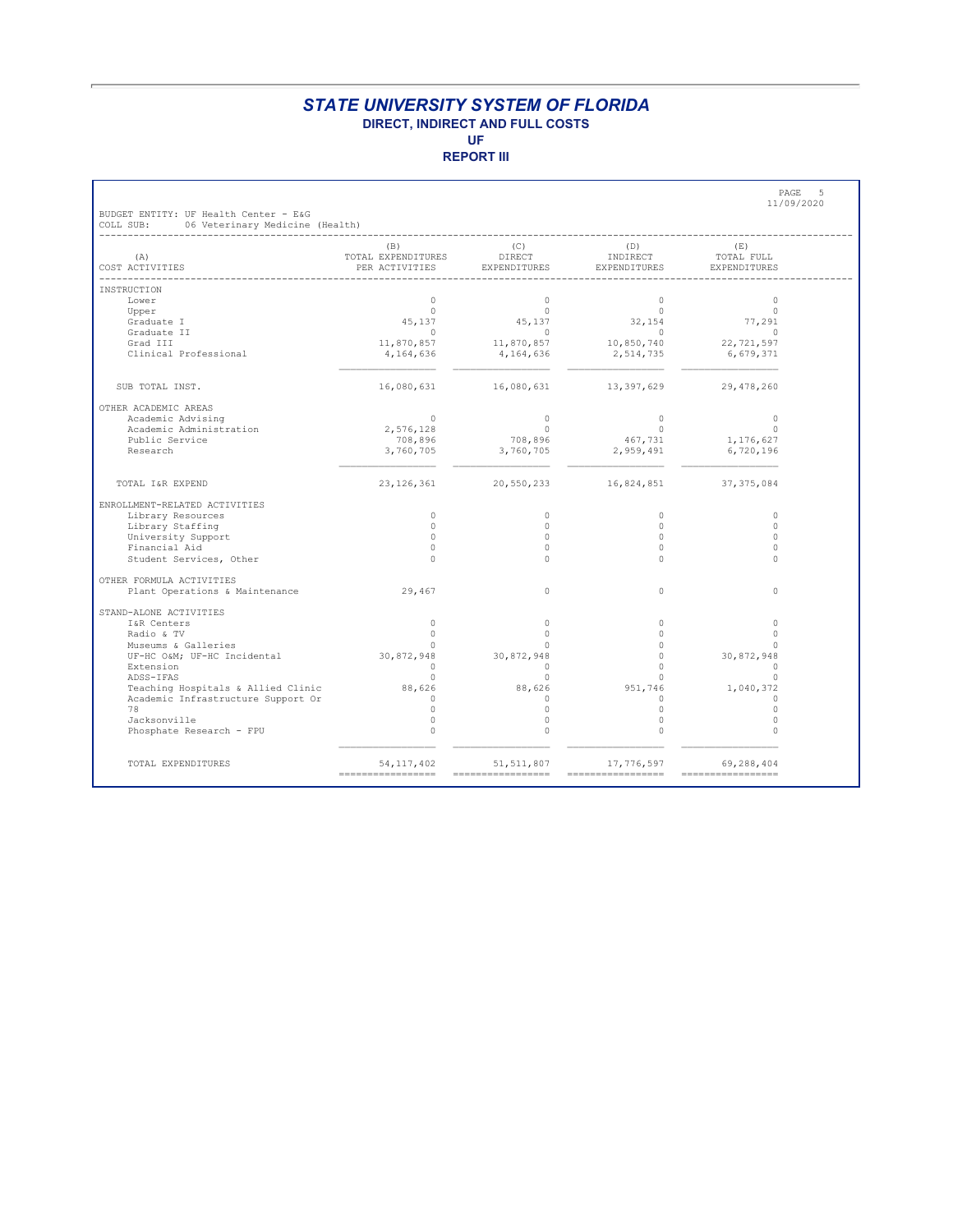#### **REPORT IV - BUDGET ENTITY SUMMARY**

| BUDGET ENTITY: E & G                                                             |                                                                  |                                                                                    |                                                                               |                                                                                     |                                                      |                                                      | PAGE<br>$\overline{1}$<br>11/09/2020                   |
|----------------------------------------------------------------------------------|------------------------------------------------------------------|------------------------------------------------------------------------------------|-------------------------------------------------------------------------------|-------------------------------------------------------------------------------------|------------------------------------------------------|------------------------------------------------------|--------------------------------------------------------|
| (A)                                                                              | (B)<br>FUNDABLE<br>STU CRED HRS                                  | (C)<br>DIRECT<br>EXPENDITURE<br>\$.                                                | (D)<br>INDIRECT<br>EXPENDITURE<br>\$                                          | (E)<br>$(C+D)$<br>TOTAL FULL<br>EXPENDITURE<br>S                                    | (C/B)<br>DIRECT<br>EXPEND. PER<br>STU CRED HR<br>S   | (D/B)<br>INDIRECT<br>EXPEND. PER<br>STU CRED HR<br>S | (E/B)<br>TOTAL<br>EXPEND. PER<br>STU CRED HR<br>S      |
| INSTRUCTION                                                                      |                                                                  |                                                                                    |                                                                               |                                                                                     |                                                      |                                                      |                                                        |
| COST ACTIVITIES                                                                  |                                                                  |                                                                                    |                                                                               |                                                                                     |                                                      |                                                      |                                                        |
| Lower<br>Upper<br>Graduate I<br>Graduate II<br>Grad III<br>Clinical Professional | 444,585<br>665,888<br>104,165<br>165,682<br>$\Omega$<br>$\Omega$ | 57,222,088<br>139, 122, 242<br>64,499,332<br>109, 167, 934<br>$\Omega$<br>$\Omega$ | 63,962,757<br>128,595,531<br>31,761,862<br>60,868,638<br>$\Omega$<br>$\Omega$ | 121, 184, 845<br>267, 717, 773<br>96,261,194<br>170,036,572<br>$\Omega$<br>$\Omega$ | 128.71<br>208.93<br>619.20<br>658.90<br>0.00<br>0.00 | 143.87<br>193.12<br>304.92<br>367.38<br>0.00<br>0.00 | 272.58<br>402.05<br>924.12<br>1,026.28<br>0.00<br>0.00 |
| SUB TOTAL INST.                                                                  | 1,380,320                                                        | 370,011,596                                                                        | 285, 188, 788                                                                 | 655,200,384                                                                         | 268.06                                               | 206.61                                               | 474.67                                                 |
| Academic Advising<br>Academic Administration<br>Public Service<br>Research       | $\Omega$<br>$\Omega$<br>$\Omega$<br>$\Omega$                     | $\circ$<br>$\Omega$<br>23, 441, 351<br>157,082,514                                 | $\Omega$<br>$\cap$<br>8,998,741<br>62,094,607                                 | $\circ$<br>$\cap$<br>32,440,092<br>219, 177, 121                                    | 0.00<br>0.00<br>0.00<br>0.00                         | 0.00<br>0.00<br>0.00<br>0.00                         | 0.00<br>0.00<br>0.00<br>0.00                           |
| TOTAL BE                                                                         |                                                                  |                                                                                    |                                                                               |                                                                                     |                                                      |                                                      |                                                        |
|                                                                                  | 1,380,320                                                        | 550, 535, 462<br>=============                                                     | 356,282,136<br>=============                                                  | 906,817,598<br>=============                                                        | 398.85<br>=============                              | 258.12<br>=============                              | 656.96<br>=============                                |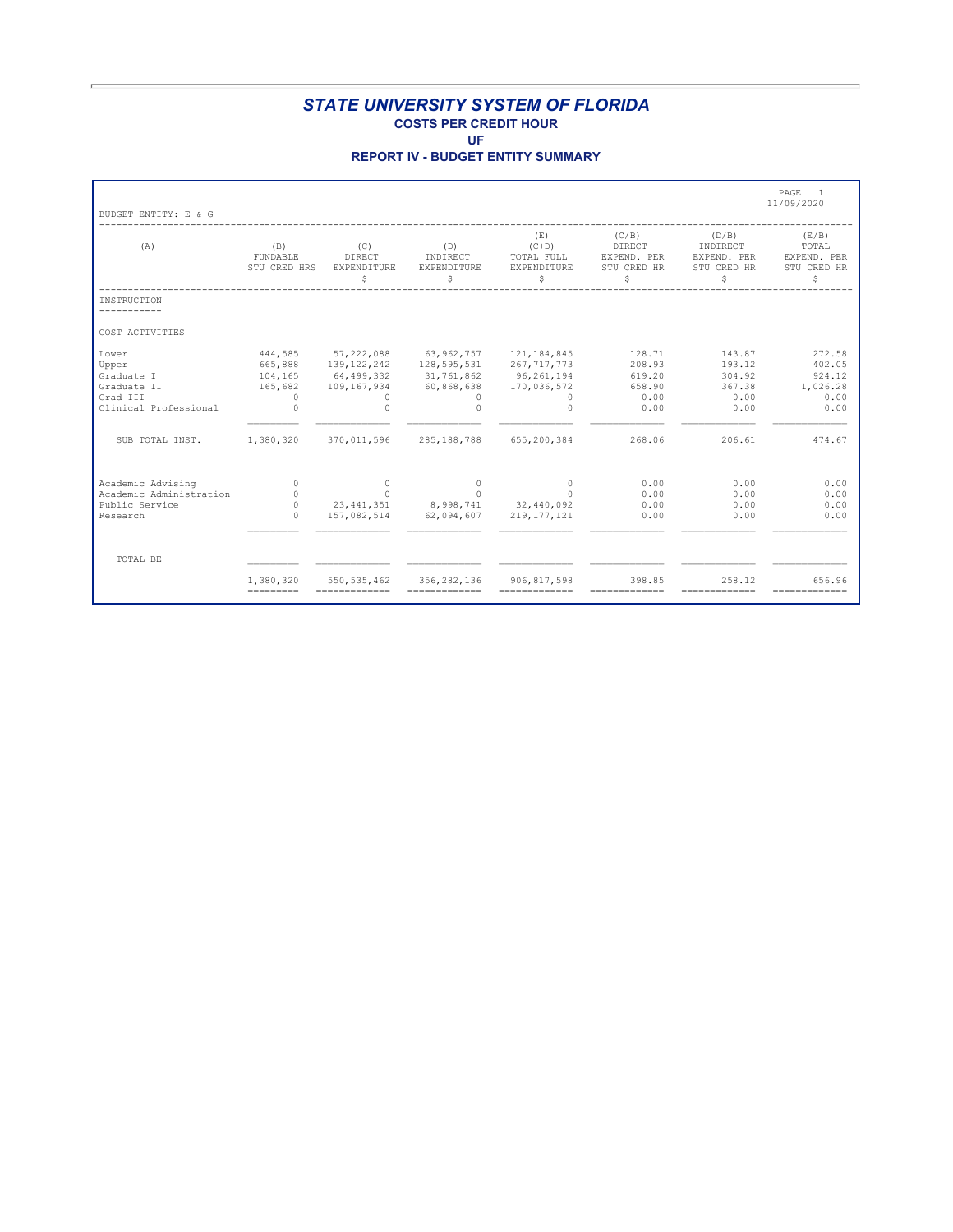## **REPORT IV - BUDGET ENTITY SUMMARY**

| BUDGET ENTITY: UF Health Center - E&G |                                 |                                     |                                      |                                                  |                                                    |                                                      | PAGE<br>$\overline{1}$<br>11/09/2020              |
|---------------------------------------|---------------------------------|-------------------------------------|--------------------------------------|--------------------------------------------------|----------------------------------------------------|------------------------------------------------------|---------------------------------------------------|
| (A)                                   | (B)<br>FUNDABLE<br>STU CRED HRS | (C)<br>DIRECT<br>EXPENDITURE<br>\$. | (D)<br>INDIRECT<br>EXPENDITURE<br>\$ | (E)<br>$(C+D)$<br>TOTAL FULL<br>EXPENDITURE<br>S | (C/B)<br>DIRECT<br>EXPEND. PER<br>STU CRED HR<br>S | (D/B)<br>INDIRECT<br>EXPEND. PER<br>STU CRED HR<br>S | (E/B)<br>TOTAL<br>EXPEND. PER<br>STU CRED HR<br>S |
| INSTRUCTION                           |                                 |                                     |                                      |                                                  |                                                    |                                                      |                                                   |
| COST ACTIVITIES                       |                                 |                                     |                                      |                                                  |                                                    |                                                      |                                                   |
| Lower                                 | $\circ$                         | $\circ$                             | $\circ$                              | $\circ$                                          | 0.00                                               | 0.00                                                 | 0.00                                              |
| Upper                                 | $\Omega$                        | $\Omega$                            | $\Omega$                             | $\Omega$                                         | 0.00                                               | 0.00                                                 | 0.00                                              |
| Graduate I                            | $\Omega$                        | 83,099                              | 40,112                               | 123,211                                          | 0.00                                               | 0.00                                                 | 0.00                                              |
| Graduate II                           | $\Omega$                        | 18,360                              | 10,877                               | 29,237                                           | 0.00                                               | 0.00                                                 | 0.00                                              |
| Grad III                              | 58,338                          | 35, 426, 233                        | 33,092,380                           | 68,518,613                                       | 607.26                                             | 567.25                                               | 1,174.51                                          |
| Clinical Professional                 | $\circ$                         | 13,735,851                          | 5,029,487                            | 18,765,338                                       | 0.00                                               | 0.00                                                 | 0.00                                              |
| SUB TOTAL INST.                       | 58,338                          | 49, 263, 543                        |                                      | 38, 172, 856 87, 436, 399                        | 844.45                                             | 654.34                                               | 1,498.79                                          |
| Academic Advising                     | $\circ$                         | $\circ$                             | $\circ$                              | $\circ$                                          | 0.00                                               | 0.00                                                 | 0.00                                              |
| Academic Administration               | $\circ$                         | $\circ$                             | $\Omega$                             | $\Omega$                                         | 0.00                                               | 0.00                                                 | 0.00                                              |
| Public Service                        | $\circ$                         | 19,244,891                          | 9,085,595                            | 28,330,486                                       | 0.00                                               | 0.00                                                 | 0.00                                              |
| Research                              | $\Omega$                        | 13,639,600                          | 8,629,135                            | 22, 268, 735                                     | 0.00                                               | 0.00                                                 | 0.00                                              |
| TOTAL BE                              |                                 |                                     |                                      |                                                  |                                                    |                                                      |                                                   |
|                                       | 58,338<br>=========             | 82,148,034                          | 55,887,586<br>--------------         | 138,035,620<br>-------------                     | 1,408.14<br>=============                          | 958.00                                               | 2,366.14<br>--------------                        |
|                                       |                                 |                                     |                                      |                                                  |                                                    |                                                      |                                                   |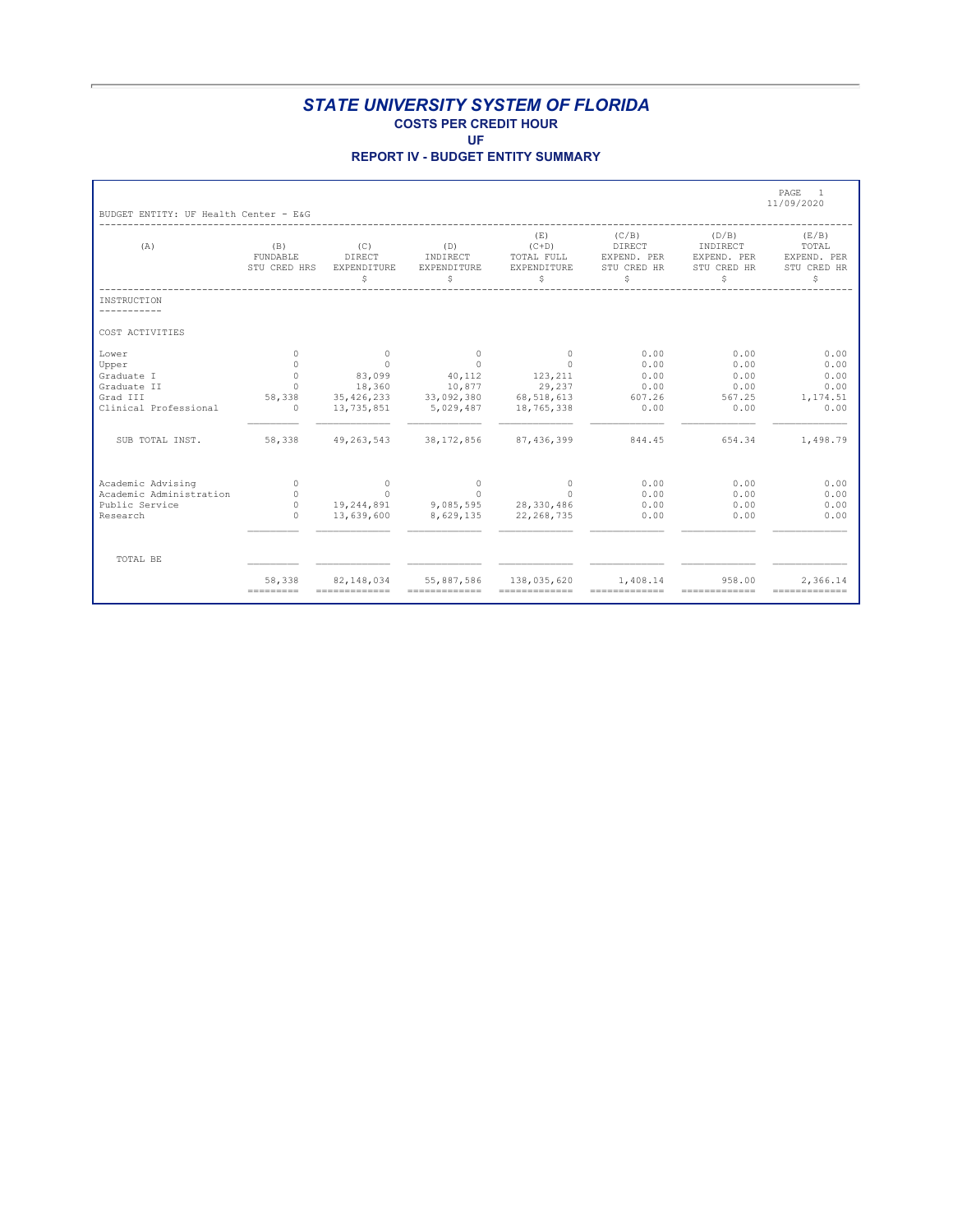#### **REPORT IV - COLLEGE SUMMARY**

| BUDGET ENTITY: UF Health Center - E&G             |                                 |                                    |                                             |                                                  |                                                    |                                                      | PAGE<br>$\overline{1}$<br>11/09/2020              |
|---------------------------------------------------|---------------------------------|------------------------------------|---------------------------------------------|--------------------------------------------------|----------------------------------------------------|------------------------------------------------------|---------------------------------------------------|
| COLLEGE SUB: 01 Medical (Medical & Health)<br>(A) | (B)<br>FUNDABLE<br>STU CRED HRS | (C)<br>DIRECT<br>EXPENDITURE<br>\$ | (D)<br>INDIRECT<br>EXPENDITURE<br>\$        | (E)<br>$(C+D)$<br>TOTAL FULL<br>EXPENDITURE<br>S | (C/B)<br>DIRECT<br>EXPEND. PER<br>STU CRED HR<br>S | (D/B)<br>INDIRECT<br>EXPEND, PER<br>STU CRED HR<br>S | (E/B)<br>TOTAL<br>EXPEND. PER<br>STU CRED HR<br>S |
| INSTRUCTION<br>------------                       |                                 |                                    |                                             |                                                  |                                                    |                                                      |                                                   |
| COST ACTIVITIES                                   |                                 |                                    |                                             |                                                  |                                                    |                                                      |                                                   |
| Lower                                             | $\circ$                         | $\circ$                            | $\circ$                                     | $\circ$                                          | 0.00                                               | 0.00                                                 | 0.00                                              |
| Upper                                             | $\Omega$                        | $\Omega$                           | $\Omega$                                    | $\Omega$                                         | 0.00                                               | 0.00                                                 | 0.00                                              |
| Graduate I                                        | $\circ$                         | 1,631                              | 1,961                                       | 3,592                                            | 0.00                                               | 0.00                                                 | 0.00                                              |
| Graduate II                                       | $\cap$                          | $\Omega$                           | $\Omega$                                    | $\Omega$                                         | 0.00                                               | 0.00                                                 | 0.00                                              |
| Grad TTT                                          | 23,688                          | 14, 112, 563                       | 14,008,919                                  | 28, 121, 482                                     | 595.77                                             | 591.39                                               | 1,187.16                                          |
| Clinical Professional                             | $\Omega$                        | 7,792,916                          | 1,687,186                                   | 9,480,102                                        | 0.00                                               | 0.00                                                 | 0.00                                              |
| SUB TOTAL INST.                                   | 23,688                          |                                    | 21,907,110 15,698,066 37,605,176            |                                                  | 924.82                                             | 662.70                                               | 1,587.52                                          |
|                                                   |                                 |                                    |                                             |                                                  |                                                    |                                                      |                                                   |
| Academic Advising                                 | $\circ$                         | $\circ$<br>$\sim$ 0                | $\circ$                                     | $\circ$                                          | 0.00                                               | 0.00                                                 | 0.00                                              |
| Academic Administration<br>Public Service         | $\circ$<br>$\Omega$             |                                    | $\Omega$<br>15,715,991 6,882,670 22,598,661 | $\Omega$                                         | 0.00<br>0.00                                       | 0.00<br>0.00                                         | 0.00<br>0.00                                      |
|                                                   |                                 |                                    |                                             |                                                  |                                                    |                                                      |                                                   |
| Research                                          | $\cap$                          | 6,345,631                          | 3,408,099                                   | 9,753,730                                        | 0.00                                               | 0.00                                                 | 0.00                                              |
| TOTAL COLSUB                                      |                                 |                                    |                                             |                                                  |                                                    |                                                      |                                                   |
|                                                   | 23,688<br>$=$ = = = = = = = = = | 43,968,732                         | 25,988,835                                  | 69,957,567                                       | 1,856.16                                           | 1,097.13                                             | 2,953.29                                          |
|                                                   |                                 |                                    |                                             |                                                  |                                                    |                                                      |                                                   |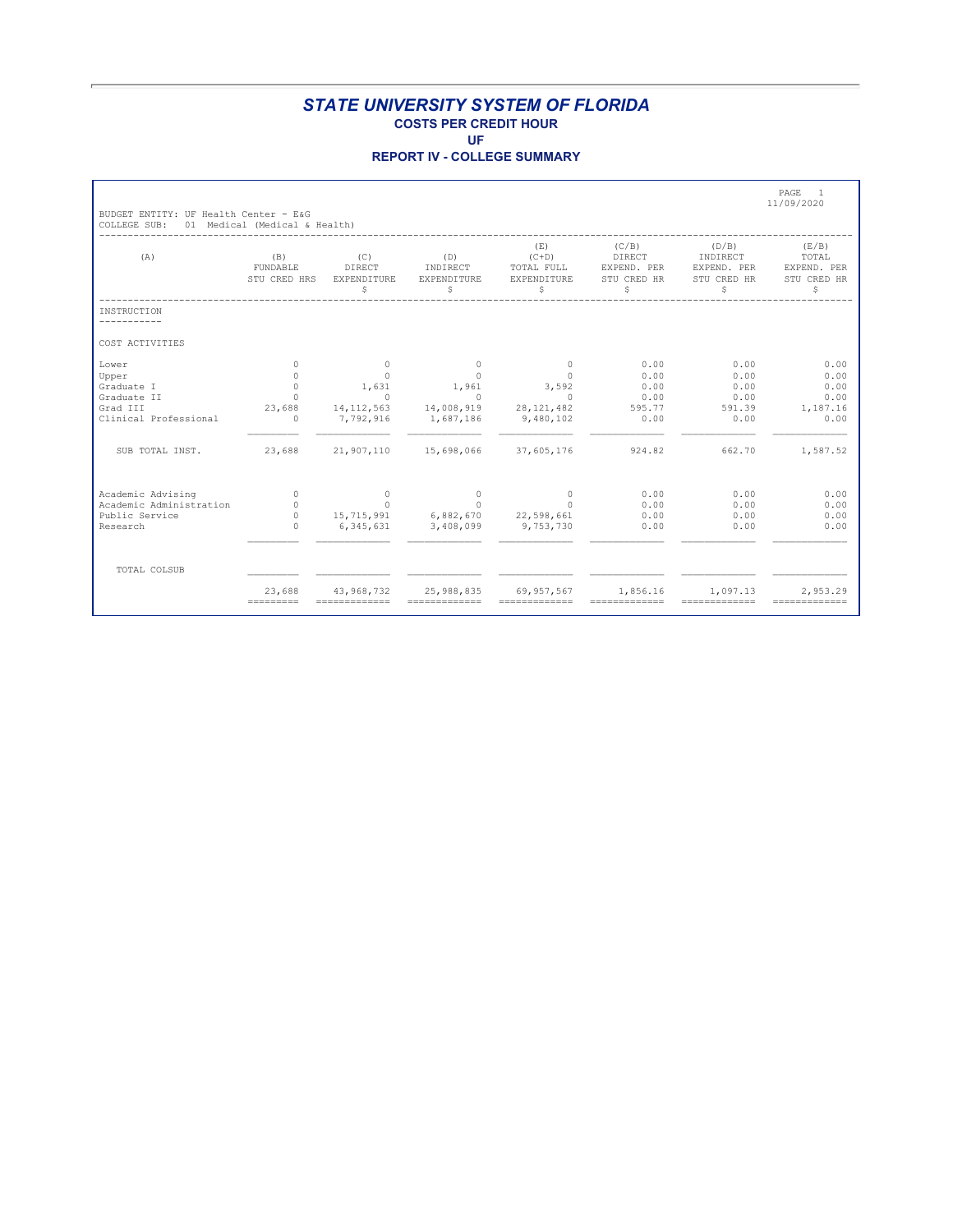#### **REPORT IV - COLLEGE SUMMARY**

| BUDGET ENTITY: UF Health Center - E&G              |                                             |                         |                                                                                                                                                                                                                                                                                                                                                                                                                                                                                                                                                            |                                                                                                                                                                                                                                                                                                                                                                                                                                                                                                  |                                                     |                                                      | PAGE<br>$\overline{1}$<br>11/09/2020              |
|----------------------------------------------------|---------------------------------------------|-------------------------|------------------------------------------------------------------------------------------------------------------------------------------------------------------------------------------------------------------------------------------------------------------------------------------------------------------------------------------------------------------------------------------------------------------------------------------------------------------------------------------------------------------------------------------------------------|--------------------------------------------------------------------------------------------------------------------------------------------------------------------------------------------------------------------------------------------------------------------------------------------------------------------------------------------------------------------------------------------------------------------------------------------------------------------------------------------------|-----------------------------------------------------|------------------------------------------------------|---------------------------------------------------|
| COLLEGE SUB: 03 Pharmacy (Medical & Health)<br>(A) | (B)<br>FUNDABLE<br>STU CRED HRS EXPENDITURE | (C)<br>DIRECT<br>\$     | (D)<br>INDIRECT<br>EXPENDITURE<br>\$                                                                                                                                                                                                                                                                                                                                                                                                                                                                                                                       | (E)<br>$(C+D)$<br>TOTAL FULL<br>EXPENDITURE<br>\$                                                                                                                                                                                                                                                                                                                                                                                                                                                | (C/B)<br>DIRECT<br>EXPEND. PER<br>STU CRED HR<br>\$ | (D/B)<br>INDIRECT<br>EXPEND. PER<br>STU CRED HR<br>S | (E/B)<br>TOTAL<br>EXPEND. PER<br>STU CRED HR<br>S |
| INSTRUCTION                                        |                                             |                         |                                                                                                                                                                                                                                                                                                                                                                                                                                                                                                                                                            |                                                                                                                                                                                                                                                                                                                                                                                                                                                                                                  |                                                     |                                                      |                                                   |
| COST ACTIVITIES                                    |                                             |                         |                                                                                                                                                                                                                                                                                                                                                                                                                                                                                                                                                            |                                                                                                                                                                                                                                                                                                                                                                                                                                                                                                  |                                                     |                                                      |                                                   |
| Lower                                              | $\Omega$                                    | $\Omega$                | $\bigcap$                                                                                                                                                                                                                                                                                                                                                                                                                                                                                                                                                  | $\Omega$                                                                                                                                                                                                                                                                                                                                                                                                                                                                                         | 0.00                                                | 0.00                                                 | 0.00                                              |
| Upper                                              | $\cap$                                      | $\cap$                  | $\cap$                                                                                                                                                                                                                                                                                                                                                                                                                                                                                                                                                     | $\cap$                                                                                                                                                                                                                                                                                                                                                                                                                                                                                           | 0.00                                                | 0.00                                                 | 0.00                                              |
| Graduate I                                         | $\cap$                                      | $\cap$                  | $\cap$                                                                                                                                                                                                                                                                                                                                                                                                                                                                                                                                                     | $\cap$                                                                                                                                                                                                                                                                                                                                                                                                                                                                                           | 0.00                                                | 0.00                                                 | 0.00                                              |
| Graduate II                                        | $\cap$                                      | $\cap$                  | $\cap$                                                                                                                                                                                                                                                                                                                                                                                                                                                                                                                                                     | $\Omega$                                                                                                                                                                                                                                                                                                                                                                                                                                                                                         | 0.00                                                | 0.00                                                 | 0.00                                              |
| Grad III                                           | $\cap$                                      | $\cap$                  | $\cap$                                                                                                                                                                                                                                                                                                                                                                                                                                                                                                                                                     | $\Omega$                                                                                                                                                                                                                                                                                                                                                                                                                                                                                         | 0.00                                                | 0.00                                                 | 0.00                                              |
| Clinical Professional                              | $\Omega$                                    | $\Omega$                | $\Omega$                                                                                                                                                                                                                                                                                                                                                                                                                                                                                                                                                   | $\Omega$                                                                                                                                                                                                                                                                                                                                                                                                                                                                                         | 0.00                                                | 0.00                                                 | 0.00                                              |
| SUB TOTAL INST.                                    | $\Omega$                                    | $\Omega$                | $\Omega$                                                                                                                                                                                                                                                                                                                                                                                                                                                                                                                                                   | $\Omega$                                                                                                                                                                                                                                                                                                                                                                                                                                                                                         | 0.00                                                | 0.00                                                 | 0.00                                              |
| Academic Advising                                  | $\Omega$                                    | $\sim$ 0                | $\sim$ 0                                                                                                                                                                                                                                                                                                                                                                                                                                                                                                                                                   | $\Omega$                                                                                                                                                                                                                                                                                                                                                                                                                                                                                         | 0.00                                                | 0.00                                                 | 0.00                                              |
| Academic Administration                            | $\cap$                                      | $\Omega$                | $\Omega$                                                                                                                                                                                                                                                                                                                                                                                                                                                                                                                                                   | $\Omega$                                                                                                                                                                                                                                                                                                                                                                                                                                                                                         | 0.00                                                | 0.00                                                 | 0.00                                              |
| Public Service                                     | $\Omega$                                    | 5,133                   |                                                                                                                                                                                                                                                                                                                                                                                                                                                                                                                                                            | 1,006 6,139                                                                                                                                                                                                                                                                                                                                                                                                                                                                                      | 0.00                                                | 0.00                                                 | 0.00                                              |
| Research                                           | $\Omega$                                    | 23,283                  | 4,581                                                                                                                                                                                                                                                                                                                                                                                                                                                                                                                                                      | 27,864                                                                                                                                                                                                                                                                                                                                                                                                                                                                                           | 0.00                                                | 0.00                                                 | 0.00                                              |
| TOTAL COLSUB                                       |                                             |                         |                                                                                                                                                                                                                                                                                                                                                                                                                                                                                                                                                            |                                                                                                                                                                                                                                                                                                                                                                                                                                                                                                  |                                                     |                                                      |                                                   |
|                                                    |                                             | 28,416<br>============= | 5,587<br>$\begin{array}{cccccccccc} \multicolumn{2}{c}{{\color{red}\boldsymbol{=}}} & \multicolumn{2}{c}{{\color{red}\boldsymbol{=}}} & \multicolumn{2}{c}{{\color{red}\boldsymbol{=}}} & \multicolumn{2}{c}{{\color{red}\boldsymbol{=}}} & \multicolumn{2}{c}{{\color{red}\boldsymbol{=}}} & \multicolumn{2}{c}{{\color{red}\boldsymbol{=}}} & \multicolumn{2}{c}{{\color{red}\boldsymbol{=}}} & \multicolumn{2}{c}{{\color{red}\boldsymbol{=}}} & \multicolumn{2}{c}{{\color{red}\boldsymbol{=}}} & \multicolumn{2}{c}{{\color{red}\boldsymbol{=}}} & \$ | 34,003<br>$\begin{array}{cccccccccccccc} \multicolumn{2}{c}{} & \multicolumn{2}{c}{} & \multicolumn{2}{c}{} & \multicolumn{2}{c}{} & \multicolumn{2}{c}{} & \multicolumn{2}{c}{} & \multicolumn{2}{c}{} & \multicolumn{2}{c}{} & \multicolumn{2}{c}{} & \multicolumn{2}{c}{} & \multicolumn{2}{c}{} & \multicolumn{2}{c}{} & \multicolumn{2}{c}{} & \multicolumn{2}{c}{} & \multicolumn{2}{c}{} & \multicolumn{2}{c}{} & \multicolumn{2}{c}{} & \multicolumn{2}{c}{} & \multicolumn{2}{c}{} & \$ | 0.00<br>=============                               | 0.00<br>=============                                | 0.00<br>=============                             |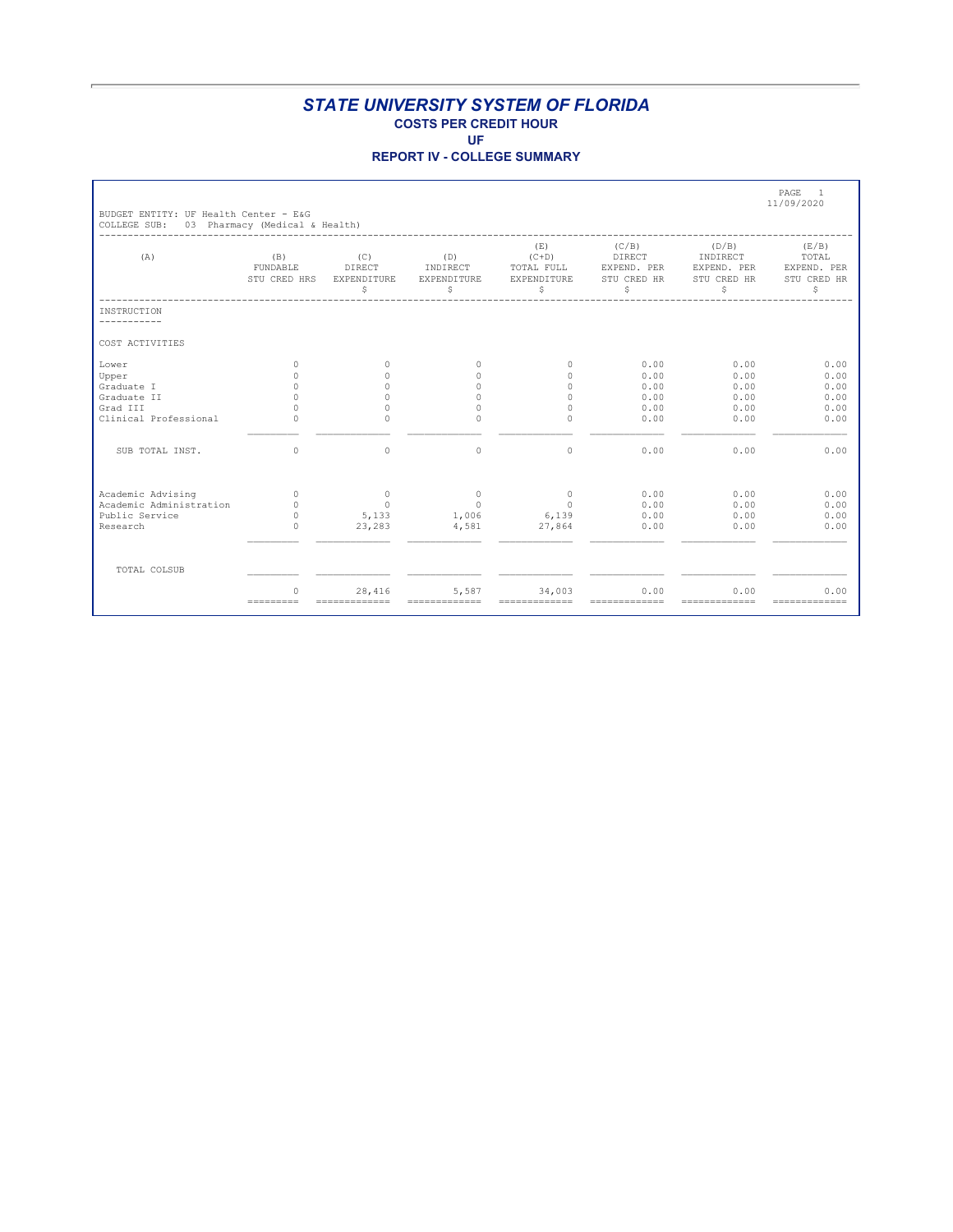#### **REPORT IV - COLLEGE SUMMARY**

| BUDGET ENTITY: UF Health Center - E&G |                                                                                     |                                   |                                     |                                                  |                                                    |                                                       | <b>PAGE</b><br>$\overline{1}$<br>11/09/2020       |
|---------------------------------------|-------------------------------------------------------------------------------------|-----------------------------------|-------------------------------------|--------------------------------------------------|----------------------------------------------------|-------------------------------------------------------|---------------------------------------------------|
| COLLEGE SUB:<br>(A)                   | 04 Health Related Professions (Medical & Health)<br>(B)<br>FUNDABLE<br>STU CRED HRS | (C)<br>DIRECT<br>EXPENDITURE<br>S | (D)<br>INDIRECT<br>EXPENDITURE<br>S | (E)<br>$(C+D)$<br>TOTAL FULL<br>EXPENDITURE<br>S | (C/B)<br>DIRECT<br>EXPEND. PER<br>STU CRED HR<br>S | (D/B)<br>INDIRECT<br>EXPEND. PER<br>STU CRED HR<br>Ŝ. | (E/B)<br>TOTAL<br>EXPEND. PER<br>STU CRED HR<br>S |
| INSTRUCTION                           |                                                                                     |                                   |                                     |                                                  |                                                    |                                                       |                                                   |
| COST ACTIVITIES                       |                                                                                     |                                   |                                     |                                                  |                                                    |                                                       |                                                   |
| Lower                                 | $\Omega$                                                                            | $\circ$                           | $\Omega$                            | $\Omega$                                         | 0.00                                               | 0.00                                                  | 0.00                                              |
| Upper                                 | $\cap$                                                                              | $\Omega$                          | $\Omega$                            | $\Omega$                                         | 0.00                                               | 0.00                                                  | 0.00                                              |
| Graduate I                            | $\circ$                                                                             | 32,189                            | 3,278                               | 35,467                                           | 0.00                                               | 0.00                                                  | 0.00                                              |
| Graduate II                           | $\Omega$<br>$\Omega$                                                                | $\circ$                           | $\circ$                             | $\circ$                                          | 0.00                                               | 0.00                                                  | 0.00                                              |
| Grad III<br>Clinical Professional     | $\Omega$                                                                            | $\Omega$<br>$\Omega$              | $\Omega$<br>$\Omega$                | $\Omega$<br>$\Omega$                             | 0.00<br>0.00                                       | 0.00<br>0.00                                          | 0.00<br>0.00                                      |
| SUB TOTAL INST.                       | $\Omega$                                                                            | 32,189                            | 3,278                               | 35,467                                           | 0.00                                               | 0.00                                                  | 0.00                                              |
| Academic Advising                     | $\Omega$                                                                            | $\Omega$                          | $\Omega$                            | $\Omega$                                         | 0.00                                               | 0.00                                                  | 0.00                                              |
| Academic Administration               | $\cap$                                                                              | $\Omega$                          | $\cap$                              | $\Omega$                                         | 0.00                                               | 0.00                                                  | 0.00                                              |
| Public Service                        | $\Omega$                                                                            | $\bigcirc$                        | $\cap$                              | $\Omega$                                         | 0.00                                               | 0.00                                                  | 0.00                                              |
| Research                              | $\cap$                                                                              | $-0$                              | 74,951                              | 74,951                                           | 0.00                                               | 0.00                                                  | 0.00                                              |
| TOTAL COLSUB                          |                                                                                     |                                   |                                     |                                                  |                                                    |                                                       |                                                   |
|                                       | 0<br>---------                                                                      | 32,189<br>-------------           | 78,229<br>============              | 110,418<br>-------------                         | 0.00<br>-------------                              | 0.00<br>=============                                 | 0.00<br>-------------                             |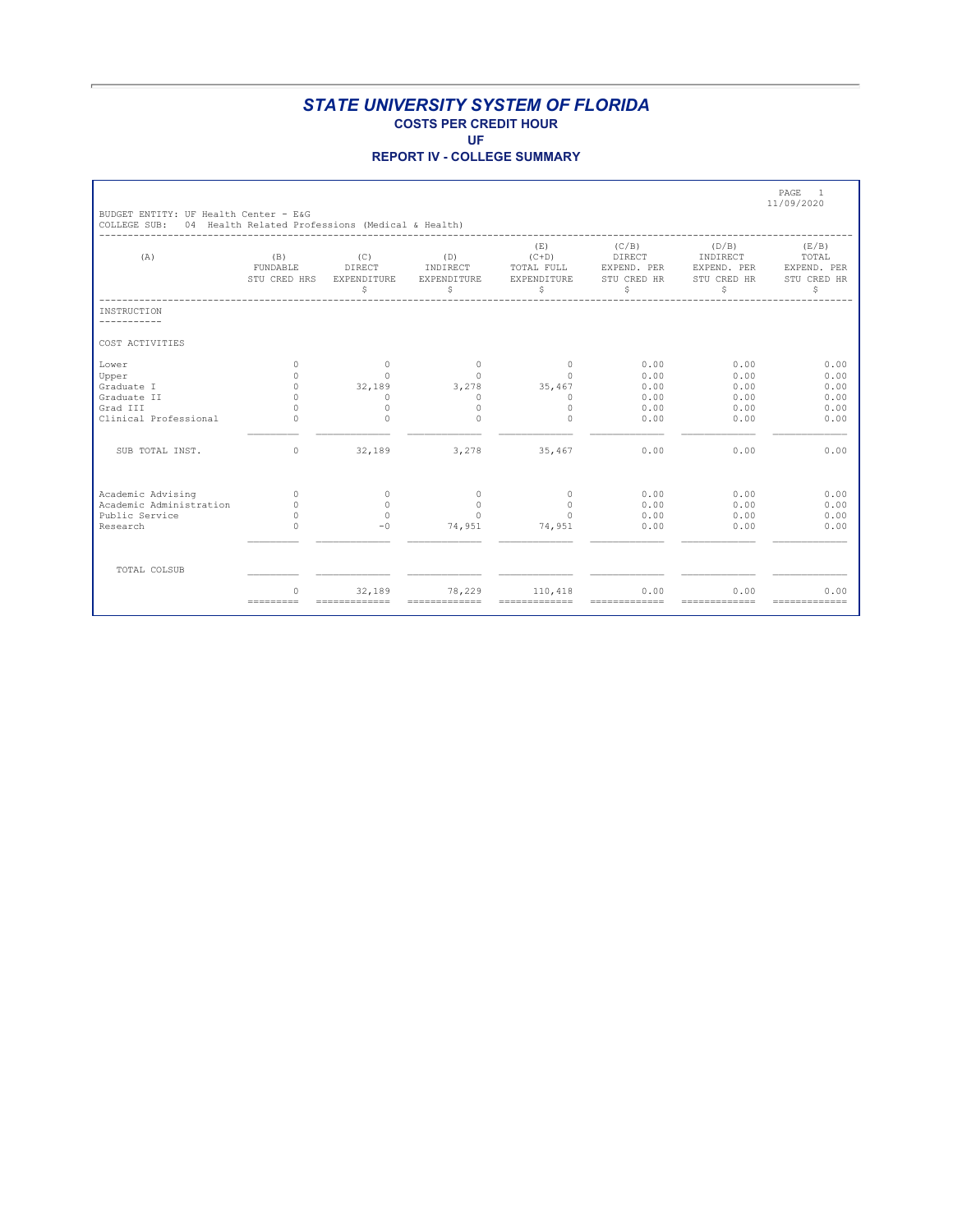#### **REPORT IV - COLLEGE SUMMARY**

|                                                       |                                 |                                    |                                      |                                                   |                                                     |                                                      | PAGE<br>$\overline{1}$<br>11/09/2020              |
|-------------------------------------------------------|---------------------------------|------------------------------------|--------------------------------------|---------------------------------------------------|-----------------------------------------------------|------------------------------------------------------|---------------------------------------------------|
| BUDGET ENTITY: UF Health Center - E&G<br>COLLEGE SUB: | 05 Dentistry (Health)           |                                    |                                      |                                                   |                                                     |                                                      |                                                   |
| (A)                                                   | (B)<br>FUNDABLE<br>STU CRED HRS | (C)<br>DIRECT<br>EXPENDITURE<br>\$ | (D)<br>INDIRECT<br>EXPENDITURE<br>\$ | (E)<br>$(C+D)$<br>TOTAL FULL<br>EXPENDITURE<br>\$ | (C/B)<br>DIRECT<br>EXPEND. PER<br>STU CRED HR<br>\$ | (D/B)<br>INDIRECT<br>EXPEND. PER<br>STU CRED HR<br>Ŝ | (E/B)<br>TOTAL<br>EXPEND. PER<br>STU CRED HR<br>S |
| INSTRUCTION                                           |                                 |                                    |                                      |                                                   |                                                     |                                                      |                                                   |
| COST ACTIVITIES                                       |                                 |                                    |                                      |                                                   |                                                     |                                                      |                                                   |
| Lower<br>Upper<br>Graduate I                          | $\circ$<br>$\Omega$<br>$\circ$  | $\circ$<br>$\Omega$<br>4,142       | $\circ$<br>$\Omega$<br>2,719         | $\circ$<br>$\Omega$<br>6,861                      | 0.00<br>0.00<br>0.00                                | 0.00<br>0.00<br>0.00                                 | 0.00<br>0.00<br>0.00                              |
| Graduate II<br>Grad III                               | $\Omega$<br>15,330              | 18,360<br>9,442,813                | 10,877                               | 29,237<br>8, 232, 721 17, 675, 534                | 0.00<br>615.97                                      | 0.00<br>537.03                                       | 0.00<br>1,153.00                                  |
| Clinical Professional                                 | $\circ$                         | 1,778,298                          | 827,566                              | 2,605,864                                         | 0.00                                                | 0.00                                                 | 0.00                                              |
| SUB TOTAL INST.                                       | 15,330                          | 11, 243, 613                       | 9,073,883                            | 20, 317, 496                                      | 733.44                                              | 591.90                                               | 1,325.34                                          |
| Academic Advising                                     | $\circ$                         | $\circ$                            | $\circ$                              | $\circ$                                           | 0.00                                                | 0.00                                                 | 0.00                                              |
| Academic Administration<br>Public Service             | $\circ$<br>$\Omega$             | $\Omega$                           | 2,814,871 1,734,188                  | $\cap$<br>4,549,059                               | 0.00<br>0.00                                        | 0.00<br>0.00                                         | 0.00<br>0.00                                      |
| Research                                              | $\Omega$                        | 3,509,981                          | 2,182,013                            | 5,691,994                                         | 0.00                                                | 0.00                                                 | 0.00                                              |
| TOTAL COLSUB                                          |                                 |                                    |                                      |                                                   |                                                     |                                                      |                                                   |
|                                                       | 15,330<br>=========             | 17,568,465<br>=============        | 12,990,084<br>=============          | 30,558,549<br>-------------                       | 1,146.02<br>-------------                           | 847.36<br>_____________                              | 1,993.38<br>=============                         |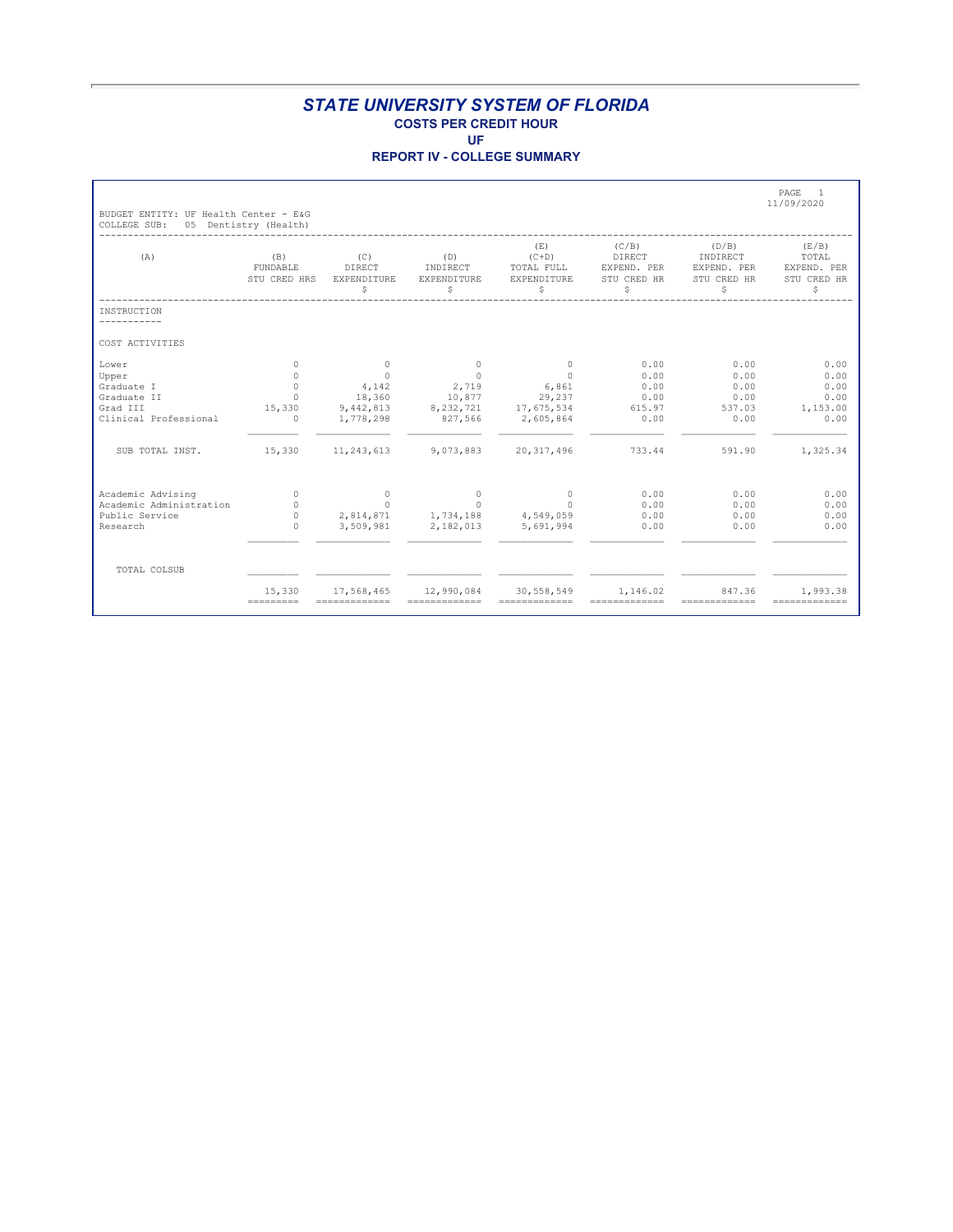#### **REPORT IV - COLLEGE SUMMARY**

| BUDGET ENTITY: UF Health Center - E&G |                                 |                                                                                         |                                        |                                                   |                                                     |                                                       | PAGE<br>$\overline{1}$<br>11/09/2020              |
|---------------------------------------|---------------------------------|-----------------------------------------------------------------------------------------|----------------------------------------|---------------------------------------------------|-----------------------------------------------------|-------------------------------------------------------|---------------------------------------------------|
| COLLEGE SUB:                          | 06 Veterinary Medicine (Health) |                                                                                         |                                        |                                                   |                                                     |                                                       |                                                   |
| (A)                                   | (B)<br>FUNDABLE<br>STU CRED HRS | (C)<br>DIRECT<br>EXPENDITURE<br>\$                                                      | (D)<br>INDIRECT<br>EXPENDITURE<br>\$   | (E)<br>$(C+D)$<br>TOTAL FULL<br>EXPENDITURE<br>\$ | (C/B)<br>DIRECT<br>EXPEND. PER<br>STU CRED HR<br>\$ | (D/B)<br>INDIRECT<br>EXPEND, PER<br>STU CRED HR<br>\$ | (E/B)<br>TOTAL<br>EXPEND. PER<br>STU CRED HR<br>S |
| INSTRUCTION                           |                                 |                                                                                         |                                        |                                                   |                                                     |                                                       |                                                   |
| COST ACTIVITIES                       |                                 |                                                                                         |                                        |                                                   |                                                     |                                                       |                                                   |
| Lower                                 | $\circ$                         | $^{\circ}$                                                                              | $\circ$                                | $\circ$                                           | 0.00                                                | 0.00                                                  | 0.00                                              |
| Upper                                 | $\Omega$                        | $\Omega$                                                                                | $\Omega$                               | $\Omega$                                          | 0.00                                                | 0.00                                                  | 0.00                                              |
| Graduate I                            | $\circ$<br>$\Omega$             | 45,137                                                                                  | 32,154                                 | 77,291                                            | 0.00                                                | 0.00                                                  | 0.00                                              |
| Graduate II<br>Grad III               | 19,320                          | $\circ$                                                                                 | $\bigcirc$                             | $\Omega$                                          | 0.00<br>614.43                                      | 0.00<br>561.63                                        | 0.00                                              |
| Clinical Professional                 | $\overline{0}$                  | 11,870,857 10,850,740<br>4,164,636                                                      | 2,514,735                              | 22,721,597<br>6,679,371                           | 0.00                                                | 0.00                                                  | 1,176.07<br>0.00                                  |
|                                       |                                 |                                                                                         |                                        |                                                   |                                                     |                                                       |                                                   |
| SUB TOTAL INST.                       | 19,320                          |                                                                                         | 16,080,631 13,397,629 29,478,260       |                                                   | 832.33                                              | 693.46                                                | 1,525.79                                          |
| Academic Advising                     | $\circ$                         | $\sim$ 0                                                                                | $\sim$ 0                               | $\Omega$                                          | 0.00                                                | 0.00                                                  | 0.00                                              |
| Academic Administration               | $\Omega$                        | $\Omega$                                                                                | $\Omega$                               | $\Omega$                                          | 0.00                                                | 0.00                                                  | 0.00                                              |
| Public Service                        | $\Omega$                        |                                                                                         | 708,896 467,731 1,176,627              |                                                   | 0.00                                                | 0.00                                                  | 0.00                                              |
| Research                              | $\Omega$                        | 3,760,705                                                                               | 2,959,491                              | 6,720,196                                         | 0.00                                                | 0.00                                                  | 0.00                                              |
|                                       |                                 |                                                                                         |                                        |                                                   |                                                     |                                                       |                                                   |
| TOTAL COLSUB                          |                                 |                                                                                         |                                        |                                                   |                                                     |                                                       |                                                   |
|                                       | 19,320<br>=========             | $\begin{array}{cccccccccc} = & = & = & = & = & = & = & = & = & = & = & = & \end{array}$ | 20,550,233 16,824,851<br>============= | 37, 375, 084<br>=============                     | 1,063.68<br>-------------                           | 870.85<br>=============                               | 1,934.53<br>=============                         |
|                                       |                                 |                                                                                         |                                        |                                                   |                                                     |                                                       |                                                   |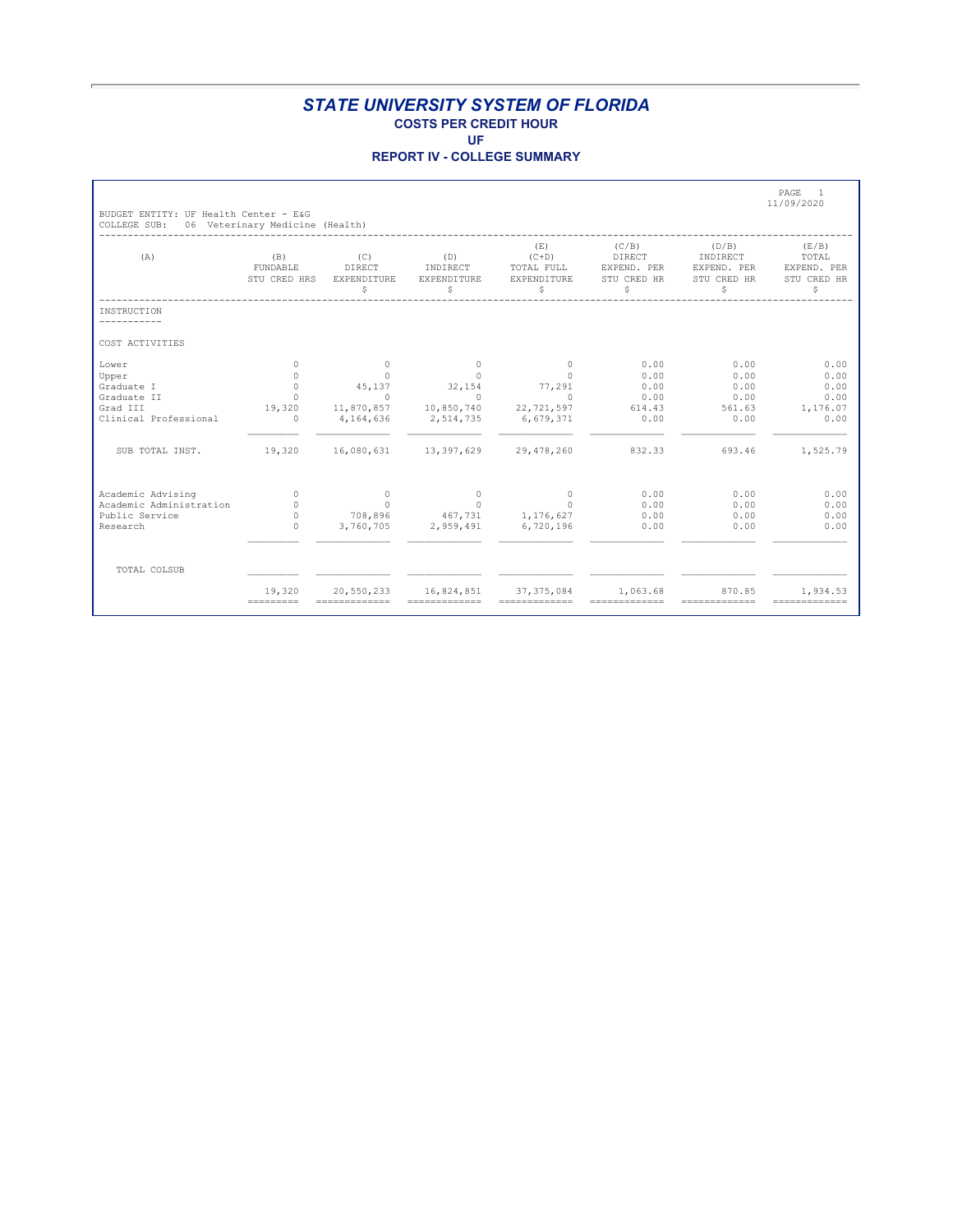**REPORT IV - BY DISCIPLINE**

| BUDGET ENTITY: E & G                                                             |                                                              |                                                                                                                                                                                                                                                                                                                                                                                                                                                                                                        |                                                                                                       |                                                           |                                                     |                                                       | PAGE<br>$\overline{1}$<br>11/09/2020                     |
|----------------------------------------------------------------------------------|--------------------------------------------------------------|--------------------------------------------------------------------------------------------------------------------------------------------------------------------------------------------------------------------------------------------------------------------------------------------------------------------------------------------------------------------------------------------------------------------------------------------------------------------------------------------------------|-------------------------------------------------------------------------------------------------------|-----------------------------------------------------------|-----------------------------------------------------|-------------------------------------------------------|----------------------------------------------------------|
| DIS CODE:<br>(A)                                                                 | 01 Agriculture Science<br>(B)<br>FUNDABLE<br>STU CRED HRS    | (C)<br>DIRECT<br>EXPENDITURE<br>\$                                                                                                                                                                                                                                                                                                                                                                                                                                                                     | (D)<br>INDIRECT<br>EXPENDITURE<br>\$                                                                  | (E)<br>$(C+D)$<br>TOTAL FULL<br>EXPENDITURE<br>S          | (C/B)<br>DIRECT<br>EXPEND. PER<br>STU CRED HR<br>\$ | (D/B)<br>INDIRECT<br>EXPEND. PER<br>STU CRED HR<br>\$ | (E/B)<br>TOTAL<br>EXPEND. PER<br>STU CRED HR<br>S        |
| INSTRUCTION                                                                      |                                                              |                                                                                                                                                                                                                                                                                                                                                                                                                                                                                                        |                                                                                                       |                                                           |                                                     |                                                       |                                                          |
| COST ACTIVITIES                                                                  |                                                              |                                                                                                                                                                                                                                                                                                                                                                                                                                                                                                        |                                                                                                       |                                                           |                                                     |                                                       |                                                          |
| Lower<br>Upper<br>Graduate I<br>Graduate II<br>Grad III<br>Clinical Professional | 10,653<br>33,896<br>4,084<br>6,455<br>$\bigcirc$<br>$\Omega$ | 555,979<br>6,750,199<br>3, 142, 275<br>6,040,738<br>$\Omega$<br>$\Omega$                                                                                                                                                                                                                                                                                                                                                                                                                               | 875, 327 1, 431, 306<br>2,076,980 5,219,255<br>3,791,336<br>$\Omega$<br>$\Omega$                      | 8,636,303 15,386,502<br>9,832,074<br>$\Omega$<br>$\Omega$ | 52.19<br>199.14<br>769.41<br>935.82<br>0.00<br>0.00 | 82.17<br>254.79<br>508.57<br>587.35<br>0.00<br>0.00   | 134.36<br>453.93<br>1,277.98<br>1,523.17<br>0.00<br>0.00 |
| SUB TOTAL INST.                                                                  | 55,088                                                       | 16,489,191                                                                                                                                                                                                                                                                                                                                                                                                                                                                                             |                                                                                                       | 15,379,946 31,869,137                                     | 299.32                                              | 279.19                                                | 578.51                                                   |
| Academic Advising<br>Academic Administration<br>Public Service<br>Research       | $\Omega$<br>$\cap$<br>$\Omega$<br>$\Omega$                   | $\Omega$<br>$\Omega$<br>83,731<br>5,801,981                                                                                                                                                                                                                                                                                                                                                                                                                                                            | $\Omega$<br>$\Omega$<br>50,507<br>3,558,283                                                           | $\circ$<br>$\Omega$<br>134,238<br>9,360,264               | 0.00<br>0.00<br>0.00<br>0.00                        | 0.00<br>0.00<br>0.00<br>0.00                          | 0.00<br>0.00<br>0.00<br>0.00                             |
| TOTAL DIS                                                                        |                                                              |                                                                                                                                                                                                                                                                                                                                                                                                                                                                                                        |                                                                                                       |                                                           |                                                     |                                                       |                                                          |
|                                                                                  | 55,088                                                       | 22, 374, 904<br>$\begin{array}{cccccccccc} \multicolumn{2}{c}{} & \multicolumn{2}{c}{} & \multicolumn{2}{c}{} & \multicolumn{2}{c}{} & \multicolumn{2}{c}{} & \multicolumn{2}{c}{} & \multicolumn{2}{c}{} & \multicolumn{2}{c}{} & \multicolumn{2}{c}{} & \multicolumn{2}{c}{} & \multicolumn{2}{c}{} & \multicolumn{2}{c}{} & \multicolumn{2}{c}{} & \multicolumn{2}{c}{} & \multicolumn{2}{c}{} & \multicolumn{2}{c}{} & \multicolumn{2}{c}{} & \multicolumn{2}{c}{} & \multicolumn{2}{c}{} & \mult$ | 18,988,736<br>$\begin{array}{cccccccccc} = & = & = & = & = & = & = & = & = & = & = & = & \end{array}$ | 41,363,640<br>$=$ = = = = = = = = = = = = =               | 406.17<br>=============                             | 344.70<br>=============                               | 750.86<br>=============                                  |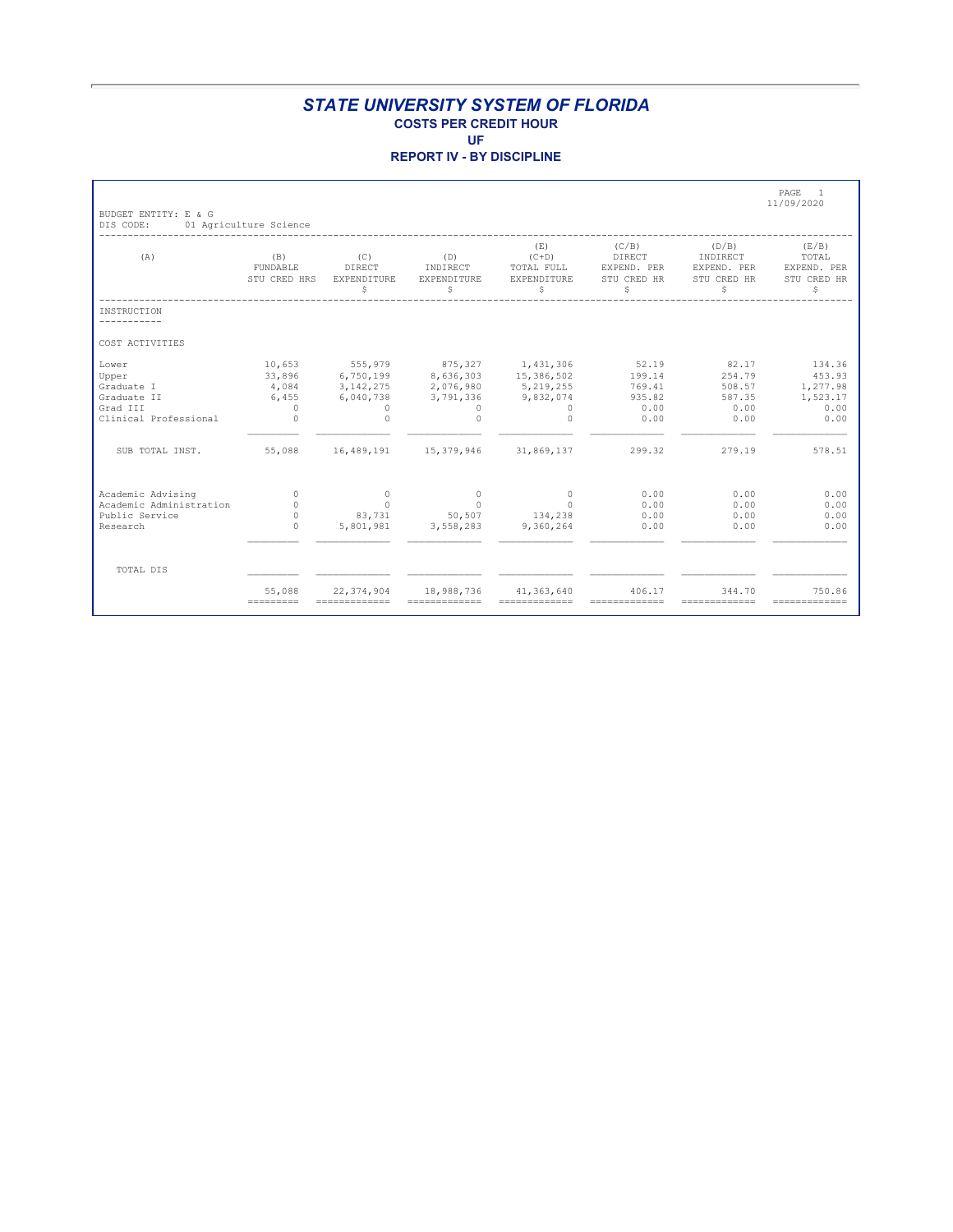**REPORT IV - BY DISCIPLINE**

|                                                           |                                             |                                                                            |                                                               |                                                     |                                                       | PAGE<br>$\overline{1}$<br>11/09/2020                     |
|-----------------------------------------------------------|---------------------------------------------|----------------------------------------------------------------------------|---------------------------------------------------------------|-----------------------------------------------------|-------------------------------------------------------|----------------------------------------------------------|
|                                                           |                                             |                                                                            |                                                               |                                                     |                                                       |                                                          |
| (B)<br>FUNDABLE<br>STU CRED HRS                           | (C)<br>DIRECT<br>EXPENDITURE<br>\$          | (D)<br>INDIRECT<br>EXPENDITURE<br>\$                                       | (E)<br>$(C+D)$<br>TOTAL FULL<br>EXPENDITURE<br>S              | (C/B)<br>DIRECT<br>EXPEND. PER<br>STU CRED HR<br>\$ | (D/B)<br>INDIRECT<br>EXPEND. PER<br>STU CRED HR<br>S  | (E/B)<br>TOTAL<br>EXPEND. PER<br>STU CRED HR<br>S        |
|                                                           |                                             |                                                                            |                                                               |                                                     |                                                       |                                                          |
|                                                           |                                             |                                                                            |                                                               |                                                     |                                                       |                                                          |
| 16,002<br>8,498<br>1,550<br>3,012<br>$\Omega$<br>$\Omega$ | 2,572,725<br>$\Omega$<br>$\Omega$           | 3,201,208<br>$\circ$<br>$\bigcap$                                          | 3, 262, 482<br>2,138,291<br>5,773,933<br>$\Omega$<br>$\Omega$ | 32.35<br>190.22<br>743.22<br>854.16<br>0.00<br>0.00 | 76.11<br>193.69<br>636.32<br>1,062.82<br>0.00<br>0.00 | 108.46<br>383.91<br>1,379.54<br>1,916.98<br>0.00<br>0.00 |
| 29,062                                                    | 5,858,947                                   |                                                                            |                                                               | 201.60                                              | 242.63                                                | 444.23                                                   |
| $\Omega$<br>$\Omega$<br>$\Omega$<br>$\Omega$              | $\Omega$<br>$\Omega$<br>13,423<br>2,018,052 | $\Omega$<br>$\Omega$<br>7,044                                              | $\Omega$<br>$\Omega$<br>20,467<br>3,397,240                   | 0.00<br>0.00<br>0.00<br>0.00                        | 0.00<br>0.00<br>0.00<br>0.00                          | 0.00<br>0.00<br>0.00<br>0.00                             |
|                                                           |                                             |                                                                            |                                                               |                                                     |                                                       |                                                          |
| 29,062<br>=========                                       | 7,890,421                                   | 8,437,606<br>=============                                                 | 16,328,027<br>=============                                   | 271.50<br>-------------                             | 290.33<br>=============                               | 561.83<br>$=$ = = = = = = = = = = = = =                  |
|                                                           |                                             | 03 Natural Resources and Conservation<br>517,731<br>1,616,496<br>1,151,995 | 1,645,986<br>986,296<br>1,379,188                             | 1,217,884 1,735,615<br>7,051,374 12,910,321         |                                                       |                                                          |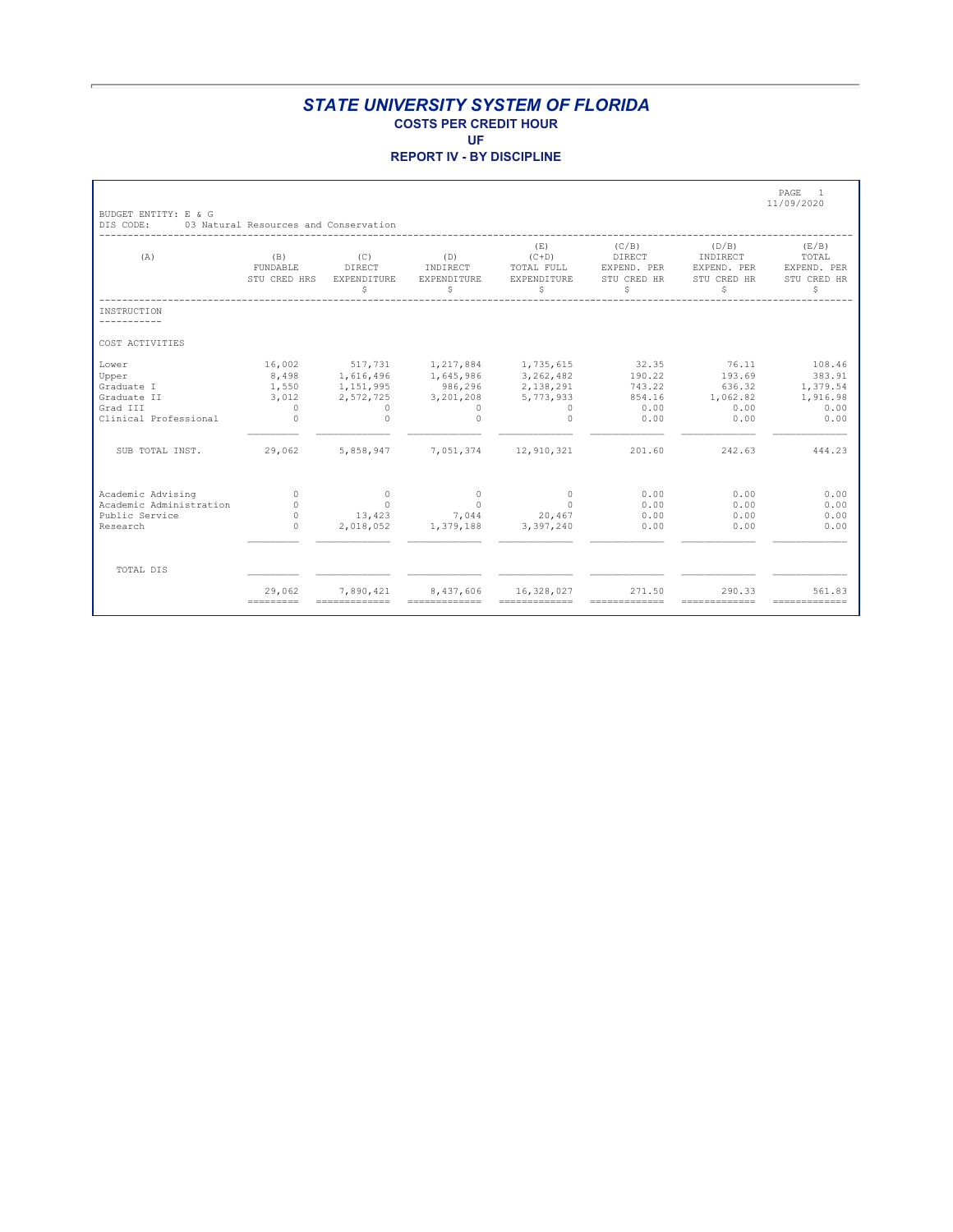**REPORT IV - BY DISCIPLINE**

| BUDGET ENTITY: E & G                                                             |                                                                           |                                                                          |                                                                      |                                                                          |                                                        |                                                      | PAGE<br>$\mathcal{P}$<br>11/09/2020                      |
|----------------------------------------------------------------------------------|---------------------------------------------------------------------------|--------------------------------------------------------------------------|----------------------------------------------------------------------|--------------------------------------------------------------------------|--------------------------------------------------------|------------------------------------------------------|----------------------------------------------------------|
| DIS CODE:<br>(A)                                                                 | 04 Architecture & Environmental Design<br>(B)<br>FUNDABLE<br>STU CRED HRS | (C)<br>DIRECT<br>EXPENDITURE<br>\$                                       | (D)<br>INDIRECT<br>EXPENDITURE<br>\$                                 | (E)<br>$(C+D)$<br>TOTAL FULL<br>EXPENDITURE<br>S                         | (C/B)<br>DIRECT<br>EXPEND. PER<br>STU CRED HR<br>\$    | (D/B)<br>INDIRECT<br>EXPEND. PER<br>STU CRED HR<br>S | (E/B)<br>TOTAL<br>EXPEND. PER<br>STU CRED HR<br>S        |
| INSTRUCTION                                                                      |                                                                           |                                                                          |                                                                      |                                                                          |                                                        |                                                      |                                                          |
| COST ACTIVITIES                                                                  |                                                                           |                                                                          |                                                                      |                                                                          |                                                        |                                                      |                                                          |
| Lower<br>Upper<br>Graduate I<br>Graduate II<br>Grad TTT<br>Clinical Professional | 9,918<br>11,325<br>2,742<br>1,540<br>$\Omega$<br>$\Omega$                 | 1,432,148<br>2,608,808<br>1,995,125<br>1,680,671<br>$\Omega$<br>$\Omega$ | 1,222,508<br>2,571,249<br>953,667<br>712,509<br>$\Omega$<br>$\Omega$ | 2,654,656<br>5,180,057<br>2,948,792<br>2,393,180<br>$\Omega$<br>$\Omega$ | 144.40<br>230.36<br>727.62<br>1,091.34<br>0.00<br>0.00 | 123.26<br>227.04<br>347.80<br>462.67<br>0.00<br>0.00 | 267.66<br>457.40<br>1,075.42<br>1,554.01<br>0.00<br>0.00 |
| SUB TOTAL INST.                                                                  | 25,525                                                                    | 7,716,753                                                                | 5,459,933                                                            | 13,176,686                                                               | 302.32                                                 | 213.91                                               | 516.23                                                   |
| Academic Advising<br>Academic Administration<br>Public Service<br>Research       | $\Omega$<br>$\Omega$<br>$\Omega$<br>$\Omega$                              | $\circ$<br>$\Omega$<br>472,197<br>1,701,639                              | $\Omega$<br>$\Omega$<br>211,888<br>873,510                           | $\circ$<br>$\Omega$<br>684,085<br>2,575,149                              | 0.00<br>0.00<br>0.00<br>0.00                           | 0.00<br>0.00<br>0.00<br>0.00                         | 0.00<br>0.00<br>0.00<br>0.00                             |
| TOTAL DIS                                                                        |                                                                           |                                                                          |                                                                      |                                                                          |                                                        |                                                      |                                                          |
|                                                                                  | 25,525<br>$=$ = = = = = = = = =                                           | 9,890,589<br>=============                                               | 6,545,331<br>=============                                           | 16,435,920<br>-------------                                              | 387.49<br>-------------                                | 256.43<br>=============                              | 643.91<br>$=$ = = = = = = = = = = = = =                  |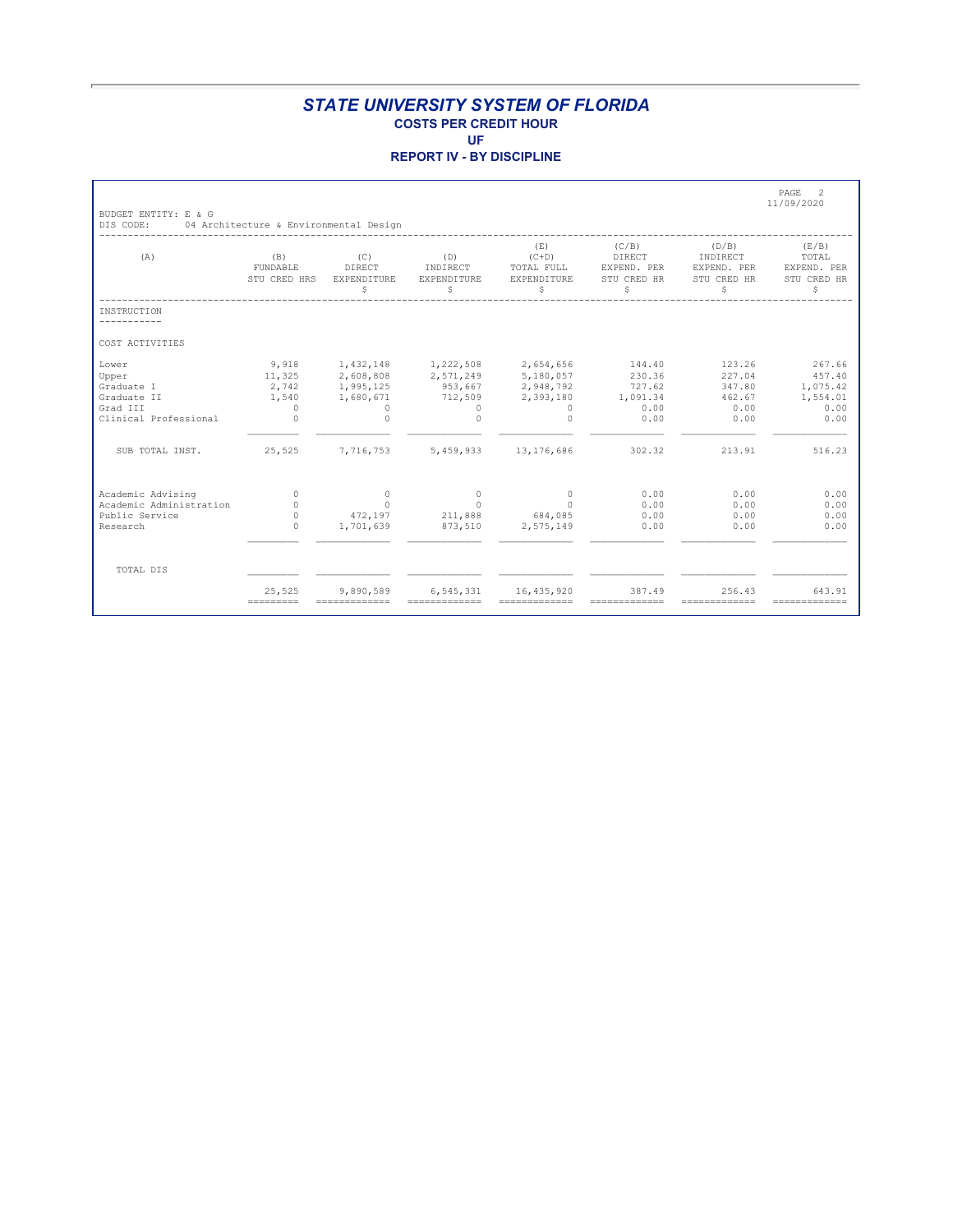|                                                                                  |                                                      |                                                                                   |                                                                                         |                                                   |                                                                   |                                                       | PAGE 3<br>11/09/2020                                       |
|----------------------------------------------------------------------------------|------------------------------------------------------|-----------------------------------------------------------------------------------|-----------------------------------------------------------------------------------------|---------------------------------------------------|-------------------------------------------------------------------|-------------------------------------------------------|------------------------------------------------------------|
| BUDGET ENTITY: E & G<br>DIS CODE:                                                | 05 Area, Ethnic, Cultural, Gender, and Group Studies |                                                                                   |                                                                                         |                                                   |                                                                   |                                                       |                                                            |
| (A)                                                                              | (B)<br>FUNDABLE<br>STU CRED HRS                      | (C)<br>DIRECT<br>EXPENDITURE<br>\$                                                | (D)<br>INDIRECT<br>EXPENDITURE<br>\$                                                    | (E)<br>$(C+D)$<br>TOTAL FULL<br>EXPENDITURE<br>\$ | (C/B)<br>DIRECT<br>EXPEND. PER<br>STU CRED HR<br>\$               | (D/B)<br>INDIRECT<br>EXPEND. PER<br>STU CRED HR<br>\$ | (E/B)<br>TOTAL<br>EXPEND. PER<br>STU CRED HR<br>S          |
| INSTRUCTION                                                                      |                                                      |                                                                                   |                                                                                         |                                                   |                                                                   |                                                       |                                                            |
| COST ACTIVITIES                                                                  |                                                      |                                                                                   |                                                                                         |                                                   |                                                                   |                                                       |                                                            |
| Lower<br>Upper<br>Graduate I<br>Graduate II<br>Grad III<br>Clinical Professional | 837<br>249<br>$\bigcirc$<br>$\Omega$                 | 3,331 2,196,676<br>5,466 7,515,016<br>2,622,890<br>879,622<br>$\circ$<br>$\Omega$ | 922,699 3,119,375<br>3,954,290 11,469,306<br>847,120<br>280,985<br>$\Omega$<br>$\Omega$ | 3,470,010<br>1,160,607<br>$\circ$<br>$\circ$      | 659.46 277.00<br>1,374.87<br>3,133.68<br>3,532.62<br>0.00<br>0.00 | 723.43<br>1,012.09<br>1,128.45<br>0.00<br>0.00        | 936.47<br>2,098.30<br>4,145.77<br>4,661.07<br>0.00<br>0.00 |
| SUB TOTAL INST.                                                                  | 9,883                                                | 13, 214, 204                                                                      | 6,005,094                                                                               | 19,219,298                                        | 1,337.06                                                          | 607.62                                                | 1,944.68                                                   |
| Academic Advising<br>Academic Administration<br>Public Service<br>Research       | $\Omega$<br>$\Omega$<br>$\Omega$<br>$\Omega$         | $\circ$<br>$\Omega$<br>4,245,050                                                  | $\sim$ 0<br>$\Omega$<br>828,692 252,574 1,081,266<br>1,391,592                          | $\circ$<br>$\cap$<br>5,636,642                    | 0.00<br>0.00<br>0.00<br>0.00                                      | 0.00<br>0.00<br>0.00<br>0.00                          | 0.00<br>0.00<br>0.00<br>0.00                               |
| TOTAL DIS                                                                        |                                                      |                                                                                   |                                                                                         |                                                   |                                                                   |                                                       |                                                            |
|                                                                                  | 9,883<br>---------                                   | 18,287,946                                                                        | 7,649,260                                                                               | 25,937,206                                        | 1,850.44                                                          | 773.98<br>---------------                             | 2,624.43                                                   |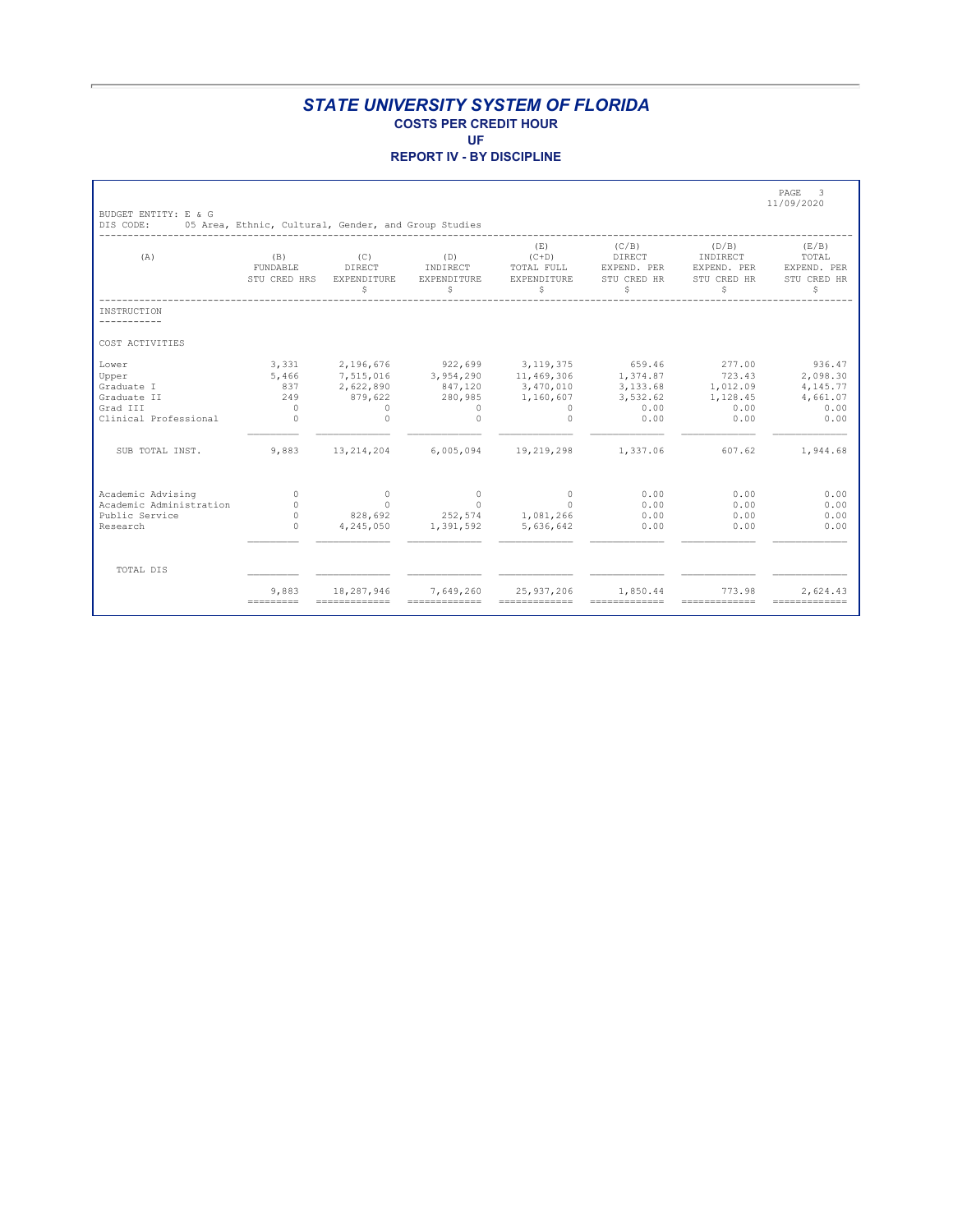**REPORT IV - BY DISCIPLINE**

| BUDGET ENTITY: E & G                                                             |                                                                                                     |                                                                        |                                                                                                           |                                                  |                                                       |                                                       | PAGE<br>$\overline{4}$<br>11/09/2020                     |
|----------------------------------------------------------------------------------|-----------------------------------------------------------------------------------------------------|------------------------------------------------------------------------|-----------------------------------------------------------------------------------------------------------|--------------------------------------------------|-------------------------------------------------------|-------------------------------------------------------|----------------------------------------------------------|
| DIS CODE:<br>(A)                                                                 | 09 Mass Communications<br>(B)<br>FUNDABLE<br>STU CRED HRS                                           | (C)<br>DIRECT<br>EXPENDITURE<br>\$                                     | (D)<br>INDIRECT<br>EXPENDITURE<br>\$                                                                      | (E)<br>$(C+D)$<br>TOTAL FULL<br>EXPENDITURE<br>S | (C/B)<br>DIRECT<br>EXPEND. PER<br>STU CRED HR<br>\$   | (D/B)<br>INDIRECT<br>EXPEND. PER<br>STU CRED HR<br>\$ | (E/B)<br>TOTAL<br>EXPEND. PER<br>STU CRED HR<br>S        |
| INSTRUCTION                                                                      |                                                                                                     |                                                                        |                                                                                                           |                                                  |                                                       |                                                       |                                                          |
| COST ACTIVITIES                                                                  |                                                                                                     |                                                                        |                                                                                                           |                                                  |                                                       |                                                       |                                                          |
| Lower<br>Upper<br>Graduate I<br>Graduate II<br>Grad III<br>Clinical Professional | 7,172<br>44,024<br>1,774<br>1,174<br>$\Omega$<br>$\Omega$                                           | 688,274<br>8,107,666<br>1,423,944<br>1,675,426<br>$\Omega$<br>$\Omega$ | 853,303 1,541,577<br>9,050,540 17,158,206<br>996,467 2,420,411<br>965,198<br>$\Omega$<br>$\Omega$         | 2,640,624<br>$\Omega$<br>$\Omega$                | 95.97<br>184.16<br>802.67<br>1,427.11<br>0.00<br>0.00 | 118.98<br>205.58<br>561.71<br>822.14<br>0.00<br>0.00  | 214.94<br>389.75<br>1,364.38<br>2,249.25<br>0.00<br>0.00 |
| SUB TOTAL INST.                                                                  | 54,144                                                                                              | 11,895,310                                                             | 11,865,508                                                                                                | 23,760,819                                       | 219.70                                                | 219.15                                                | 438.84                                                   |
| Academic Advising<br>Academic Administration<br>Public Service<br>Research       | $\Omega$<br>$\cap$<br>$\Omega$<br>$\Omega$                                                          | $\Omega$<br>$\Omega$<br>961,550<br>2,179,048                           | $\sim$ 0<br>$\Omega$<br>453,126<br>984,637                                                                | $\Omega$<br>$\cap$<br>1,414,676<br>3,163,685     | 0.00<br>0.00<br>0.00<br>0.00                          | 0.00<br>0.00<br>0.00<br>0.00                          | 0.00<br>0.00<br>0.00<br>0.00                             |
| TOTAL DIS                                                                        |                                                                                                     |                                                                        |                                                                                                           |                                                  |                                                       |                                                       |                                                          |
|                                                                                  | 54,144<br>$\qquad \qquad \displaystyle =\qquad \qquad =\qquad \qquad =\qquad \qquad =\qquad \qquad$ | 15,035,909                                                             | 13,303,271<br>$\begin{array}{cccccccccc} = & = & = & = & = & = & = & = & = & = & = & = & = & \end{array}$ | 28,339,180<br>=============                      | 277.70<br>=============                               | 245.70<br>=============                               | 523.40<br>=============                                  |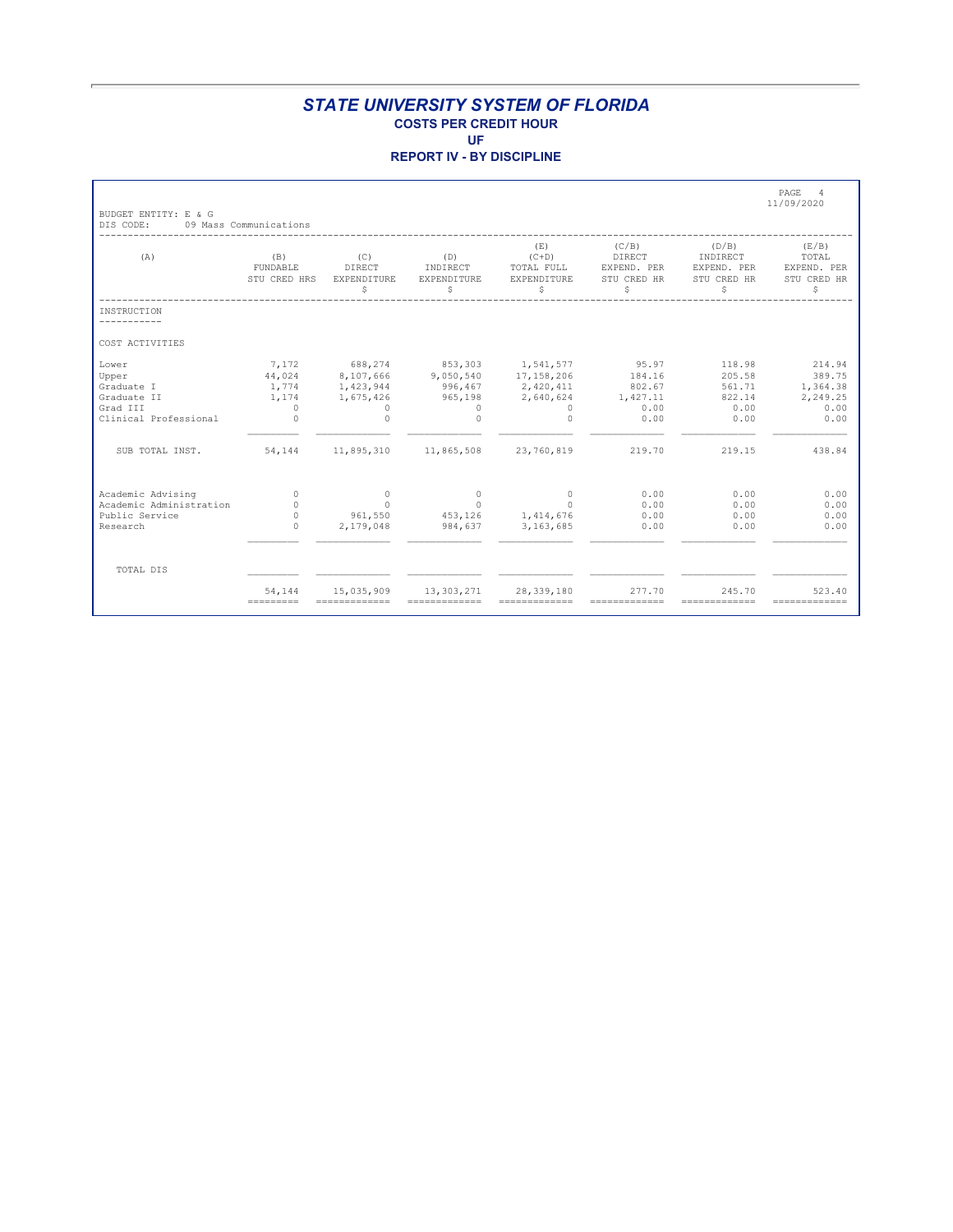|                                                                                  |                                                        |                                                                    |                                                                                    |                                                   |                                                      |                                                       | PAGE<br>-5<br>11/09/2020                             |
|----------------------------------------------------------------------------------|--------------------------------------------------------|--------------------------------------------------------------------|------------------------------------------------------------------------------------|---------------------------------------------------|------------------------------------------------------|-------------------------------------------------------|------------------------------------------------------|
| BUDGET ENTITY: E & G<br>DIS CODE:                                                | 11 Computer and Information Sciences & Support Srvs    |                                                                    |                                                                                    |                                                   |                                                      |                                                       |                                                      |
| (A)                                                                              | (B)<br>FUNDABLE<br>STU CRED HRS                        | (C)<br>DIRECT<br>EXPENDITURE<br>\$                                 | (D)<br>INDIRECT<br>EXPENDITURE<br>\$                                               | (E)<br>$(C+D)$<br>TOTAL FULL<br>EXPENDITURE<br>\$ | (C/B)<br>DIRECT<br>EXPEND. PER<br>STU CRED HR<br>\$  | (D/B)<br>INDIRECT<br>EXPEND. PER<br>STU CRED HR<br>\$ | (E/B)<br>TOTAL<br>EXPEND. PER<br>STU CRED HR<br>S    |
| INSTRUCTION                                                                      |                                                        |                                                                    |                                                                                    |                                                   |                                                      |                                                       |                                                      |
| COST ACTIVITIES                                                                  |                                                        |                                                                    |                                                                                    |                                                   |                                                      |                                                       |                                                      |
| Lower<br>Upper<br>Graduate I<br>Graduate II<br>Grad III<br>Clinical Professional | 303<br>26,852<br>8,256<br>3,379<br>$\circ$<br>$\Omega$ | 52,178<br>3,985,772<br>1,727,141<br>751,035<br>$\circ$<br>$\Omega$ | 35,723 87,901<br>3,922,304 7,908,076<br>892,547<br>381,766<br>$\Omega$<br>$\Omega$ | 2,619,688<br>1,132,801<br>$\circ$<br>$\circ$      | 172.20<br>148.43<br>209.20<br>222.27<br>0.00<br>0.00 | 117.90<br>146.07<br>108.11<br>112.98<br>0.00<br>0.00  | 290.10<br>294.51<br>317.31<br>335.25<br>0.00<br>0.00 |
| SUB TOTAL INST.                                                                  | 38,790                                                 | 6,516,125                                                          | 5,232,340                                                                          | 11,748,465                                        | 167.98                                               | 134.89                                                | 302.87                                               |
| Academic Advising<br>Academic Administration<br>Public Service<br>Research       | $\Omega$<br>$\Omega$<br>$\Omega$<br>$\Omega$           | $\circ$<br>$\Omega$<br>608,848<br>4,860,313                        | $\Omega$<br>$\cap$<br>200,206<br>1,847,009                                         | $\circ$<br>$\cap$<br>809,054<br>6,707,322         | 0.00<br>0.00<br>0.00<br>0.00                         | 0.00<br>0.00<br>0.00<br>0.00                          | 0.00<br>0.00<br>0.00<br>0.00                         |
| TOTAL DIS                                                                        |                                                        |                                                                    |                                                                                    |                                                   |                                                      |                                                       |                                                      |
|                                                                                  | 38,790<br>----------                                   | 11,985,286<br>-------------                                        | 7,279,555                                                                          | 19,264,841                                        | 308.98                                               | 187.67<br>-------------                               | 496.64<br>-------------                              |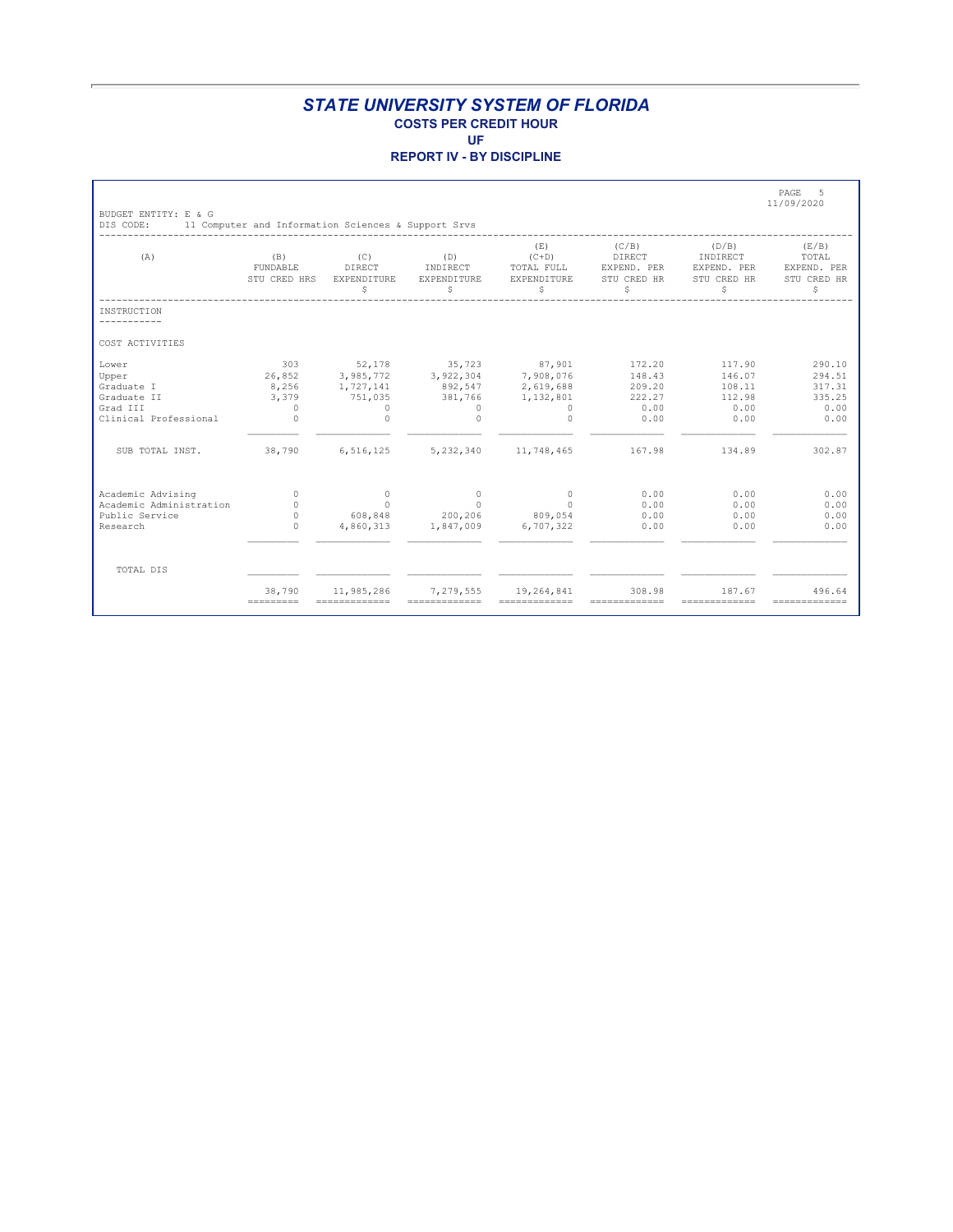| BUDGET ENTITY: E & G                                                             |                                                            |                                                                        |                                                                     |                                                                         |                                                            |                                                      | PAGE<br>6<br>11/09/2020                                |
|----------------------------------------------------------------------------------|------------------------------------------------------------|------------------------------------------------------------------------|---------------------------------------------------------------------|-------------------------------------------------------------------------|------------------------------------------------------------|------------------------------------------------------|--------------------------------------------------------|
| DIS CODE:<br>13 Education<br>(A)                                                 | (B)<br>FUNDABLE<br>STU CRED HRS                            | (C)<br>DIRECT<br><b>EXPENDITURE</b><br>\$                              | (D)<br>INDIRECT<br><b>EXPENDITURE</b><br>\$                         | (E)<br>$(C+D)$<br>TOTAL FULL<br><b>EXPENDITURE</b><br>\$                | (C/B)<br><b>DIRECT</b><br>EXPEND. PER<br>STU CRED HR<br>\$ | (D/B)<br>INDIRECT<br>EXPEND. PER<br>STU CRED HR<br>S | (E/B)<br>TOTAL<br>EXPEND. PER<br>STU CRED HR<br>S      |
| INSTRUCTION                                                                      |                                                            |                                                                        |                                                                     |                                                                         |                                                            |                                                      |                                                        |
| COST ACTIVITIES                                                                  |                                                            |                                                                        |                                                                     |                                                                         |                                                            |                                                      |                                                        |
| Lower<br>Upper<br>Graduate I<br>Graduate II<br>Grad III<br>Clinical Professional | 5,125<br>26,319<br>10,806<br>8,917<br>$\Omega$<br>$\Omega$ | 696,551<br>5,694,208<br>5,270,323<br>9,205,254<br>$\Omega$<br>$\Omega$ | 694,942 1,391,493<br>3,547,380<br>7,186,819<br>$\Omega$<br>$\Omega$ | 4,643,592 10,337,800<br>8,817,703<br>16,392,073<br>$\Omega$<br>$\Omega$ | 135.91<br>216.35<br>487.72<br>1,032.33<br>0.00<br>0.00     | 135.60<br>176.43<br>328.28<br>805.97<br>0.00<br>0.00 | 271.51<br>392.79<br>816.00<br>1,838.29<br>0.00<br>0.00 |
| SUB TOTAL INST.                                                                  | 51,167                                                     | 20,866,336                                                             | 16,072,733 36,939,069                                               |                                                                         | 407.81                                                     | 314.12                                               | 721.93                                                 |
| Academic Advising<br>Academic Administration<br>Public Service<br>Research       | $\Omega$<br>$\Omega$<br>$\Omega$<br>$\Omega$               | $\overline{0}$<br>$\Omega$<br>4,081,891                                | $\Omega$<br>$\Omega$<br>841,989 394,742 1,236,731<br>2,138,727      | $\circ$<br>$\Omega$<br>6,220,618                                        | 0.00<br>0.00<br>0.00<br>0.00                               | 0.00<br>0.00<br>0.00<br>0.00                         | 0.00<br>0.00<br>0.00<br>0.00                           |
| TOTAL DIS                                                                        |                                                            |                                                                        |                                                                     |                                                                         |                                                            |                                                      |                                                        |
|                                                                                  | 51,167                                                     | 25,790,216                                                             | 18,606,202                                                          | 44,396,418<br>=============                                             | 504.04                                                     | 363.64<br>=============                              | 867.68<br>=============                                |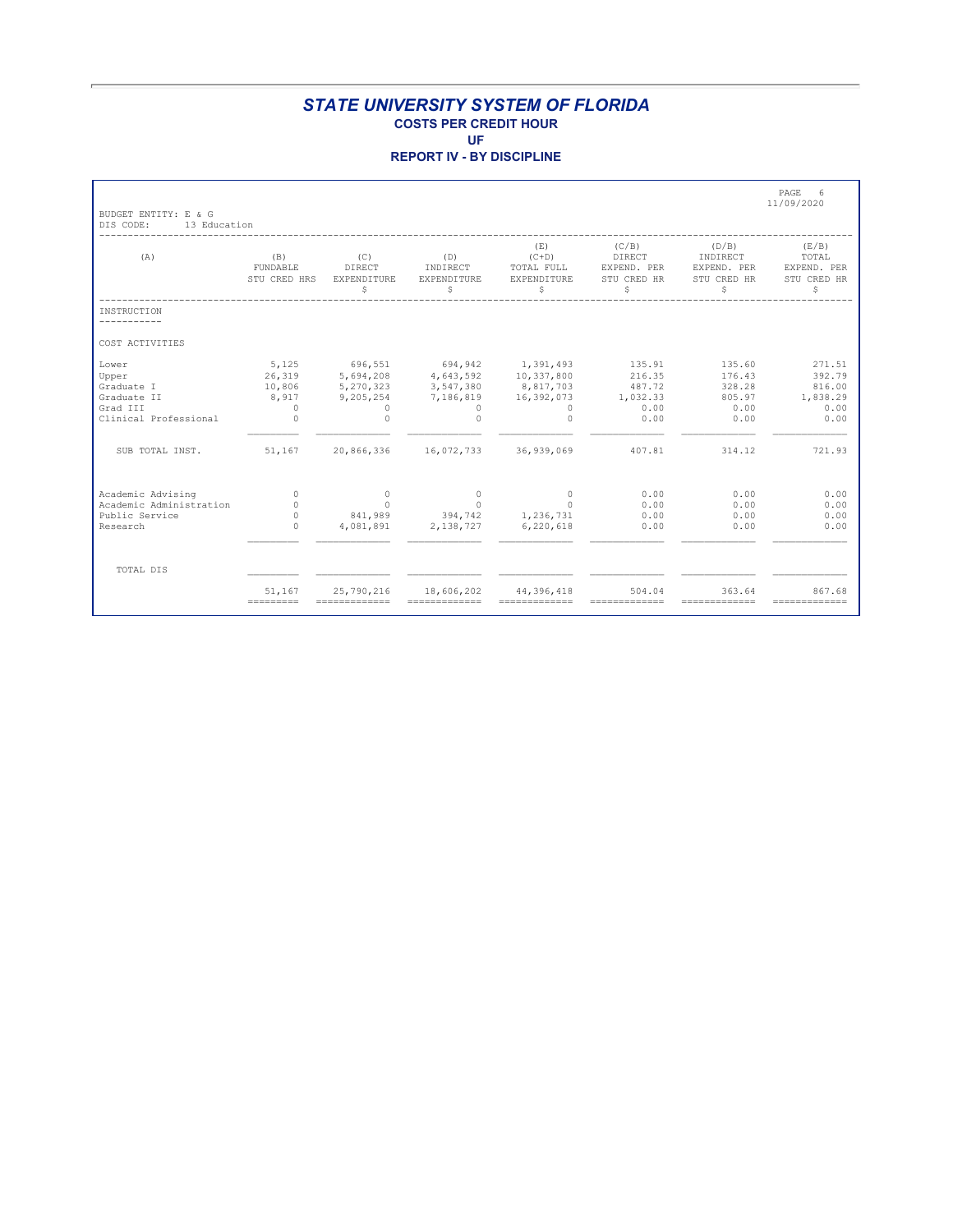| BUDGET ENTITY: E & G                                                             |                                                              |                                                                              |                                                                                    |                                                             |                                                            |                                                      | PAGE<br>7<br>11/09/2020                                |
|----------------------------------------------------------------------------------|--------------------------------------------------------------|------------------------------------------------------------------------------|------------------------------------------------------------------------------------|-------------------------------------------------------------|------------------------------------------------------------|------------------------------------------------------|--------------------------------------------------------|
| DIS CODE:<br>14 Engineering<br>(A)                                               | (B)<br>FUNDABLE<br>STU CRED HRS                              | (C)<br><b>DIRECT</b><br>EXPENDITURE<br>\$                                    | (D)<br>INDIRECT<br>EXPENDITURE<br>\$                                               | (E)<br>$(C+D)$<br>TOTAL FULL<br>EXPENDITURE<br>S            | (C/B)<br><b>DIRECT</b><br>EXPEND. PER<br>STU CRED HR<br>\$ | (D/B)<br>INDIRECT<br>EXPEND. PER<br>STU CRED HR<br>S | (E/B)<br>TOTAL<br>EXPEND. PER<br>STU CRED HR<br>S      |
| INSTRUCTION                                                                      |                                                              |                                                                              |                                                                                    |                                                             |                                                            |                                                      |                                                        |
| COST ACTIVITIES                                                                  |                                                              |                                                                              |                                                                                    |                                                             |                                                            |                                                      |                                                        |
| Lower<br>Upper<br>Graduate I<br>Graduate II<br>Grad III<br>Clinical Professional | 17,953<br>83,052<br>16,594<br>17,147<br>$\Omega$<br>$\Omega$ | 2,848,477<br>20,826,180<br>9, 415, 784<br>13,491,768<br>$\Omega$<br>$\Omega$ | 16,423,964 37,250,144<br>2,779,533 12,195,317<br>3,683,804<br>$\Omega$<br>$\Omega$ | 1,587,943 4,436,420<br>17, 175, 572<br>$\Omega$<br>$\Omega$ | 158.66<br>250.76<br>567.42<br>786.83<br>0.00<br>0.00       | 88.45<br>197.76<br>167.50<br>214.84<br>0.00<br>0.00  | 247.11<br>448.52<br>734.92<br>1,001.67<br>0.00<br>0.00 |
| SUB TOTAL INST.                                                                  | 134,746                                                      | 46,582,209                                                                   | 24, 475, 244                                                                       | 71,057,453                                                  | 345.70                                                     | 181.64                                               | 527.34                                                 |
| Academic Advising<br>Academic Administration<br>Public Service<br>Research       | $\Omega$<br>$\Omega$<br>$\Omega$<br>$\Omega$                 | $\circ$<br>$\cap$<br>3,660,146<br>32, 116, 588                               | $\circ$<br>$\Omega$<br>1,091,558 4,751,704<br>12,053,648                           | $\circ$<br>$\cap$<br>44,170,236                             | 0.00<br>0.00<br>0.00<br>0.00                               | 0.00<br>0.00<br>0.00<br>0.00                         | 0.00<br>0.00<br>0.00<br>0.00                           |
| TOTAL DIS                                                                        |                                                              |                                                                              |                                                                                    |                                                             |                                                            |                                                      |                                                        |
|                                                                                  | 134,746                                                      | 82, 358, 942<br>=============                                                | 37,620,450<br>=============                                                        | 119, 979, 392<br>=============                              | 611.22<br>-------------                                    | 279.20<br>-------------                              | 890.41<br>-------------                                |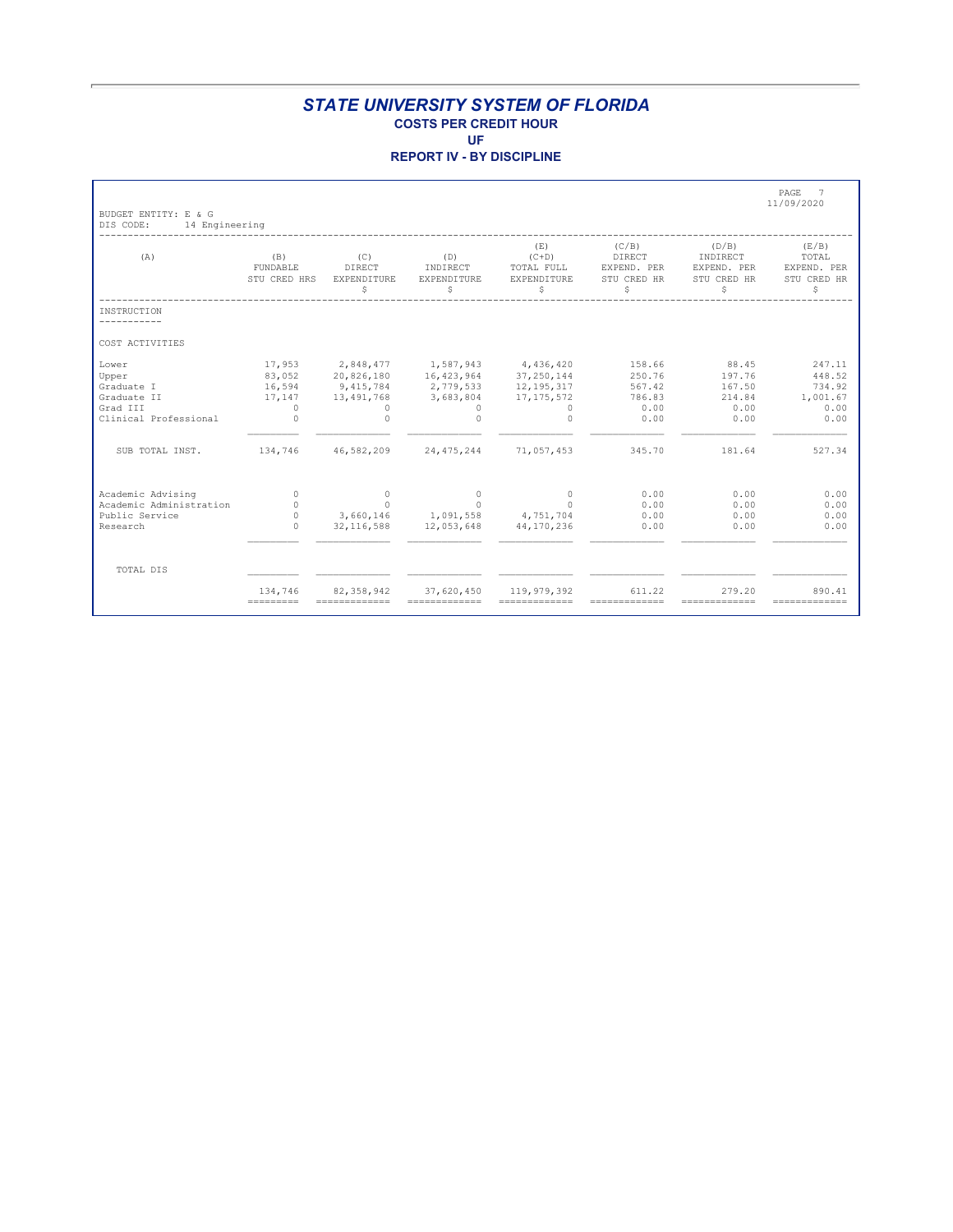|                                                                                  |                                                     |                                                                          |                                                                           |                                                          |                                                      |                                                      | PAGE<br>8<br>11/09/2020                              |
|----------------------------------------------------------------------------------|-----------------------------------------------------|--------------------------------------------------------------------------|---------------------------------------------------------------------------|----------------------------------------------------------|------------------------------------------------------|------------------------------------------------------|------------------------------------------------------|
| BUDGET ENTITY: E & G<br>DIS CODE:                                                |                                                     |                                                                          | 15 Engineering Technologies and Engineering-Related Fields                |                                                          |                                                      |                                                      |                                                      |
| (A)                                                                              | (B)<br>FUNDABLE<br>STU CRED HRS                     | (C)<br>DIRECT<br>EXPENDITURE<br>\$                                       | (D)<br>INDIRECT<br>EXPENDITURE<br>\$                                      | (E)<br>$(C+D)$<br>TOTAL FULL<br>EXPENDITURE<br>\$        | (C/B)<br>DIRECT<br>EXPEND. PER<br>STU CRED HR<br>\$  | (D/B)<br>INDIRECT<br>EXPEND. PER<br>STU CRED HR<br>S | (E/B)<br>TOTAL<br>EXPEND. PER<br>STU CRED HR<br>S    |
| INSTRUCTION                                                                      |                                                     |                                                                          |                                                                           |                                                          |                                                      |                                                      |                                                      |
| COST ACTIVITIES                                                                  |                                                     |                                                                          |                                                                           |                                                          |                                                      |                                                      |                                                      |
| Lower<br>Upper<br>Graduate I<br>Graduate II<br>Grad III<br>Clinical Professional | 2,838<br>1,308<br>328<br>$\overline{0}$<br>$\Omega$ | 400,353<br>10,938 1,539,577<br>776,785<br>169,840<br>$\circ$<br>$\Omega$ | 307,676 708,029<br>1,729,990<br>350,105<br>84,668<br>$\Omega$<br>$\Omega$ | 3,269,567<br>1,126,890<br>254,508<br>$\circ$<br>$\Omega$ | 141.07<br>140.75<br>593.87<br>517.80<br>0.00<br>0.00 | 108.41<br>158.16<br>267.66<br>258.13<br>0.00<br>0.00 | 249.48<br>298.92<br>861.54<br>775.94<br>0.00<br>0.00 |
| SUB TOTAL INST.                                                                  | 15,412                                              |                                                                          | 2,886,555 2,472,439                                                       | 5,358,994                                                | 187.29                                               | 160.42                                               | 347.72                                               |
| Academic Advising<br>Academic Administration<br>Public Service<br>Research       | $\circ$<br>$\Omega$<br>$\Omega$<br>$\Omega$         | $\circ$<br>$\Omega$<br>302,312<br>814,324                                | $\sim$ 0<br>$\Omega$<br>133, 335 435, 647<br>360,697                      | $\circ$<br>$\Omega$<br>1,175,021                         | 0.00<br>0.00<br>0.00<br>0.00                         | 0.00<br>0.00<br>0.00<br>0.00                         | 0.00<br>0.00<br>0.00<br>0.00                         |
| TOTAL DIS                                                                        |                                                     |                                                                          |                                                                           |                                                          |                                                      |                                                      |                                                      |
|                                                                                  | 15,412<br>$=$ = = = = = = = = =                     | 4,003,191                                                                | 2,966,471                                                                 | 6,969,662                                                | 259.75                                               | 192.48                                               | 452.22                                               |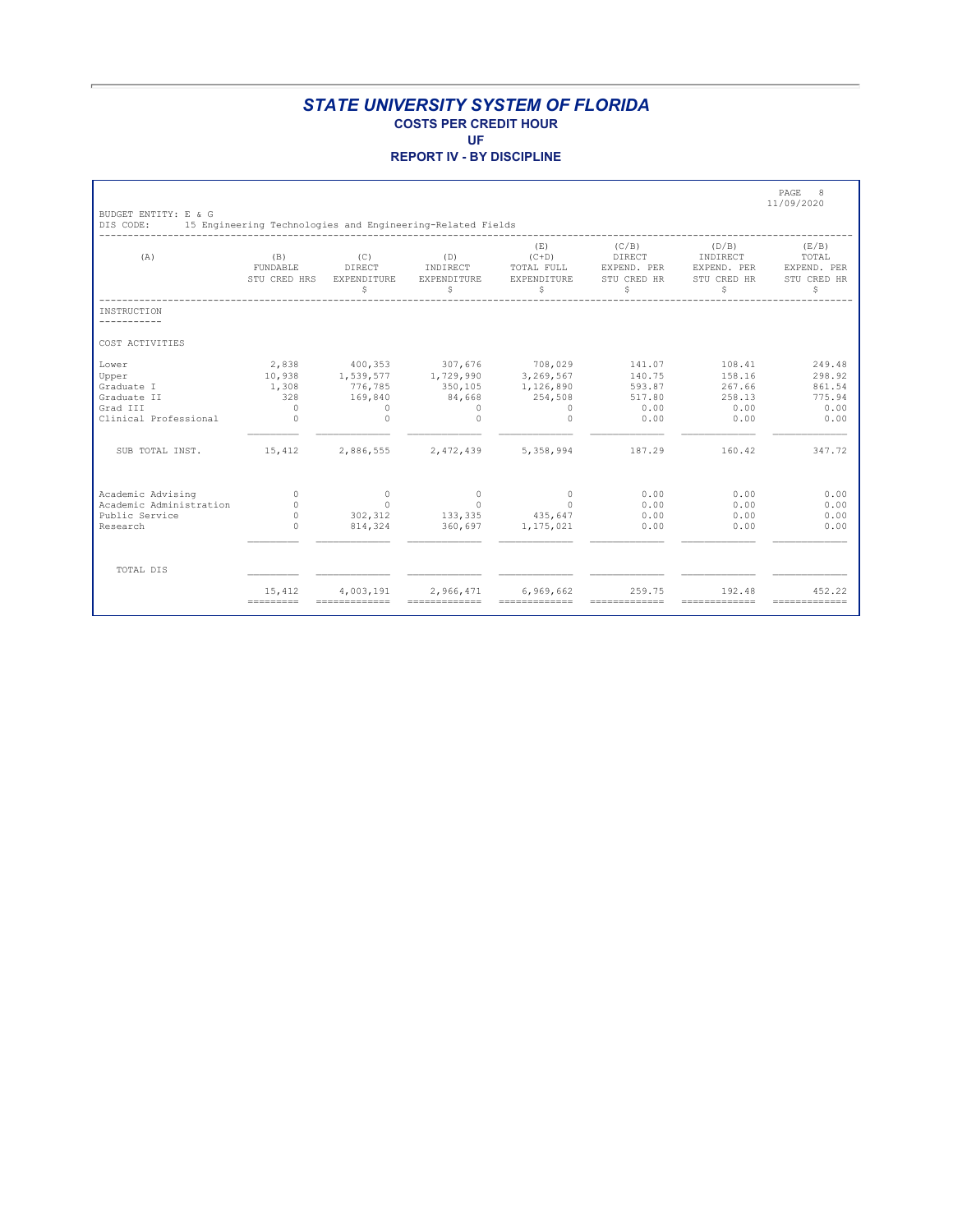| BUDGET ENTITY: E & G              |                                 |                                    |                                      |                                                  |                                                            |                                                       | PAGE<br>9<br>11/09/2020                           |
|-----------------------------------|---------------------------------|------------------------------------|--------------------------------------|--------------------------------------------------|------------------------------------------------------------|-------------------------------------------------------|---------------------------------------------------|
| DIS CODE:                         | 16 Foreign Languages            |                                    |                                      |                                                  |                                                            |                                                       |                                                   |
| (A)                               | (B)<br>FUNDABLE<br>STU CRED HRS | (C)<br>DIRECT<br>EXPENDITURE<br>\$ | (D)<br>INDIRECT<br>EXPENDITURE<br>\$ | (E)<br>$(C+D)$<br>TOTAL FULL<br>EXPENDITURE<br>S | (C/B)<br><b>DIRECT</b><br>EXPEND. PER<br>STU CRED HR<br>\$ | (D/B)<br>INDIRECT<br>EXPEND. PER<br>STU CRED HR<br>\$ | (E/B)<br>TOTAL<br>EXPEND. PER<br>STU CRED HR<br>S |
| INSTRUCTION                       |                                 |                                    |                                      |                                                  |                                                            |                                                       |                                                   |
| COST ACTIVITIES                   |                                 |                                    |                                      |                                                  |                                                            |                                                       |                                                   |
| Lower<br>Upper                    | 14,627                          | 26,655 4,395,570<br>4,209,574      | 6,024,245<br>3,497,600               | 10,419,815<br>7,707,174                          | 164.91<br>287.79                                           | 226.01<br>239.12                                      | 390.91<br>526.91                                  |
| Graduate I                        | 652                             | 648,213                            | 415,937 1,064,150                    |                                                  | 994.19                                                     | 637.94                                                | 1,632.13                                          |
| Graduate II                       | 1,271                           | 878,171                            | 619,220                              | 1,497,391                                        | 690.93                                                     | 487.19                                                | 1,178.12                                          |
| Grad III<br>Clinical Professional | $\Omega$<br>$\Omega$            | $\Omega$<br>$\cap$                 | $\Omega$<br>$\Omega$                 | $\Omega$<br>$\Omega$                             | 0.00<br>0.00                                               | 0.00<br>0.00                                          | 0.00<br>0.00                                      |
| SUB TOTAL INST.                   | 43,205                          | 10,131,529                         | 10,557,002                           | 20,688,531                                       | 234.50                                                     | 244.35                                                | 478.85                                            |
|                                   |                                 |                                    |                                      |                                                  |                                                            |                                                       |                                                   |
| Academic Advising                 | $\Omega$                        | $\circ$                            | $\sim$ 0                             | $\circ$                                          | 0.00                                                       | 0.00                                                  | 0.00                                              |
| Academic Administration           | $\Omega$                        | $\Omega$                           | $\Omega$                             | $\Omega$                                         | 0.00                                                       | 0.00                                                  | 0.00                                              |
| Public Service                    | $\Omega$                        | 357,321                            | 190,660                              | 547,981                                          | 0.00                                                       | 0.00                                                  | 0.00                                              |
| Research                          | $\Omega$                        | 1,923,619                          | 1,049,111                            | 2,972,730                                        | 0.00                                                       | 0.00                                                  | 0.00                                              |
| TOTAL DIS                         |                                 |                                    |                                      |                                                  |                                                            |                                                       |                                                   |
|                                   | 43,205                          | 12, 412, 468                       | 11,796,773                           | 24,209,241<br>=============                      | 287.29<br>=============                                    | 273.04<br>=============                               | 560.33<br>=============                           |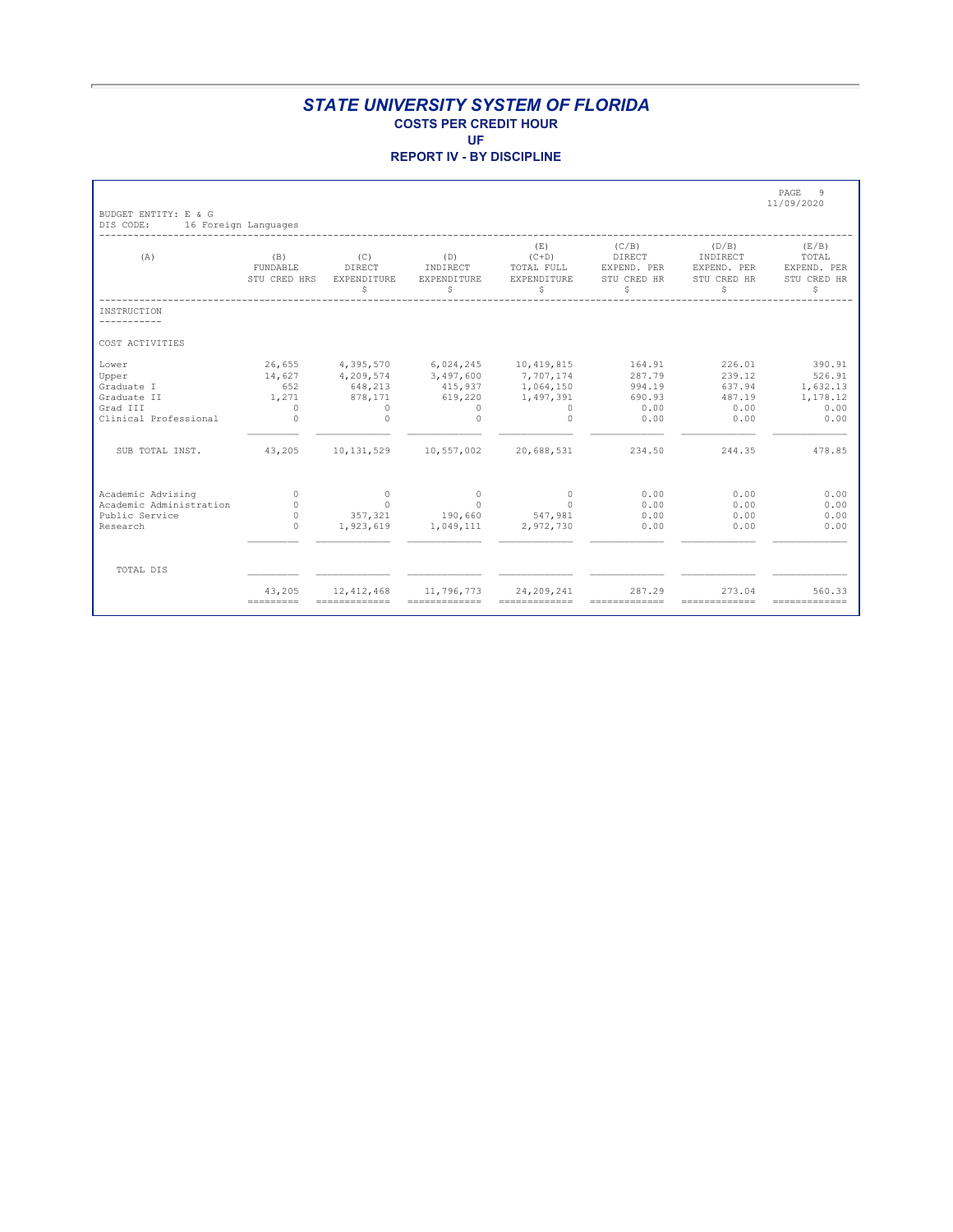| BUDGET ENTITY: E & G    |                                  |                                    |                                                                                                          |                                                   |                                                     |                                                       | PAGE 10<br>11/09/2020                             |
|-------------------------|----------------------------------|------------------------------------|----------------------------------------------------------------------------------------------------------|---------------------------------------------------|-----------------------------------------------------|-------------------------------------------------------|---------------------------------------------------|
| DIS CODE:               | 19 Home Economics/Human Sciences |                                    |                                                                                                          |                                                   |                                                     |                                                       |                                                   |
| (A)                     | (B)<br>FUNDABLE<br>STU CRED HRS  | (C)<br>DIRECT<br>EXPENDITURE<br>\$ | (D)<br>INDIRECT<br>EXPENDITURE<br>\$                                                                     | (E)<br>$(C+D)$<br>TOTAL FULL<br>EXPENDITURE<br>\$ | (C/B)<br>DIRECT<br>EXPEND. PER<br>STU CRED HR<br>\$ | (D/B)<br>INDIRECT<br>EXPEND. PER<br>STU CRED HR<br>\$ | (E/B)<br>TOTAL<br>EXPEND. PER<br>STU CRED HR<br>S |
| INSTRUCTION             |                                  |                                    |                                                                                                          |                                                   |                                                     |                                                       |                                                   |
| COST ACTIVITIES         |                                  |                                    |                                                                                                          |                                                   |                                                     |                                                       |                                                   |
| Lower<br>Upper          | $\Omega$<br>7,628                | $\overline{0}$<br>937,790          | $\circ$<br>1,302,831                                                                                     | $\sim$ 0<br>2,240,621                             | 0.00<br>122.94                                      | 0.00<br>170.80                                        | 0.00<br>293.74                                    |
| Graduate I              | 319                              | 282,749                            | 184,609                                                                                                  | 467,358                                           | 886.36                                              | 578.71                                                | 1,465.07                                          |
| Graduate II             | 274                              | 197,418                            | 136,167                                                                                                  | 333,585                                           | 720.50                                              | 496.96                                                | 1,217.46                                          |
| Grad III                | $\bigcap$                        | $\Omega$                           | $\Omega$                                                                                                 | $\Omega$                                          | 0.00                                                | 0.00                                                  | 0.00                                              |
| Clinical Professional   | $\bigcap$                        | $\cap$                             | $\cap$                                                                                                   | $\Omega$                                          | 0.00                                                | 0.00                                                  | 0.00                                              |
| SUB TOTAL INST.         | 8,221                            |                                    | 1,417,958 1,623,607                                                                                      | 3,041,565                                         | 172.48                                              | 197.50                                                | 369.98                                            |
| Academic Advising       | $\Omega$                         | $\sim$ 0                           | $\sim$ 0                                                                                                 | $\circ$                                           | 0.00                                                | 0.00                                                  | 0.00                                              |
| Academic Administration | $\cap$                           | $\Omega$                           | $\Omega$                                                                                                 | $\Omega$                                          | 0.00                                                | 0.00                                                  | 0.00                                              |
| Public Service          | $\Omega$                         | 10,550                             | 10,709                                                                                                   | 21,259                                            | 0.00                                                | 0.00                                                  | 0.00                                              |
| Research                | $\Omega$                         | 545,256                            | 333,238                                                                                                  | 878,494                                           | 0.00                                                | 0.00                                                  | 0.00                                              |
| TOTAL DIS               |                                  |                                    |                                                                                                          |                                                   |                                                     |                                                       |                                                   |
|                         | 8,221<br>=========               | 1,973,763                          | 1,967,554<br>$\begin{array}{cccccccccc} = & = & = & = & = & = & = & = & = & = & = & = & = & \end{array}$ | 3,941,317<br>=============                        | 240.09<br>-------------                             | 239.33<br>_____________                               | 479.42<br>=============                           |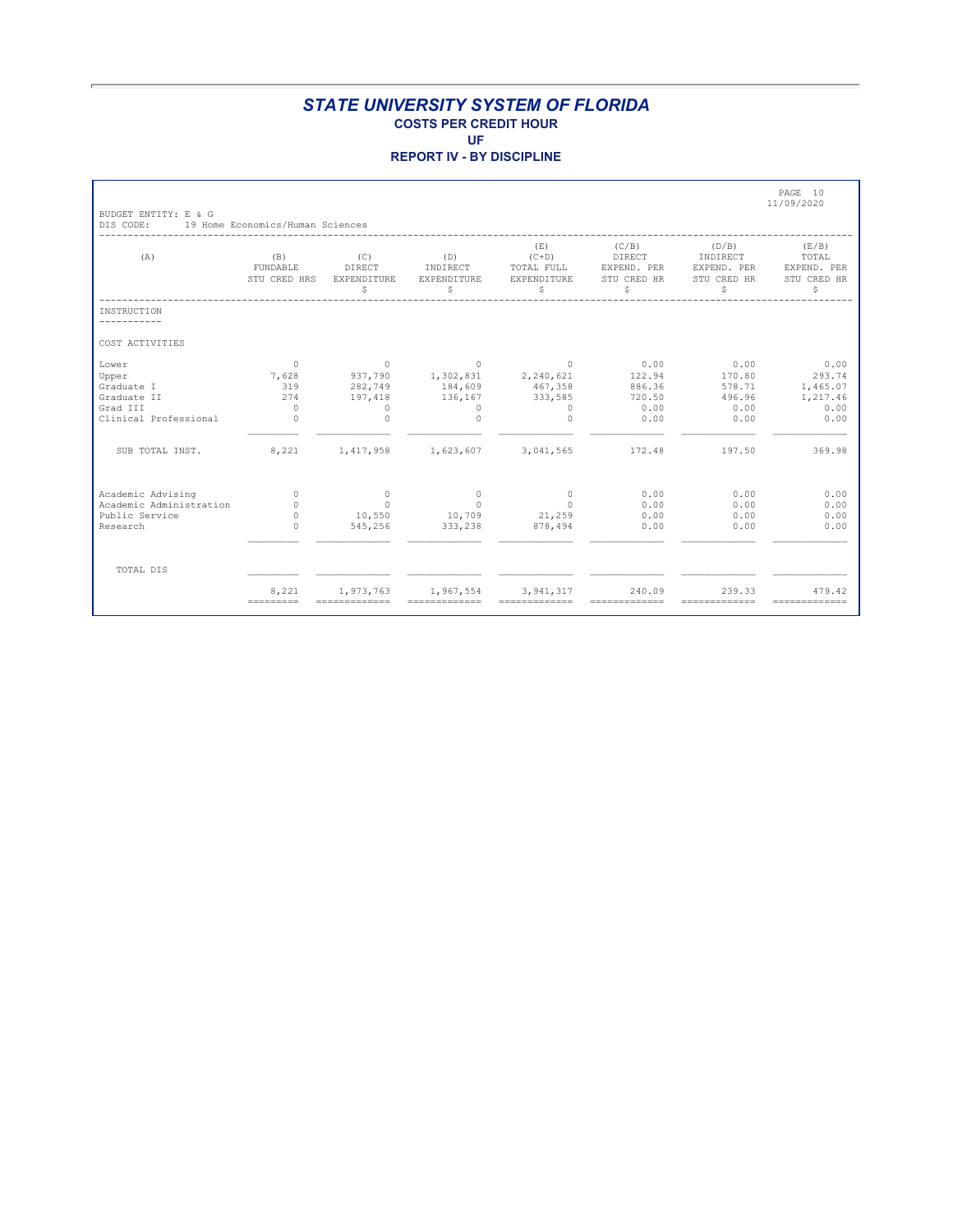| BUDGET ENTITY: E & G                                                                                |                                                                       |                                                                                              |                                                                      |                                                                                                 |                                                            |                                                            | PAGE 11<br>11/09/2020                                      |
|-----------------------------------------------------------------------------------------------------|-----------------------------------------------------------------------|----------------------------------------------------------------------------------------------|----------------------------------------------------------------------|-------------------------------------------------------------------------------------------------|------------------------------------------------------------|------------------------------------------------------------|------------------------------------------------------------|
| DIS CODE:<br>22 Law<br>(A)                                                                          | (B)<br>FUNDABLE<br>STU CRED HRS                                       | (C)<br>DIRECT<br>EXPENDITURE<br>S                                                            | (D)<br>INDIRECT<br>EXPENDITURE<br>\$                                 | (E)<br>$(C+D)$<br>TOTAL FULL<br>EXPENDITURE<br>S                                                | (C/B)<br>DIRECT<br>EXPEND. PER<br>STU CRED HR<br>S         | (D/B)<br>INDIRECT<br>EXPEND. PER<br>STU CRED HR<br>S       | (E/B)<br>TOTAL<br>EXPEND. PER<br>STU CRED HR<br>S          |
| INSTRUCTION                                                                                         |                                                                       |                                                                                              |                                                                      |                                                                                                 |                                                            |                                                            |                                                            |
| COST ACTIVITIES                                                                                     |                                                                       |                                                                                              |                                                                      |                                                                                                 |                                                            |                                                            |                                                            |
| Lower<br>Upper<br>Graduate I<br>Graduate II<br>Grad III<br>Clinical Professional<br>SUB TOTAL INST. | $\circ$<br>$\overline{0}$<br>22,158<br>$\Omega$<br>$\Omega$<br>24,903 | $\circ$<br>$\Omega$<br>2,745 1,235,154<br>11, 713, 267<br>$\Omega$<br>$\Omega$<br>12,948,421 | $\circ$<br>$\bigcap$<br>4,889,506<br>$\Omega$<br>$\cap$<br>5,250,655 | $\circ$<br>$\Omega$<br>361, 149 1, 596, 303<br>16,602,773<br>$\Omega$<br>$\Omega$<br>18,199,076 | 0.00<br>0.00<br>449.96<br>528.62<br>0.00<br>0.00<br>519.95 | 0.00<br>0.00<br>131.57<br>220.67<br>0.00<br>0.00<br>210.84 | 0.00<br>0.00<br>581.53<br>749.29<br>0.00<br>0.00<br>730.80 |
| Academic Advising<br>Academic Administration<br>Public Service<br>Research                          | $\Omega$<br>$\cap$<br>$\Omega$<br>$\cap$                              | $\circ$<br>$\Omega$<br>54,374<br>7,532,816                                                   | $\Omega$<br>$\Omega$<br>14,686<br>2,298,065                          | $\circ$<br>$\Omega$<br>69,060<br>9,830,881                                                      | 0.00<br>0.00<br>0.00<br>0.00                               | 0.00<br>0.00<br>0.00<br>0.00                               | 0.00<br>0.00<br>0.00<br>0.00                               |
| TOTAL DIS                                                                                           |                                                                       |                                                                                              |                                                                      |                                                                                                 |                                                            |                                                            |                                                            |
|                                                                                                     | 24,903                                                                | 20,535,610                                                                                   | 7,563,406<br>-------------                                           | 28,099,016<br>==============                                                                    | 824.62<br>==============                                   | 303.71<br>==============                                   | 1,128.34<br>-------------                                  |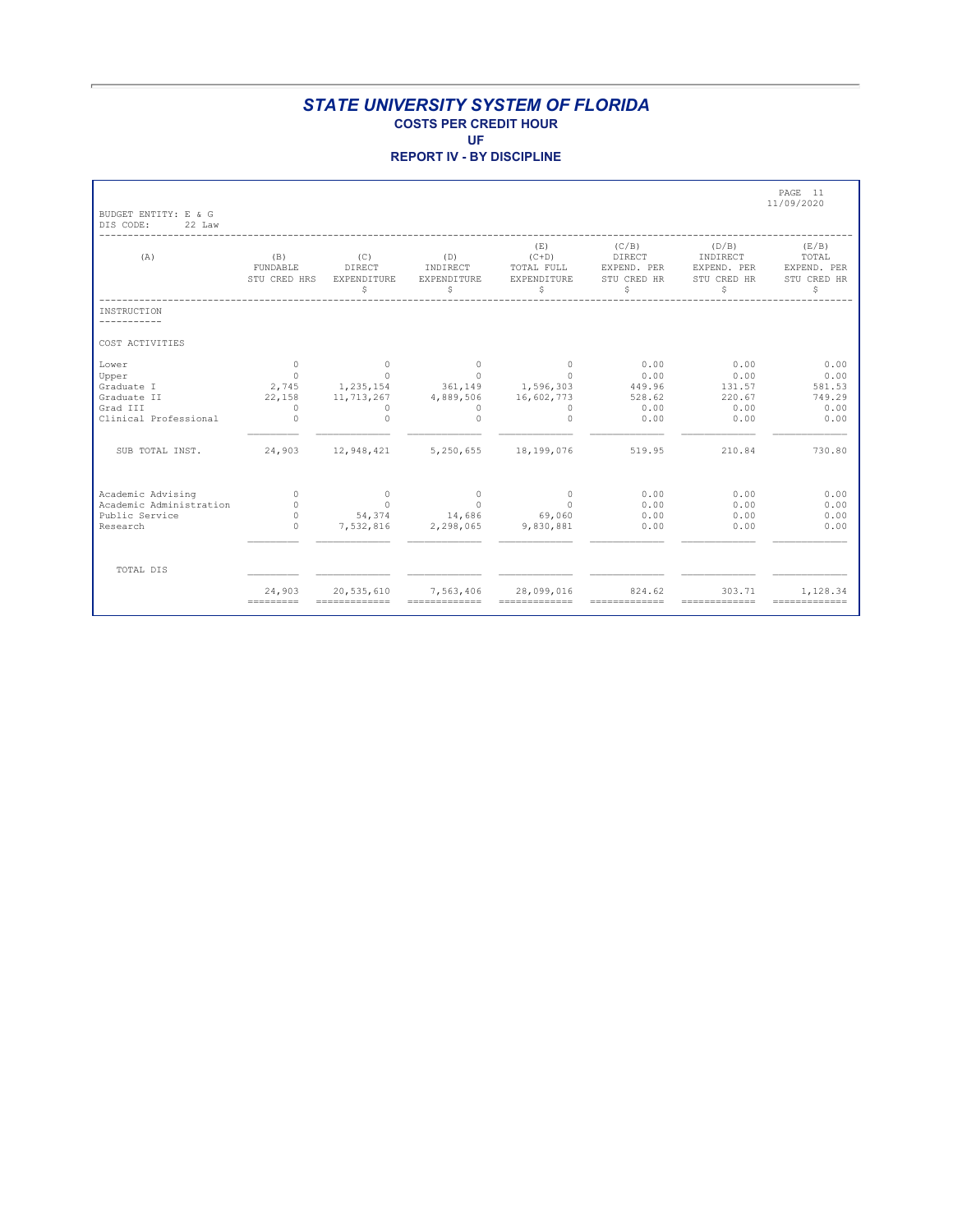| BUDGET ENTITY: E & G                                                             |                                                                |                                                                      |                                                                                         |                                                  |                                                            |                                                      | PAGE 12<br>11/09/2020                                  |
|----------------------------------------------------------------------------------|----------------------------------------------------------------|----------------------------------------------------------------------|-----------------------------------------------------------------------------------------|--------------------------------------------------|------------------------------------------------------------|------------------------------------------------------|--------------------------------------------------------|
| DIS CODE:<br>23 Letters<br>(A)                                                   | (B)<br>FUNDABLE<br>STU CRED HRS                                | (C)<br>DIRECT<br>EXPENDITURE<br>\$                                   | (D)<br>INDIRECT<br>EXPENDITURE<br>\$                                                    | (E)<br>$(C+D)$<br>TOTAL FULL<br>EXPENDITURE<br>S | (C/B)<br><b>DIRECT</b><br>EXPEND. PER<br>STU CRED HR<br>\$ | (D/B)<br>INDIRECT<br>EXPEND. PER<br>STU CRED HR<br>S | (E/B)<br>TOTAL<br>EXPEND. PER<br>STU CRED HR<br>Ŝ      |
| INSTRUCTION                                                                      |                                                                |                                                                      |                                                                                         |                                                  |                                                            |                                                      |                                                        |
| COST ACTIVITIES                                                                  |                                                                |                                                                      |                                                                                         |                                                  |                                                            |                                                      |                                                        |
| Lower<br>Upper<br>Graduate I<br>Graduate II<br>Grad III<br>Clinical Professional | 21,063<br>21,397<br>655<br>1,912<br>$\overline{0}$<br>$\Omega$ | 2,909,251<br>4,978,413<br>556,321<br>971,361<br>$\Omega$<br>$\Omega$ | 3,793,399<br>5,713,381 10,691,794<br>319,931 876,252<br>611,367<br>$\Omega$<br>$\Omega$ | 6,702,650<br>1,582,728<br>$\Omega$<br>$\Omega$   | 138.12<br>232.67<br>849.34<br>508.03<br>0.00<br>0.00       | 180.10<br>267.02<br>488.44<br>319.75<br>0.00<br>0.00 | 318.22<br>499.69<br>1,337.79<br>827.79<br>0.00<br>0.00 |
| SUB TOTAL INST.                                                                  | 45,027                                                         | 9, 415, 346                                                          | 10,438,078 19,853,424                                                                   |                                                  | 209.10                                                     | 231.82                                               | 440.92                                                 |
| Academic Advising<br>Academic Administration<br>Public Service<br>Research       | $\Omega$<br>$\Omega$<br>$\Omega$<br>$\Omega$                   | $\sim$ 0<br>$\Omega$<br>416,796<br>1,901,635                         | $\Omega$<br>$\Omega$<br>209,457<br>963,883                                              | $\circ$<br>$\Omega$<br>626,253<br>2,865,518      | 0.00<br>0.00<br>0.00<br>0.00                               | 0.00<br>0.00<br>0.00<br>0.00                         | 0.00<br>0.00<br>0.00<br>0.00                           |
| TOTAL DIS                                                                        |                                                                |                                                                      |                                                                                         |                                                  |                                                            |                                                      |                                                        |
|                                                                                  | 45,027                                                         | 11,733,776                                                           | 11,611,418<br>=============                                                             | 23, 345, 194<br>=============                    | 260.59<br>-------------                                    | 257.88<br>-------------                              | 518.47<br>-------------                                |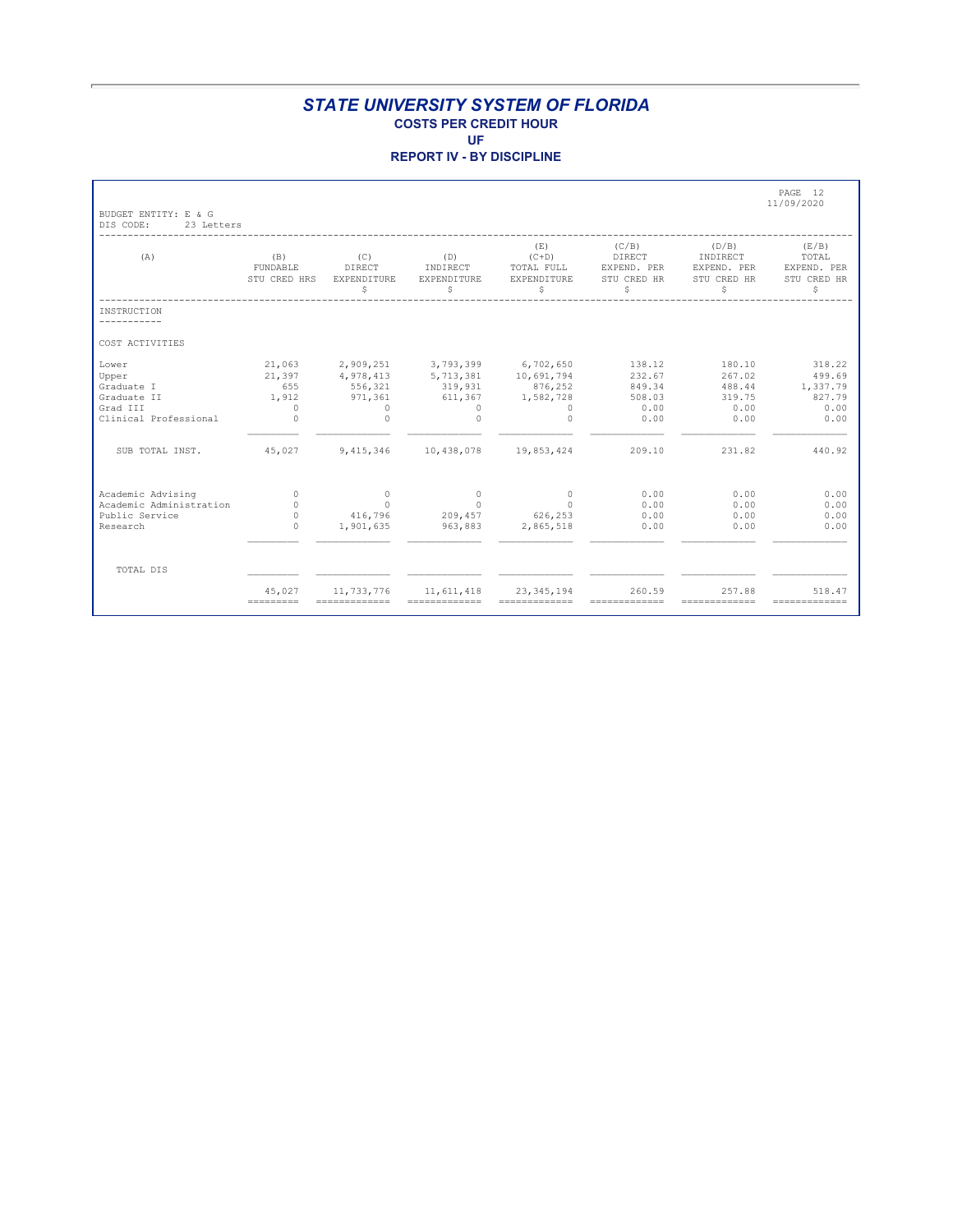**REPORT IV - BY DISCIPLINE**

| BUDGET ENTITY: E & G    |                                               |                   |                                              |                              |                                       |                                  | PAGE 13<br>11/09/2020         |
|-------------------------|-----------------------------------------------|-------------------|----------------------------------------------|------------------------------|---------------------------------------|----------------------------------|-------------------------------|
| DIS CODE:<br>(A)        | 24 Liberal/General Studies<br>(B)<br>FUNDABLE | (C)<br>DIRECT     | (D)<br>INDIRECT                              | (E)<br>$(C+D)$<br>TOTAL FULL | (C/B)<br><b>DIRECT</b><br>EXPEND. PER | (D/B)<br>INDIRECT<br>EXPEND. PER | (E/B)<br>TOTAL<br>EXPEND. PER |
|                         | STU CRED HRS                                  | EXPENDITURE<br>\$ | EXPENDITURE<br>\$                            | EXPENDITURE<br>S             | STU CRED HR<br>\$                     | STU CRED HR<br>S                 | STU CRED HR<br>S              |
| INSTRUCTION             |                                               |                   |                                              |                              |                                       |                                  |                               |
| COST ACTIVITIES         |                                               |                   |                                              |                              |                                       |                                  |                               |
| Lower                   | 3,628                                         |                   | 921, 917 2, 236, 613 3, 158, 530             |                              | 254.11                                | 616.49                           | 870.60                        |
| Upper                   | 1,125                                         | 319,094           | 692,446                                      | 1,011,540                    | 283.64                                | 615.51                           | 899.15                        |
| Graduate I              | $\Omega$                                      | $\Omega$          | $\Omega$                                     | $\Box$                       | 0.00                                  | 0.00                             | 0.00                          |
| Graduate II             | $\Omega$                                      | $\Omega$          | $\bigcap$                                    | $\Omega$                     | 0.00                                  | 0.00                             | 0.00                          |
| Grad III                | $\Omega$                                      | $\Omega$          | $\Omega$                                     | $\Omega$                     | 0.00                                  | 0.00                             | 0.00                          |
| Clinical Professional   | $\cap$                                        | $\Omega$          | $\Omega$                                     | $\cap$                       | 0.00                                  | 0.00                             | 0.00                          |
| SUB TOTAL INST.         | 4,753                                         | 1,241,011         | 2,929,059                                    | 4,170,070                    | 261.10                                | 616.25                           | 877.36                        |
| Academic Advising       | $\Omega$                                      | $\overline{0}$    | $\overline{0}$                               | $\circ$                      | 0.00                                  | 0.00                             | 0.00                          |
| Academic Administration | $\Omega$                                      | $\Omega$          | $\Omega$                                     | $\Omega$                     | 0.00                                  | 0.00                             | 0.00                          |
| Public Service          | $\Omega$                                      | 141,702           | 106,402                                      | 248,104                      | 0.00                                  | 0.00                             | 0.00                          |
| Research                | $\Omega$                                      | 178,322           | 80,403                                       | 258,725                      | 0.00                                  | 0.00                             | 0.00                          |
| TOTAL DIS               |                                               |                   |                                              |                              |                                       |                                  |                               |
|                         |                                               |                   |                                              |                              |                                       |                                  |                               |
|                         | 4,753                                         | 1,561,035         | 3, 115, 864<br>$=$ = = = = = = = = = = = = = | 4,676,899<br>=============   | 328.43<br>==============              | 655.56<br>=============          | 983.99<br>=============       |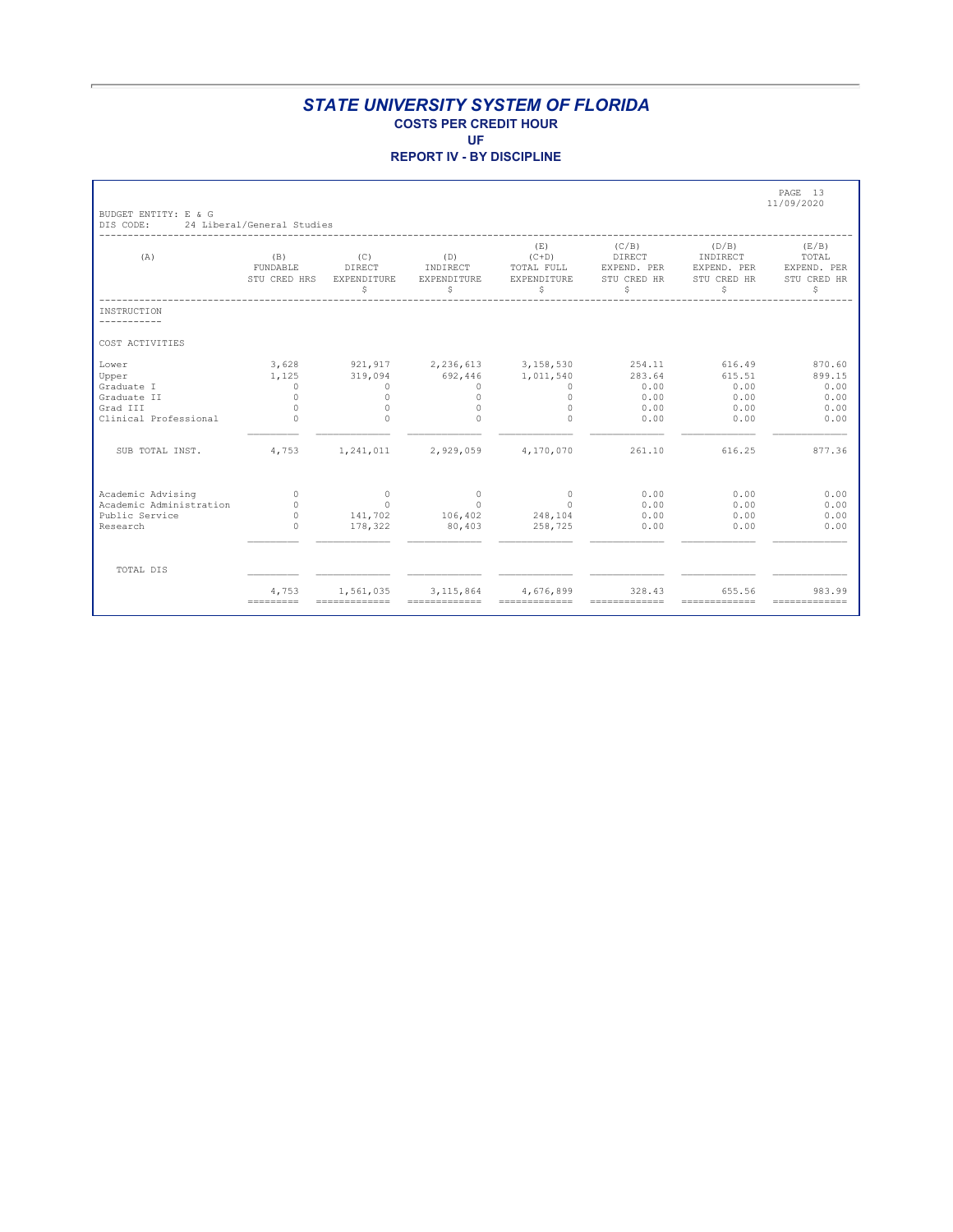| BUDGET ENTITY: E & G                                                             |                                                          |                                                                          |                                                                             |                                                                         |                                                            |                                                      | PAGE 14<br>11/09/2020                                    |
|----------------------------------------------------------------------------------|----------------------------------------------------------|--------------------------------------------------------------------------|-----------------------------------------------------------------------------|-------------------------------------------------------------------------|------------------------------------------------------------|------------------------------------------------------|----------------------------------------------------------|
| DIS CODE:<br>26 Life Sciences<br>(A)                                             | (B)<br>FUNDABLE<br>STU CRED HRS                          | (C)<br>DIRECT<br><b>EXPENDITURE</b><br>\$                                | (D)<br>INDIRECT<br><b>EXPENDITURE</b><br>\$                                 | (E)<br>$(C+D)$<br>TOTAL FULL<br><b>EXPENDITURE</b><br>\$                | (C/B)<br><b>DIRECT</b><br>EXPEND. PER<br>STU CRED HR<br>\$ | (D/B)<br>INDIRECT<br>EXPEND. PER<br>STU CRED HR<br>S | (E/B)<br>TOTAL<br>EXPEND. PER<br>STU CRED HR<br>S        |
| INSTRUCTION                                                                      |                                                          |                                                                          |                                                                             |                                                                         |                                                            |                                                      |                                                          |
| COST ACTIVITIES                                                                  |                                                          |                                                                          |                                                                             |                                                                         |                                                            |                                                      |                                                          |
| Lower<br>Upper<br>Graduate I<br>Graduate II<br>Grad III<br>Clinical Professional | 39,441<br>51,597<br>3,674<br>9,060<br>$\Omega$<br>$\cap$ | 5,340,367<br>8,551,959<br>3,170,968<br>8,986,327<br>$\Omega$<br>$\Omega$ | 4,924,993<br>11, 231, 628<br>1,499,471<br>4,045,243<br>$\Omega$<br>$\Omega$ | 10,265,360<br>19,783,587<br>4,670,439<br>13,031,570<br>$\Box$<br>$\cap$ | 135.40<br>165.75<br>863.08<br>991.87<br>0.00<br>0.00       | 124.87<br>217.68<br>408.13<br>446.49<br>0.00<br>0.00 | 260.27<br>383.43<br>1,271.21<br>1,438.36<br>0.00<br>0.00 |
| SUB TOTAL INST.                                                                  | 103,772                                                  | 26,049,622                                                               | 21,701,335                                                                  | 47,750,957                                                              | 251.03                                                     | 209.13                                               | 460.15                                                   |
| Academic Advising<br>Academic Administration<br>Public Service<br>Research       | $\Omega$<br>$\circ$<br>$\Omega$                          | $\overline{0}$<br>$\Omega$<br>16,303,249                                 | $\Omega$<br>$\Omega$<br>1,058,487 400,031 1,458,518<br>6,449,623            | $\circ$<br>$\Omega$<br>22,752,872                                       | 0.00<br>0.00<br>0.00<br>0.00                               | 0.00<br>0.00<br>0.00<br>0.00                         | 0.00<br>0.00<br>0.00<br>0.00                             |
| TOTAL DIS                                                                        |                                                          |                                                                          |                                                                             |                                                                         |                                                            |                                                      |                                                          |
|                                                                                  | 103,772                                                  | 43, 411, 357                                                             | 28,550,989                                                                  | 71,962,346<br>=============                                             | 418.33                                                     | 275.13<br>==============                             | 693.47<br>=============                                  |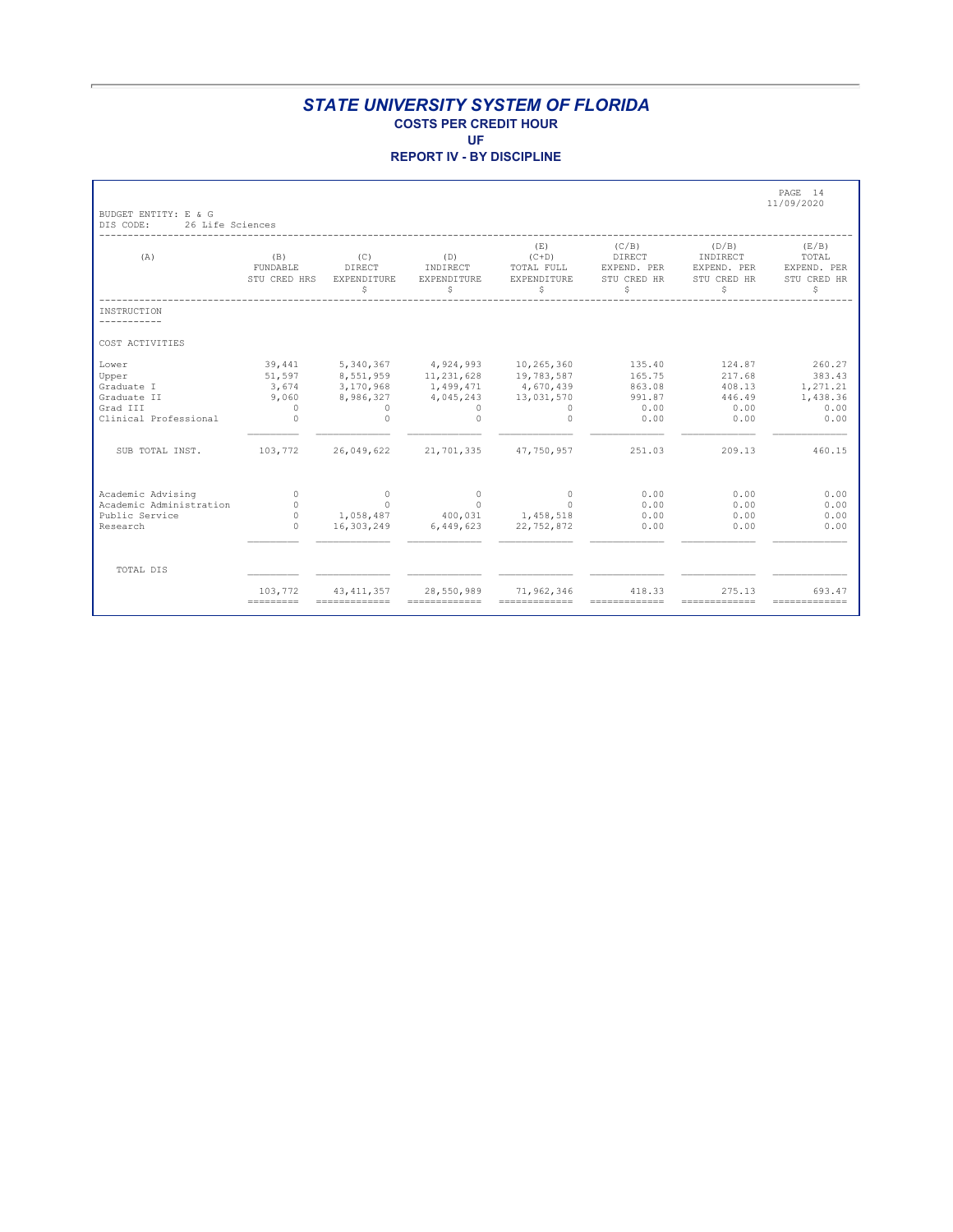| BUDGET ENTITY: E & G                                                             |                                                        |                                                                          |                                                                                   |                                                          |                                                            |                                                      | PAGE 15<br>11/09/2020                                    |
|----------------------------------------------------------------------------------|--------------------------------------------------------|--------------------------------------------------------------------------|-----------------------------------------------------------------------------------|----------------------------------------------------------|------------------------------------------------------------|------------------------------------------------------|----------------------------------------------------------|
| DIS CODE:<br>27 Mathematics<br>(A)                                               | (B)<br>FUNDABLE<br>STU CRED HRS                        | (C)<br>DIRECT<br><b>EXPENDITURE</b><br>\$                                | (D)<br>INDIRECT<br><b>EXPENDITURE</b><br>\$                                       | (E)<br>$(C+D)$<br>TOTAL FULL<br><b>EXPENDITURE</b><br>\$ | (C/B)<br><b>DIRECT</b><br>EXPEND. PER<br>STU CRED HR<br>\$ | (D/B)<br>INDIRECT<br>EXPEND. PER<br>STU CRED HR<br>S | (E/B)<br>TOTAL<br>EXPEND. PER<br>STU CRED HR<br>S        |
| INSTRUCTION                                                                      |                                                        |                                                                          |                                                                                   |                                                          |                                                            |                                                      |                                                          |
| COST ACTIVITIES                                                                  |                                                        |                                                                          |                                                                                   |                                                          |                                                            |                                                      |                                                          |
| Lower<br>Upper<br>Graduate I<br>Graduate II<br>Grad III<br>Clinical Professional | 61,804<br>19,163<br>768<br>3,308<br>$\Omega$<br>$\cap$ | 4, 117, 642<br>3,078,474<br>520,956<br>2,831,305<br>$\Omega$<br>$\Omega$ | 7,932,996 12,050,638<br>2,788,202<br>319,892<br>1,553,231<br>$\Omega$<br>$\Omega$ | 5,866,676<br>840,848<br>4,384,536<br>$\Omega$<br>$\cap$  | 66.62<br>160.65<br>678.33<br>855.90<br>0.00<br>0.00        | 128.36<br>145.50<br>416.53<br>469.54<br>0.00<br>0.00 | 194.98<br>306.15<br>1,094.85<br>1,325.43<br>0.00<br>0.00 |
| SUB TOTAL INST.                                                                  | 85,043                                                 |                                                                          | 10,548,377    12,594,321    23,142,698                                            |                                                          | 124.04                                                     | 148.09                                               | 272.13                                                   |
| Academic Advising<br>Academic Administration<br>Public Service<br>Research       | $\Omega$<br>$\Omega$<br>$\Omega$<br>$\Omega$           | $\overline{0}$<br>$\Omega$<br>3,631,014                                  | $\Omega$<br>$\Omega$<br>709,909 346,970 1,056,879<br>1,862,287                    | $\Omega$<br>$\Omega$<br>5,493,301                        | 0.00<br>0.00<br>0.00<br>0.00                               | 0.00<br>0.00<br>0.00<br>0.00                         | 0.00<br>0.00<br>0.00<br>0.00                             |
| TOTAL DIS                                                                        |                                                        |                                                                          |                                                                                   |                                                          |                                                            |                                                      |                                                          |
|                                                                                  | 85,043                                                 | 14,889,300                                                               | 14,803,578                                                                        | 29,692,878<br>=============                              | 175.08                                                     | 174.07<br>=============                              | 349.15<br>=============                                  |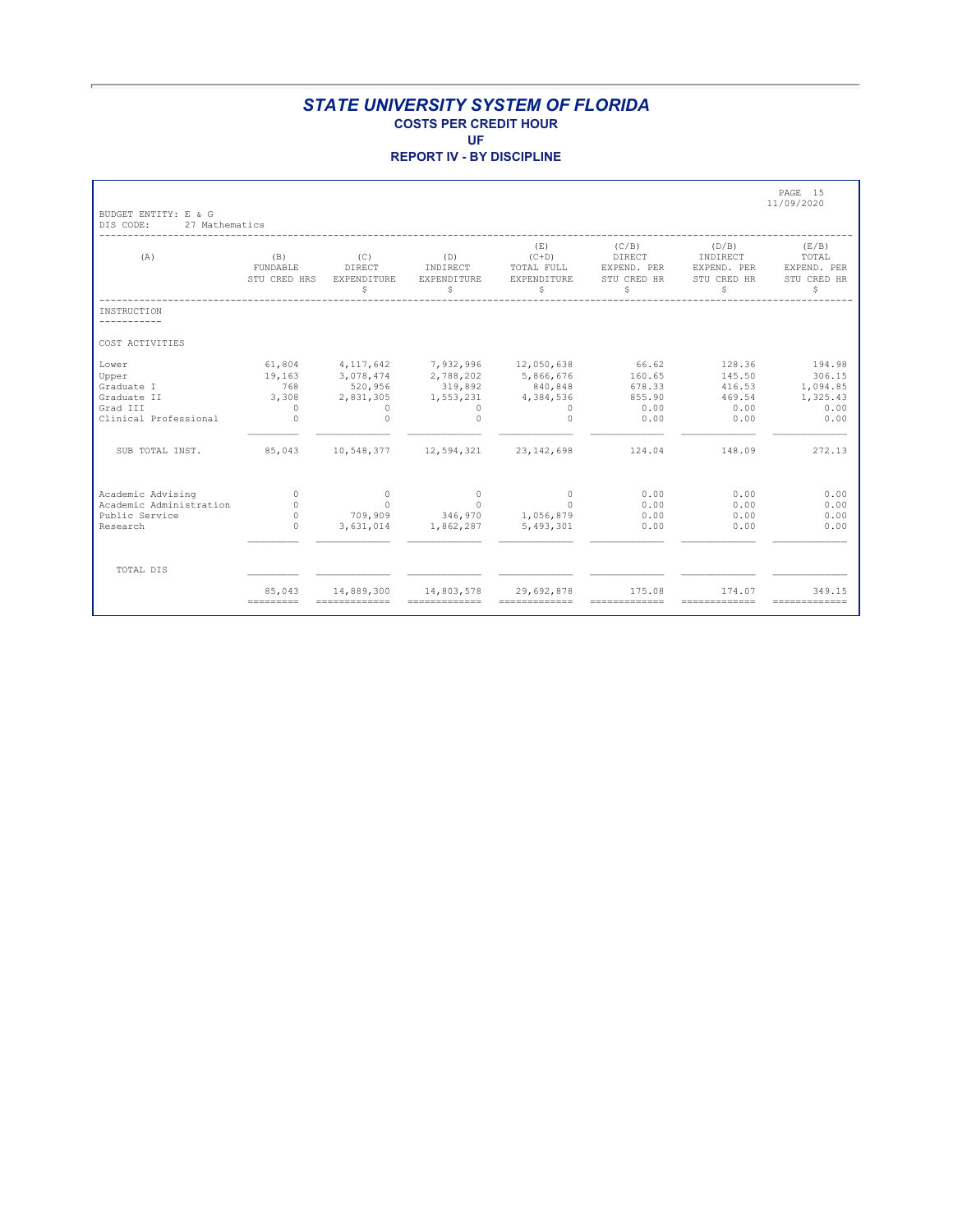**REPORT IV - BY DISCIPLINE**

| BUDGET ENTITY: E & G    |                                                     |                                    |                                      |                                                  |                                                      |                                                      | PAGE 16<br>11/09/2020                             |
|-------------------------|-----------------------------------------------------|------------------------------------|--------------------------------------|--------------------------------------------------|------------------------------------------------------|------------------------------------------------------|---------------------------------------------------|
| DIS CODE:               | 28 Military Science, Leadership and Operational Art |                                    |                                      |                                                  |                                                      |                                                      |                                                   |
| (A)                     | (B)<br>FUNDABLE<br>STU CRED HRS                     | (C)<br>DIRECT<br>EXPENDITURE<br>\$ | (D)<br>INDIRECT<br>EXPENDITURE<br>\$ | (E)<br>$(C+D)$<br>TOTAL FULL<br>EXPENDITURE<br>S | (C/B)<br>DIRECT<br>EXPEND. PER<br>STU CRED HR<br>\$. | (D/B)<br>INDIRECT<br>EXPEND. PER<br>STU CRED HR<br>S | (E/B)<br>TOTAL<br>EXPEND. PER<br>STU CRED HR<br>S |
| INSTRUCTION             |                                                     |                                    |                                      |                                                  |                                                      |                                                      |                                                   |
| COST ACTIVITIES         |                                                     |                                    |                                      |                                                  |                                                      |                                                      |                                                   |
| Lower                   | $\circ$                                             | $\circ$                            | $\circ$                              | $\circ$                                          | 0.00                                                 | 0.00                                                 | 0.00                                              |
| Upper                   | $\Omega$                                            | $\Omega$                           | $\Omega$                             | $\Omega$                                         | 0.00                                                 | 0.00                                                 | 0.00                                              |
| Graduate I              | <sup>n</sup>                                        | $\cap$                             | $\Omega$                             | $\Omega$                                         | 0.00                                                 | 0.00                                                 | 0.00                                              |
| Graduate II             | $\Omega$                                            | $\cap$                             | $\Omega$                             | $\Omega$                                         | 0.00                                                 | 0.00                                                 | 0.00                                              |
| Grad III                | $\cap$                                              | $\cap$                             | $\Omega$                             | $\Omega$                                         | 0.00                                                 | 0.00                                                 | 0.00                                              |
| Clinical Professional   | $\cap$                                              | $\cap$                             | $\Omega$                             | $\Omega$                                         | 0.00                                                 | 0.00                                                 | 0.00                                              |
| SUB TOTAL INST.         | $\Omega$                                            | $\bigcap$                          | $\Omega$                             | $\Omega$                                         | 0.00                                                 | 0.00                                                 | 0.00                                              |
| Academic Advising       | $\Omega$                                            | $\bigcap$                          | $\circ$                              | $\Omega$                                         | 0.00                                                 | 0.00                                                 | 0.00                                              |
| Academic Administration | $\cap$                                              | $\cap$                             | $\cap$                               | $\cap$                                           | 0.00                                                 | 0.00                                                 | 0.00                                              |
| Public Service          | $\Omega$                                            | $\Omega$                           | $\Omega$                             | $\Box$                                           | 0.00                                                 | 0.00                                                 | 0.00                                              |
| Research                | $\cap$                                              | $\cap$                             | $\Omega$                             | $\Box$                                           | 0.00                                                 | 0.00                                                 | 0.00                                              |
| TOTAL DIS               |                                                     |                                    |                                      |                                                  |                                                      |                                                      |                                                   |
|                         | =========                                           | =============                      | =============                        | $\cap$<br>-------------                          | 0.00<br>=============                                | 0.00<br>=============                                | 0.00<br>=============                             |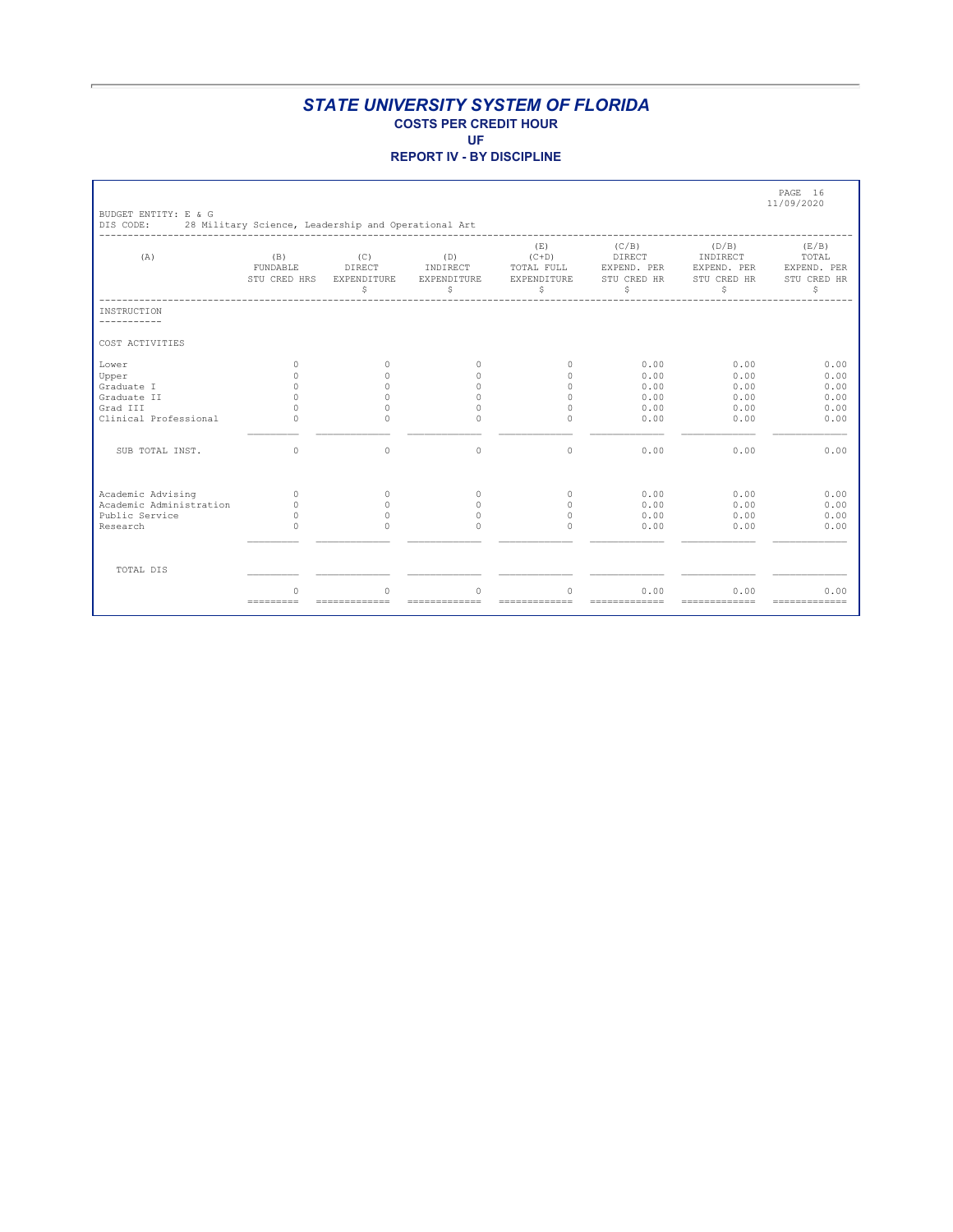| BUDGET ENTITY: E & G          |                                                                                 |                                     |                                      |                                                   |                                                      |                                                       | PAGE 17<br>11/09/2020                             |
|-------------------------------|---------------------------------------------------------------------------------|-------------------------------------|--------------------------------------|---------------------------------------------------|------------------------------------------------------|-------------------------------------------------------|---------------------------------------------------|
| DIS CODE:<br>(A)              | 30 Multi-/Interdisciplinary Studies, General<br>(B)<br>FUNDABLE<br>STU CRED HRS | (C)<br>DIRECT<br>EXPENDITURE<br>\$. | (D)<br>INDIRECT<br>EXPENDITURE<br>\$ | (E)<br>$(C+D)$<br>TOTAL FULL<br>EXPENDITURE<br>\$ | (C/B)<br>DIRECT<br>EXPEND. PER<br>STU CRED HR<br>\$. | (D/B)<br>INDIRECT<br>EXPEND. PER<br>STU CRED HR<br>\$ | (E/B)<br>TOTAL<br>EXPEND. PER<br>STU CRED HR<br>S |
| INSTRUCTION                   |                                                                                 |                                     |                                      |                                                   |                                                      |                                                       |                                                   |
| ----------<br>COST ACTIVITIES |                                                                                 |                                     |                                      |                                                   |                                                      |                                                       |                                                   |
| Lower<br>Upper                | 23,538<br>4,285                                                                 | 6,074,100<br>1,771,654              | 3, 313, 196<br>516,783               | 9,387,296<br>2,288,437                            | 258.06<br>413.45                                     | 140.76<br>120.60                                      | 398.81<br>534.06                                  |
| Graduate I<br>Graduate II     | $\Omega$<br>15                                                                  | $\circ$<br>52,289                   | $\cap$<br>7,050                      | $\Omega$<br>59,339                                | 0.00<br>3,485.92                                     | 0.00<br>470.00                                        | 0.00<br>3,955.92                                  |
| Grad III                      | $\Omega$                                                                        | $\Omega$                            | $\Omega$                             | $\Omega$                                          | 0.00                                                 | 0.00                                                  | 0.00                                              |
| Clinical Professional         | $\cap$                                                                          | $\cap$                              | $\Omega$                             | $\cap$                                            | 0.00                                                 | 0.00                                                  | 0.00                                              |
| SUB TOTAL INST.               | 27,838                                                                          | 7,898,043                           | 3,837,029                            | 11,735,072                                        | 283.71                                               | 137.83                                                | 421.55                                            |
| Academic Advising             | $\circ$                                                                         | $\circ$                             | $\circ$                              | $\circ$                                           | 0.00                                                 | 0.00                                                  | 0.00                                              |
| Academic Administration       | $\Omega$                                                                        | $\Omega$                            | $\Omega$                             | $\Omega$                                          | 0.00                                                 | 0.00                                                  | 0.00                                              |
| Public Service                | $\Omega$                                                                        | 813,906                             | 150,186                              | 964,092                                           | 0.00                                                 | 0.00                                                  | 0.00                                              |
| Research                      | $\Omega$                                                                        | 7,740,302                           | 1,585,862                            | 9,326,164                                         | 0.00                                                 | 0.00                                                  | 0.00                                              |
| TOTAL DIS                     |                                                                                 |                                     |                                      |                                                   |                                                      |                                                       |                                                   |
|                               | 27,838<br>---------                                                             | 16,452,251                          | 5,573,077                            | 22,025,328                                        | 591.00                                               | 200.20                                                | 791.20                                            |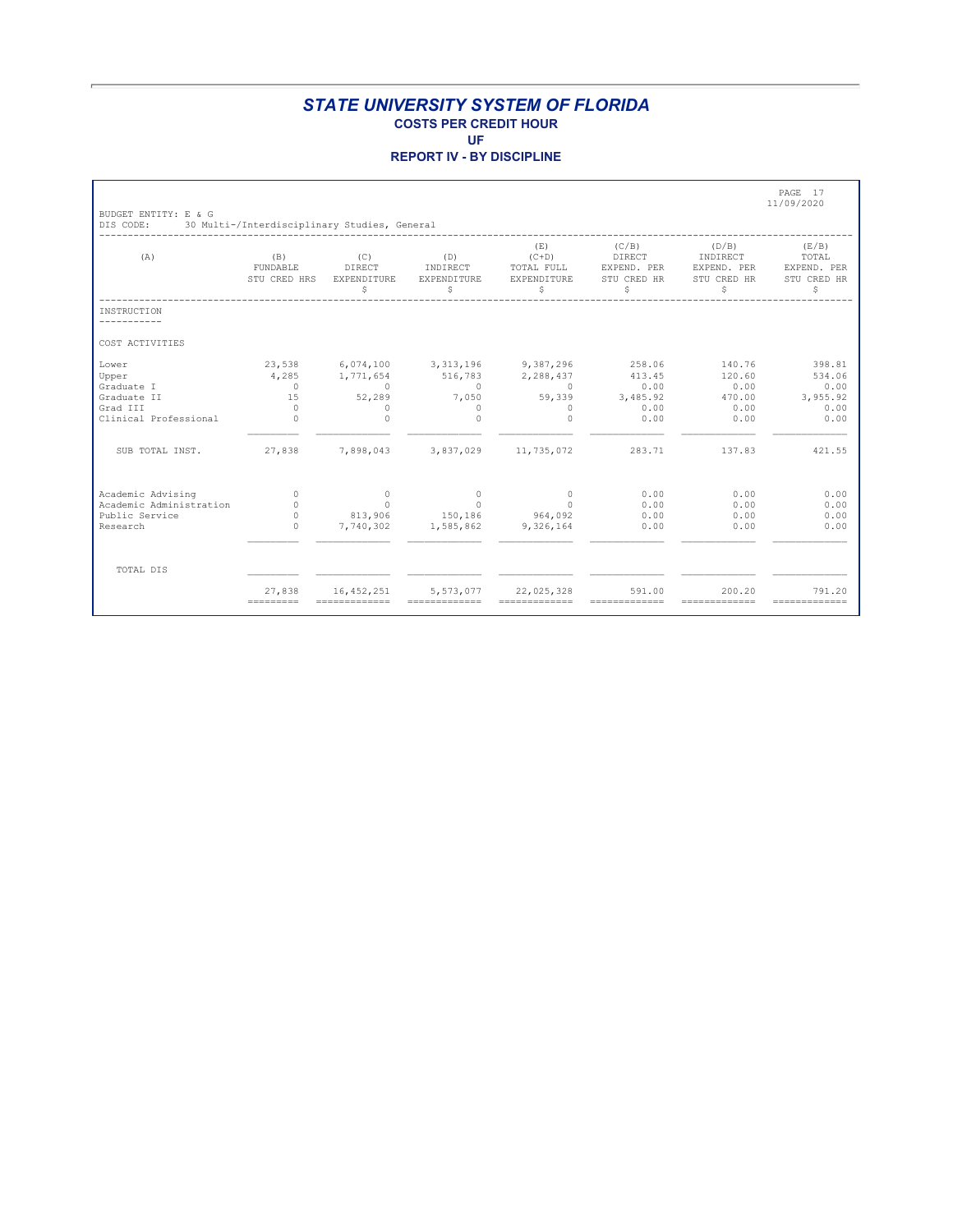**REPORT IV - BY DISCIPLINE**

| BUDGET ENTITY: E & G                                                             |                                                                 |                                                                                                      |                                                                                                          |                                                                        |                                                        |                                                       | PAGE 18<br>11/09/2020                                    |
|----------------------------------------------------------------------------------|-----------------------------------------------------------------|------------------------------------------------------------------------------------------------------|----------------------------------------------------------------------------------------------------------|------------------------------------------------------------------------|--------------------------------------------------------|-------------------------------------------------------|----------------------------------------------------------|
| DIS CODE:                                                                        | 31 Parks Recreation Leisure and Fitness                         |                                                                                                      |                                                                                                          |                                                                        |                                                        |                                                       |                                                          |
| (A)                                                                              | (B)<br>FUNDABLE<br>STU CRED HRS                                 | (C)<br>DIRECT<br>EXPENDITURE<br>\$                                                                   | (D)<br>INDIRECT<br>EXPENDITURE<br>\$                                                                     | (E)<br>$(C+D)$<br>TOTAL FULL<br>EXPENDITURE<br>\$                      | (C/B)<br>DIRECT<br>EXPEND. PER<br>STU CRED HR<br>\$    | (D/B)<br>INDIRECT<br>EXPEND. PER<br>STU CRED HR<br>\$ | (E/B)<br>TOTAL<br>EXPEND. PER<br>STU CRED HR<br>S        |
| INSTRUCTION                                                                      |                                                                 |                                                                                                      |                                                                                                          |                                                                        |                                                        |                                                       |                                                          |
| COST ACTIVITIES                                                                  |                                                                 |                                                                                                      |                                                                                                          |                                                                        |                                                        |                                                       |                                                          |
| Lower<br>Upper<br>Graduate I<br>Graduate II<br>Grad III<br>Clinical Professional | 3,099<br>33,270<br>2,148<br>857<br>$\bigcirc$<br>$\overline{0}$ | 317,596<br>4,376,912<br>1,538,047<br>938,667<br>$\Omega$<br>$\Omega$                                 | 288,342<br>4, 153, 755<br>737,453<br>397,360<br>$\circ$<br>$\Omega$                                      | 605,938<br>8,530,667<br>2,275,500<br>1,336,027<br>$\Omega$<br>$\Omega$ | 102.48<br>131.56<br>716.04<br>1,095.29<br>0.00<br>0.00 | 93.04<br>124.85<br>343.32<br>463.66<br>0.00<br>0.00   | 195.53<br>256.41<br>1,059.36<br>1,558.96<br>0.00<br>0.00 |
| SUB TOTAL INST.                                                                  | 39,374                                                          | 7,171,222                                                                                            | 5,576,910                                                                                                | 12,748,132                                                             | 182.13                                                 | 141.64                                                | 323.77                                                   |
| Academic Advising<br>Academic Administration<br>Public Service<br>Research       | $\Omega$<br>$\Omega$<br>$\Omega$<br>$\Omega$                    | $\Omega$<br>$\Omega$<br>584,296<br>1,791,828                                                         | $\Omega$<br>$\Omega$<br>203,585<br>648,304                                                               | $\Omega$<br>$\Omega$<br>787,881<br>2,440,132                           | 0.00<br>0.00<br>0.00<br>0.00                           | 0.00<br>0.00<br>0.00<br>0.00                          | 0.00<br>0.00<br>0.00<br>0.00                             |
| TOTAL DIS                                                                        |                                                                 |                                                                                                      |                                                                                                          |                                                                        |                                                        |                                                       |                                                          |
|                                                                                  | 39,374<br>---------                                             | 9,547,346<br>$\begin{array}{cccccccccc} = & = & = & = & = & = & = & = & = & = & = & = & \end{array}$ | 6,428,799<br>$\begin{array}{cccccccccc} = & = & = & = & = & = & = & = & = & = & = & = & = & \end{array}$ | 15,976,145<br>=============                                            | 242.48<br>=============                                | 163.28<br>=============                               | 405.75                                                   |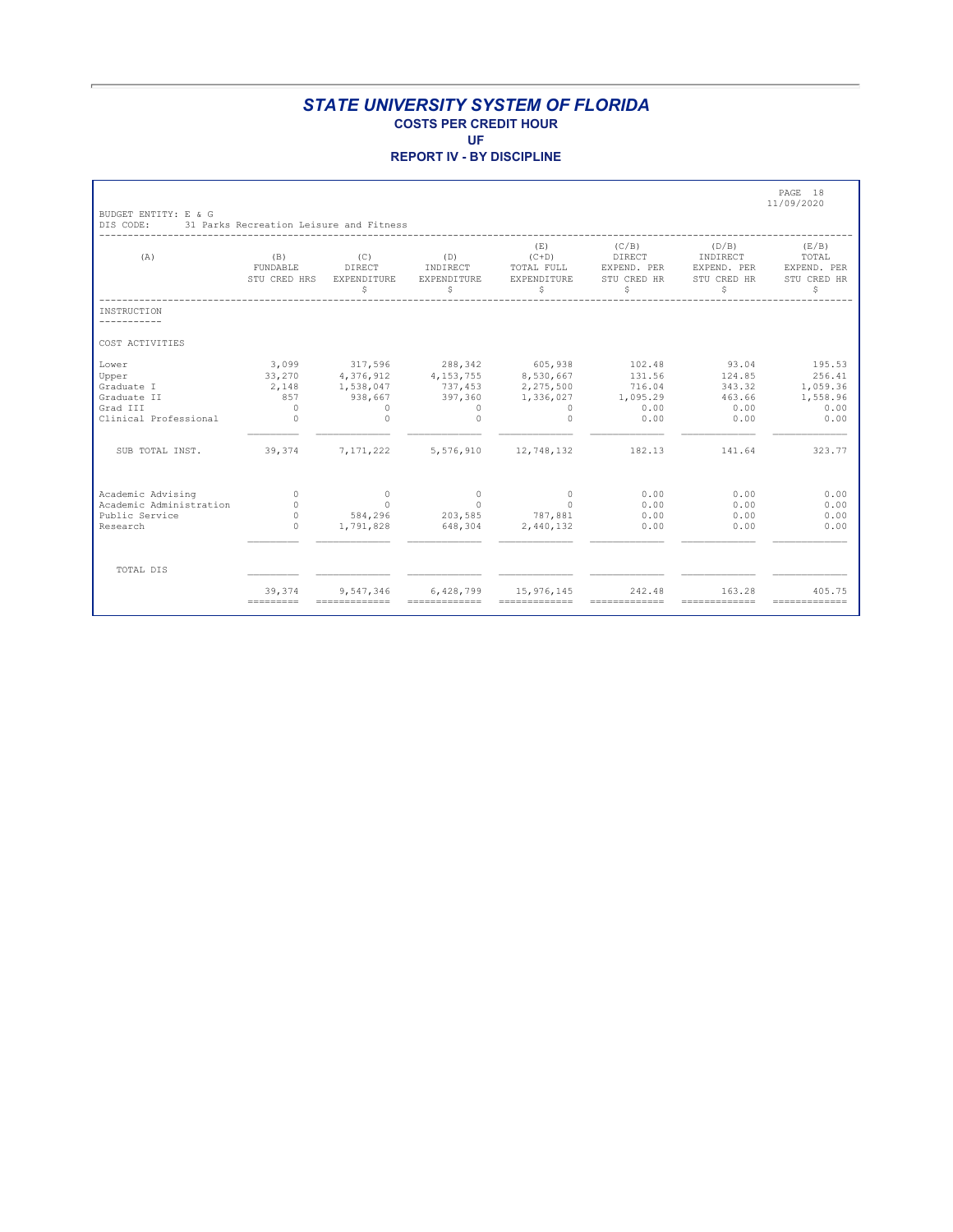| BUDGET ENTITY: E & G                                                             |                                                            |                                                                    |                                                                   |                                                                      |                                                          |                                                      | PAGE 19<br>11/09/2020                                    |
|----------------------------------------------------------------------------------|------------------------------------------------------------|--------------------------------------------------------------------|-------------------------------------------------------------------|----------------------------------------------------------------------|----------------------------------------------------------|------------------------------------------------------|----------------------------------------------------------|
| DIS CODE:                                                                        | 38 Philosophy and Religious Studies, General               |                                                                    |                                                                   |                                                                      |                                                          |                                                      |                                                          |
| (A)                                                                              | (B)<br>FUNDABLE<br>STU CRED HRS                            | (C)<br>DIRECT<br>EXPENDITURE<br>\$.                                | (D)<br>INDIRECT<br>EXPENDITURE<br>\$                              | (E)<br>$(C+D)$<br>TOTAL FULL<br>EXPENDITURE<br>\$                    | (C/B)<br>DIRECT<br>EXPEND. PER<br>STU CRED HR<br>S       | (D/B)<br>INDIRECT<br>EXPEND. PER<br>STU CRED HR<br>S | (E/B)<br>TOTAL<br>EXPEND. PER<br>STU CRED HR<br>Ŝ        |
| INSTRUCTION<br>. _ _ _ _ _ _ _ _ _ _                                             |                                                            |                                                                    |                                                                   |                                                                      |                                                          |                                                      |                                                          |
| COST ACTIVITIES                                                                  |                                                            |                                                                    |                                                                   |                                                                      |                                                          |                                                      |                                                          |
| Lower<br>Upper<br>Graduate I<br>Graduate II<br>Grad III<br>Clinical Professional | 5,545<br>5,386<br>97<br>415<br>$\overline{0}$<br>$\bigcap$ | 790,150<br>1,518,868<br>160,327<br>516,779<br>$\Omega$<br>$\Omega$ | 728,606<br>1,549,306<br>74,358<br>232,093<br>$\Omega$<br>$\Omega$ | 1,518,756<br>3,068,174<br>234,685<br>748,872<br>$\Omega$<br>$\Omega$ | 142.50<br>282.00<br>1,652.86<br>1,245.25<br>0.00<br>0.00 | 131.40<br>287.65<br>766.58<br>559.26<br>0.00<br>0.00 | 273.90<br>569.66<br>2,419.44<br>1,804.51<br>0.00<br>0.00 |
| SUB TOTAL INST.                                                                  | 11,443                                                     |                                                                    | 2,986,124 2,584,363                                               | 5,570,487                                                            | 260.96                                                   | 225.85                                               | 486.80                                                   |
| Academic Advising<br>Academic Administration<br>Public Service<br>Research       | $\circ$<br>$\Omega$<br>$\Omega$<br>$\Omega$                | $\circ$<br>$\Omega$<br>1,509,943                                   | $\circ$<br>$\Omega$<br>167,594 68,096<br>675,850                  | $\circ$<br>$\Omega$<br>235,690<br>2,185,793                          | 0.00<br>0.00<br>0.00<br>0.00                             | 0.00<br>0.00<br>0.00<br>0.00                         | 0.00<br>0.00<br>0.00<br>0.00                             |
| TOTAL DIS                                                                        |                                                            |                                                                    |                                                                   |                                                                      |                                                          |                                                      |                                                          |
|                                                                                  | 11,443<br>---------                                        | 4,663,661                                                          | 3,328,309                                                         | 7,991,970                                                            | 407.56                                                   | 290.86                                               | 698.42                                                   |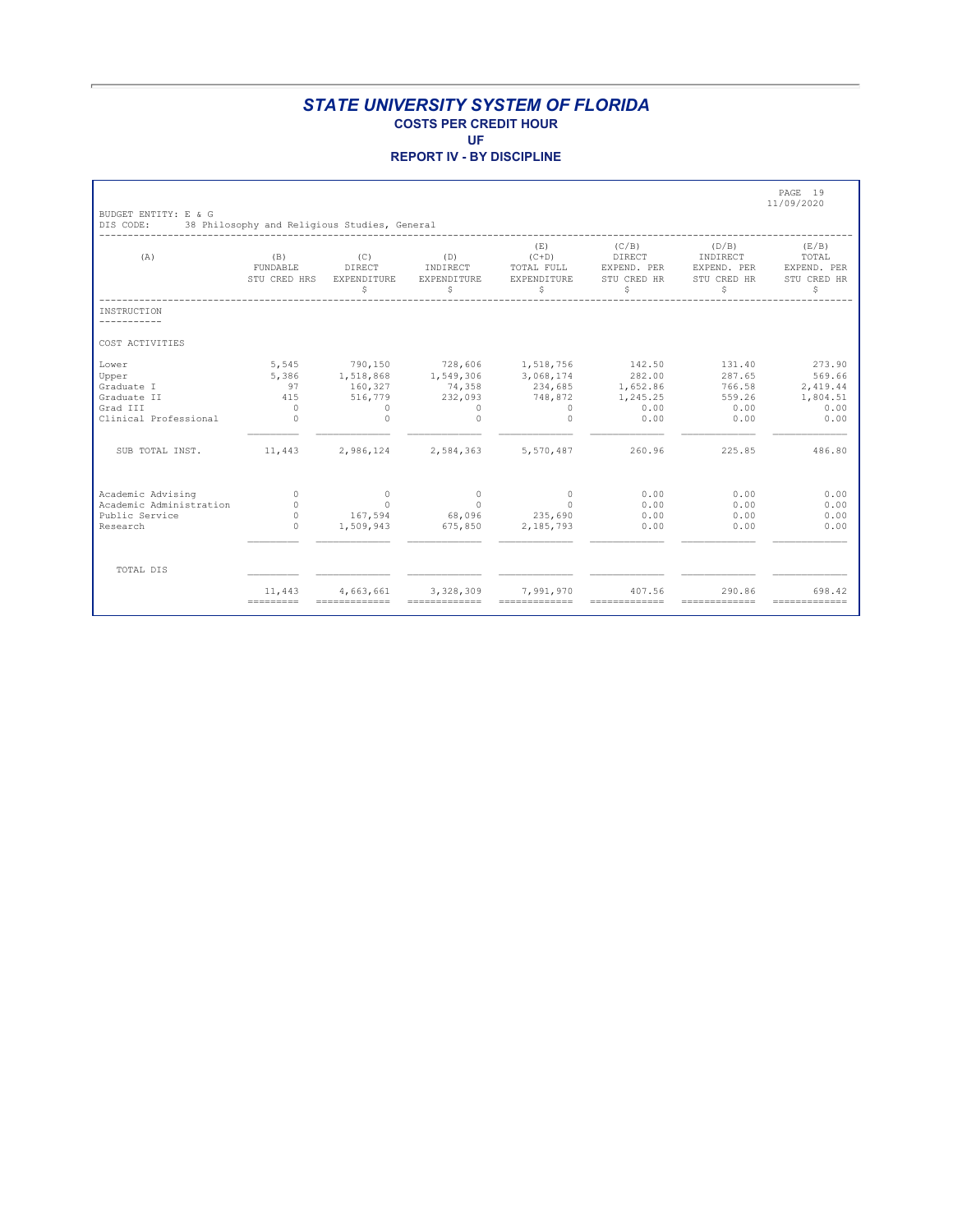**REPORT IV - BY DISCIPLINE**

| BUDGET ENTITY: E & G                                                             |                                                        |                                                                                                               |                                                                                                           |                                                                            |                                                            |                                                       | PAGE 20<br>11/09/2020                                    |
|----------------------------------------------------------------------------------|--------------------------------------------------------|---------------------------------------------------------------------------------------------------------------|-----------------------------------------------------------------------------------------------------------|----------------------------------------------------------------------------|------------------------------------------------------------|-------------------------------------------------------|----------------------------------------------------------|
| DIS CODE:                                                                        | 40 Physical Sciences                                   |                                                                                                               |                                                                                                           |                                                                            |                                                            |                                                       |                                                          |
| (A)                                                                              | (B)<br>FUNDABLE<br>STU CRED HRS                        | (C)<br>DIRECT<br>EXPENDITURE<br>\$                                                                            | (D)<br>INDIRECT<br>EXPENDITURE<br>\$                                                                      | (E)<br>$(C+D)$<br>TOTAL FULL<br>EXPENDITURE<br>S                           | (C/B)<br><b>DIRECT</b><br>EXPEND. PER<br>STU CRED HR<br>\$ | (D/B)<br>INDIRECT<br>EXPEND. PER<br>STU CRED HR<br>\$ | (E/B)<br>TOTAL<br>EXPEND. PER<br>STU CRED HR<br>S        |
| INSTRUCTION                                                                      |                                                        |                                                                                                               |                                                                                                           |                                                                            |                                                            |                                                       |                                                          |
| COST ACTIVITIES                                                                  |                                                        |                                                                                                               |                                                                                                           |                                                                            |                                                            |                                                       |                                                          |
| Lower<br>Upper<br>Graduate I<br>Graduate II<br>Grad III<br>Clinical Professional | 86,046<br>12,928<br>510<br>9,460<br>$\Omega$<br>$\cap$ | 6,893,270<br>676,927<br>6, 341, 374<br>$\Omega$<br>$\cap$                                                     | 11,702,069 15,372,551<br>4,261,083<br>366,741<br>3, 557, 145<br>$\Omega$<br>$\Omega$                      | 27,074,620<br>11, 154, 353<br>1,043,668<br>9,898,519<br>$\Omega$<br>$\Box$ | 136.00<br>533.20<br>1,327.31<br>670.34<br>0.00<br>0.00     | 178.66<br>329.60<br>719.10<br>376.02<br>0.00<br>0.00  | 314.65<br>862.81<br>2,046.41<br>1,046.36<br>0.00<br>0.00 |
| SUB TOTAL INST.                                                                  | 108,944                                                | 25,613,639                                                                                                    | 23,557,520                                                                                                | 49,171,159                                                                 | 235.11                                                     | 216.24                                                | 451.34                                                   |
| Academic Advising<br>Academic Administration<br>Public Service<br>Research       | $\Omega$<br>$\Omega$<br>$\Omega$<br>$\Omega$           | $\Omega$<br>$\Omega$<br>1,441,348<br>11,524,454                                                               | $\sim$ 0<br>$\Omega$<br>565,267 2,006,615<br>4,798,855                                                    | $\Omega$<br>$\cap$<br>16,323,309                                           | 0.00<br>0.00<br>0.00<br>0.00                               | 0.00<br>0.00<br>0.00<br>0.00                          | 0.00<br>0.00<br>0.00<br>0.00                             |
| TOTAL DIS                                                                        |                                                        |                                                                                                               |                                                                                                           |                                                                            |                                                            |                                                       |                                                          |
|                                                                                  | 108,944                                                | 38,579,442<br>$\begin{array}{cccccccccccccc} = & = & = & = & = & = & = & = & = & = & = & = & = & \end{array}$ | 28,921,642<br>$\begin{array}{cccccccccc} = & = & = & = & = & = & = & = & = & = & = & = & = & \end{array}$ | 67,501,084<br>=============                                                | 354.12<br>=============                                    | 265.47<br>=============                               | 619.59<br>$=$ = = = = = = = = = = = = =                  |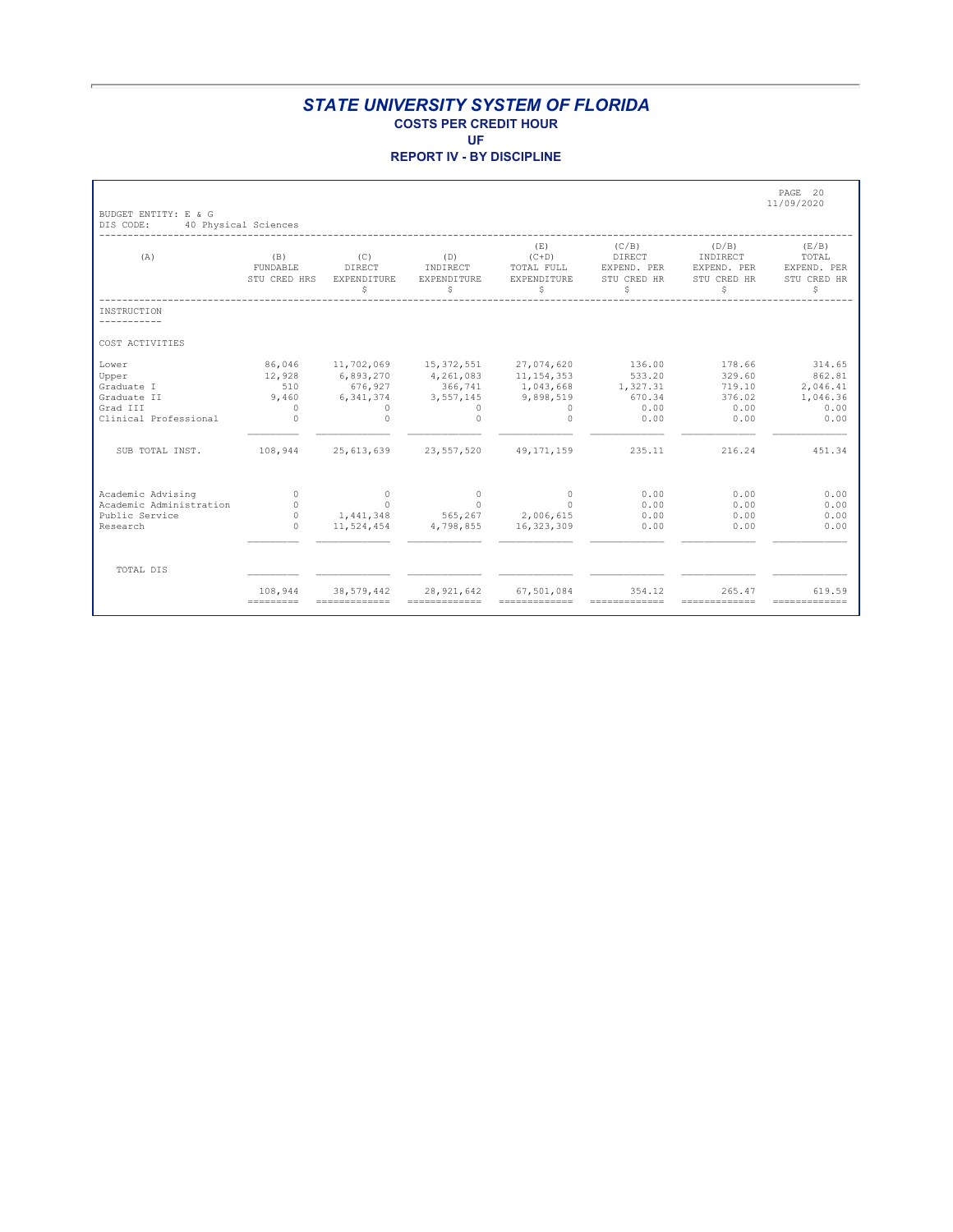**REPORT IV - BY DISCIPLINE**

| BUDGET ENTITY: E & G                                                             |                                                      |                                                                     |                                                                             |                                                                       |                                                            |                                                       | PAGE 21<br>11/09/2020                                    |
|----------------------------------------------------------------------------------|------------------------------------------------------|---------------------------------------------------------------------|-----------------------------------------------------------------------------|-----------------------------------------------------------------------|------------------------------------------------------------|-------------------------------------------------------|----------------------------------------------------------|
| DIS CODE:<br>42 Psychology                                                       |                                                      |                                                                     |                                                                             |                                                                       |                                                            |                                                       |                                                          |
| (A)                                                                              | (B)<br><b>FUNDABLE</b><br>STU CRED HRS               | (C)<br>DIRECT<br>EXPENDITURE<br>\$                                  | (D)<br>INDIRECT<br>EXPENDITURE<br>\$                                        | (E)<br>$(C+D)$<br>TOTAL FULL<br>EXPENDITURE<br>\$                     | (C/B)<br><b>DIRECT</b><br>EXPEND. PER<br>STU CRED HR<br>\$ | (D/B)<br>INDIRECT<br>EXPEND. PER<br>STU CRED HR<br>\$ | (E/B)<br>TOTAL<br>EXPEND. PER<br>STU CRED HR<br>S        |
| INSTRUCTION                                                                      |                                                      |                                                                     |                                                                             |                                                                       |                                                            |                                                       |                                                          |
| COST ACTIVITIES                                                                  |                                                      |                                                                     |                                                                             |                                                                       |                                                            |                                                       |                                                          |
| Lower<br>Upper<br>Graduate I<br>Graduate II<br>Grad III<br>Clinical Professional | 5,871<br>30,664<br>67<br>3,528<br>$\Omega$<br>$\cap$ | 512,085<br>3,952,681<br>64,004<br>3, 277, 727<br>$\Omega$<br>$\cap$ | 596,907<br>4,834,594<br>31,786<br>1,728,055<br>$\Omega$<br>$\Omega$         | 1,108,992<br>8,787,275<br>95,790<br>5,005,782<br>$\Omega$<br>$\Omega$ | 87.22<br>128.90<br>955.28<br>929.06<br>0.00<br>0.00        | 101.67<br>157.66<br>474.42<br>489.81<br>0.00<br>0.00  | 188.89<br>286.57<br>1,429.69<br>1,418.87<br>0.00<br>0.00 |
| SUB TOTAL INST.                                                                  | 40,130                                               | 7,806,497                                                           | 7, 191, 342 14, 997, 839                                                    |                                                                       | 194.53                                                     | 179.20                                                | 373.73                                                   |
| Academic Advising<br>Academic Administration<br>Public Service<br>Research       | $\Omega$<br>$\Omega$<br>$\circ$<br>$\Omega$          | $\Omega$<br>$\Omega$<br>2,567,711                                   | $\overline{0}$<br>$\Omega$<br>1, 154, 931 575, 372 1, 730, 303<br>1,267,671 | $\circ$<br>$\cap$<br>3,835,382                                        | 0.00<br>0.00<br>0.00<br>0.00                               | 0.00<br>0.00<br>0.00<br>0.00                          | 0.00<br>0.00<br>0.00<br>0.00                             |
| TOTAL DIS                                                                        |                                                      |                                                                     |                                                                             |                                                                       |                                                            |                                                       |                                                          |
|                                                                                  | 40,130                                               | 11,529,139                                                          | 9,034,385<br>=============                                                  | 20,563,524<br>=============                                           | 287.29<br>=============                                    | 225.13<br>_____________                               | 512.42<br>=============                                  |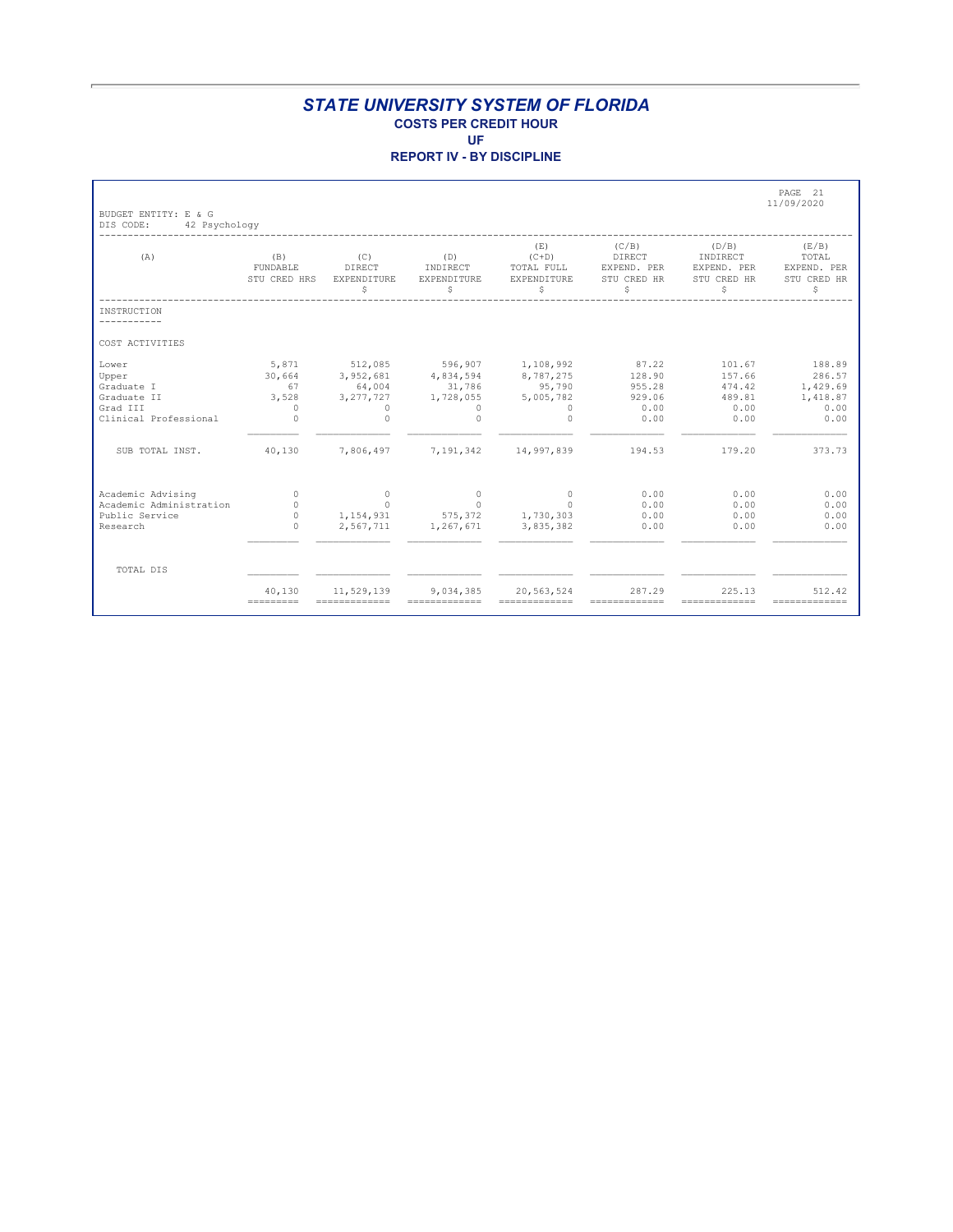| BUDGET ENTITY: E & G                                                             |                                                            |                                                                          |                                                                                      |                                                          |                                                            |                                                      | PAGE 22<br>11/09/2020                                  |
|----------------------------------------------------------------------------------|------------------------------------------------------------|--------------------------------------------------------------------------|--------------------------------------------------------------------------------------|----------------------------------------------------------|------------------------------------------------------------|------------------------------------------------------|--------------------------------------------------------|
| DIS CODE:<br>45 Social Sciences<br>(A)                                           | (B)<br>FUNDABLE<br>STU CRED HRS                            | (C)<br>DIRECT<br><b>EXPENDITURE</b><br>\$                                | (D)<br>INDIRECT<br><b>EXPENDITURE</b><br>\$                                          | (E)<br>$(C+D)$<br>TOTAL FULL<br><b>EXPENDITURE</b><br>\$ | (C/B)<br><b>DIRECT</b><br>EXPEND. PER<br>STU CRED HR<br>\$ | (D/B)<br>INDIRECT<br>EXPEND. PER<br>STU CRED HR<br>S | (E/B)<br>TOTAL<br>EXPEND. PER<br>STU CRED HR<br>S      |
| INSTRUCTION                                                                      |                                                            |                                                                          |                                                                                      |                                                          |                                                            |                                                      |                                                        |
| COST ACTIVITIES                                                                  |                                                            |                                                                          |                                                                                      |                                                          |                                                            |                                                      |                                                        |
| Lower<br>Upper<br>Graduate I<br>Graduate II<br>Grad III<br>Clinical Professional | 44,977<br>52,770<br>2,727<br>5,391<br>$\Omega$<br>$\Omega$ | 2,168,521<br>8,697,607<br>1,483,474<br>3, 917, 474<br>$\Omega$<br>$\cap$ | 3,757,474<br>10,823,375 19,520,982<br>902,660<br>2, 119, 742<br>$\Omega$<br>$\Omega$ | 5,925,995<br>2,386,134<br>6,037,216<br>$\Box$<br>$\cap$  | 48.21<br>164.82<br>543.99<br>726.67<br>0.00<br>0.00        | 83.54<br>205.10<br>331.01<br>393.20<br>0.00<br>0.00  | 131.76<br>369.93<br>875.00<br>1,119.87<br>0.00<br>0.00 |
| SUB TOTAL INST.                                                                  | 105,865                                                    | 16,267,076                                                               | 17,603,251 33,870,327                                                                |                                                          | 153.66                                                     | 166.28                                               | 319.94                                                 |
| Academic Advising<br>Academic Administration<br>Public Service<br>Research       | $\Omega$<br>$\Omega$<br>$\Omega$<br>$\Omega$               | $\overline{0}$<br>$\Omega$<br>7,422,856                                  | $\Omega$<br>$\Omega$<br>1, 193, 587 593, 328 1, 786, 915<br>3,418,619                | $\Omega$<br>$\Omega$<br>10,841,475                       | 0.00<br>0.00<br>0.00<br>0.00                               | 0.00<br>0.00<br>0.00<br>0.00                         | 0.00<br>0.00<br>0.00<br>0.00                           |
| TOTAL DIS                                                                        |                                                            |                                                                          |                                                                                      |                                                          |                                                            |                                                      |                                                        |
|                                                                                  | 105,865                                                    | 24,883,518                                                               | 21, 615, 198                                                                         | 46, 498, 716<br>$=$ = = = = = = = = = = = = =            | 235.05                                                     | 204.18<br>=============                              | 439.23<br>=============                                |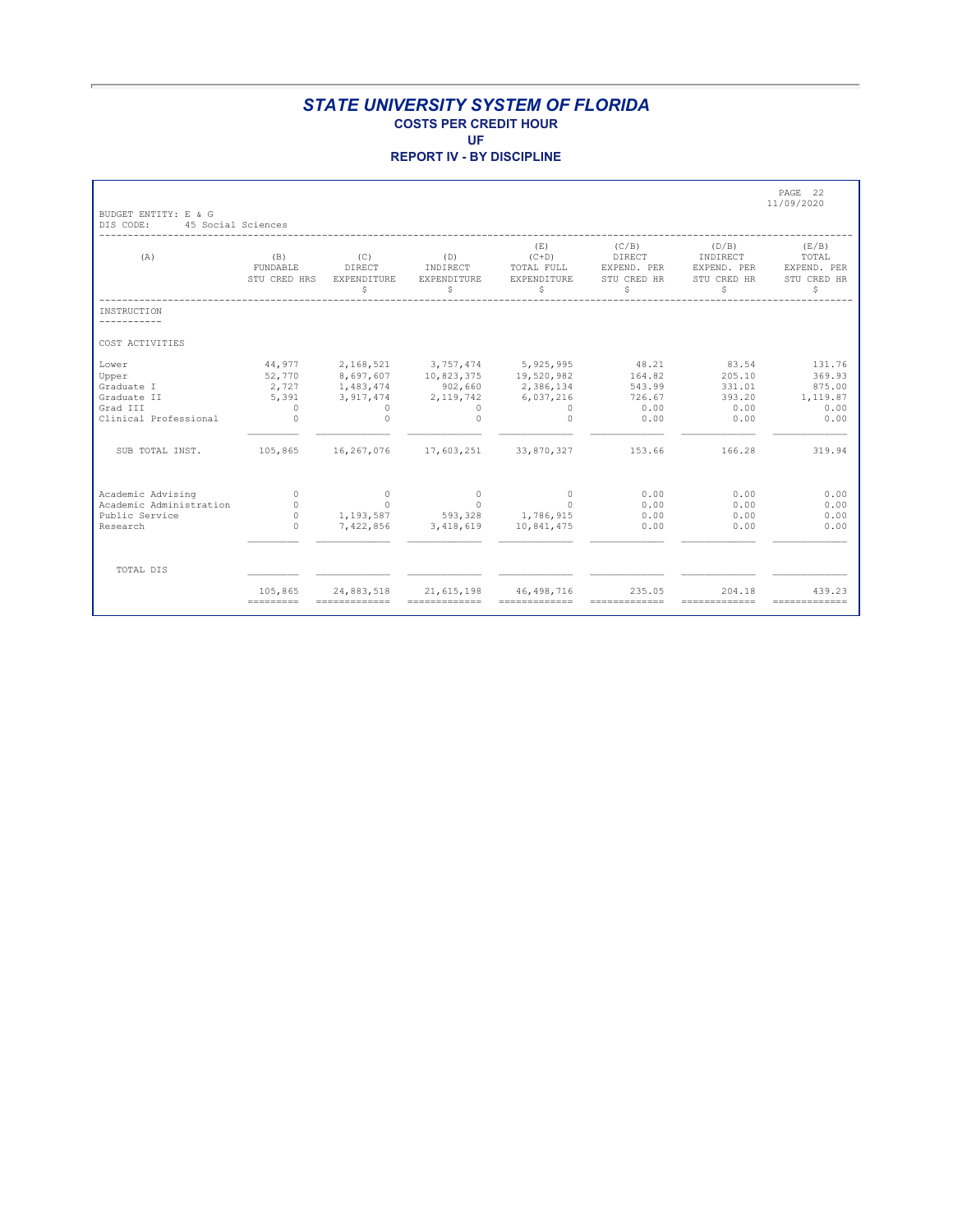| BUDGET ENTITY: E & G                                                             |                                                                  |                                                                                    |                                                                                              |                                                  |                                                          |                                                      | PAGE 23<br>11/09/2020                                    |
|----------------------------------------------------------------------------------|------------------------------------------------------------------|------------------------------------------------------------------------------------|----------------------------------------------------------------------------------------------|--------------------------------------------------|----------------------------------------------------------|------------------------------------------------------|----------------------------------------------------------|
| DIS CODE:<br>(A)                                                                 | 50 Visual and Performing Arts<br>(B)<br>FUNDABLE<br>STU CRED HRS | (C)<br>DIRECT<br>EXPENDITURE<br>\$                                                 | (D)<br>INDIRECT<br>EXPENDITURE<br>\$                                                         | (E)<br>$(C+D)$<br>TOTAL FULL<br>EXPENDITURE<br>S | (C/B)<br>DIRECT<br>EXPEND. PER<br>STU CRED HR<br>\$.     | (D/B)<br>INDIRECT<br>EXPEND. PER<br>STU CRED HR<br>S | (E/B)<br>TOTAL<br>EXPEND. PER<br>STU CRED HR<br>Ŝ        |
| INSTRUCTION                                                                      |                                                                  |                                                                                    |                                                                                              |                                                  |                                                          |                                                      |                                                          |
| COST ACTIVITIES                                                                  |                                                                  |                                                                                    |                                                                                              |                                                  |                                                          |                                                      |                                                          |
| Lower<br>Upper<br>Graduate I<br>Graduate II<br>Grad III<br>Clinical Professional | 22,190<br>2,672<br>1,095<br>$\Omega$<br>$\Omega$                 | 32,571 6,439,575<br>10,052,304<br>3, 469, 795<br>1,726,799<br>$\Omega$<br>$\Omega$ | 5,608,573 12,048,148<br>9,844,639 19,896,943<br>1,998,696<br>964,950<br>$\Omega$<br>$\Omega$ | 5,468,491<br>2,691,749<br>$\Omega$<br>$\Omega$   | 197.71<br>453.01<br>1,298.58<br>1,576.99<br>0.00<br>0.00 | 172.20<br>443.65<br>748.01<br>881.23<br>0.00<br>0.00 | 369.90<br>896.66<br>2,046.59<br>2,458.22<br>0.00<br>0.00 |
| SUB TOTAL INST.                                                                  | 58,528                                                           |                                                                                    | 21,688,472 18,416,858                                                                        | 40,105,330                                       | 370.57                                                   | 314.67                                               | 685.23                                                   |
| Academic Advising<br>Academic Administration<br>Public Service<br>Research       | $\Omega$<br>$\circ$<br>$\Omega$<br>$\Omega$                      | $\circ$<br>$\sim$ 0                                                                | $\Omega$<br>$\sim$ 0<br>1,041,638 556,410 1,598,048<br>3, 243, 021 1, 711, 357 4, 954, 378   | $\Omega$<br>$\Omega$                             | 0.00<br>0.00<br>0.00<br>0.00                             | 0.00<br>0.00<br>0.00<br>0.00                         | 0.00<br>0.00<br>0.00<br>0.00                             |
| TOTAL DIS                                                                        |                                                                  |                                                                                    |                                                                                              |                                                  |                                                          |                                                      |                                                          |
|                                                                                  | 58,528<br>---------                                              | 25, 973, 132                                                                       | 20,684,625<br>--------------                                                                 | 46,657,757                                       | 443.77                                                   | 353.41                                               | 797.19                                                   |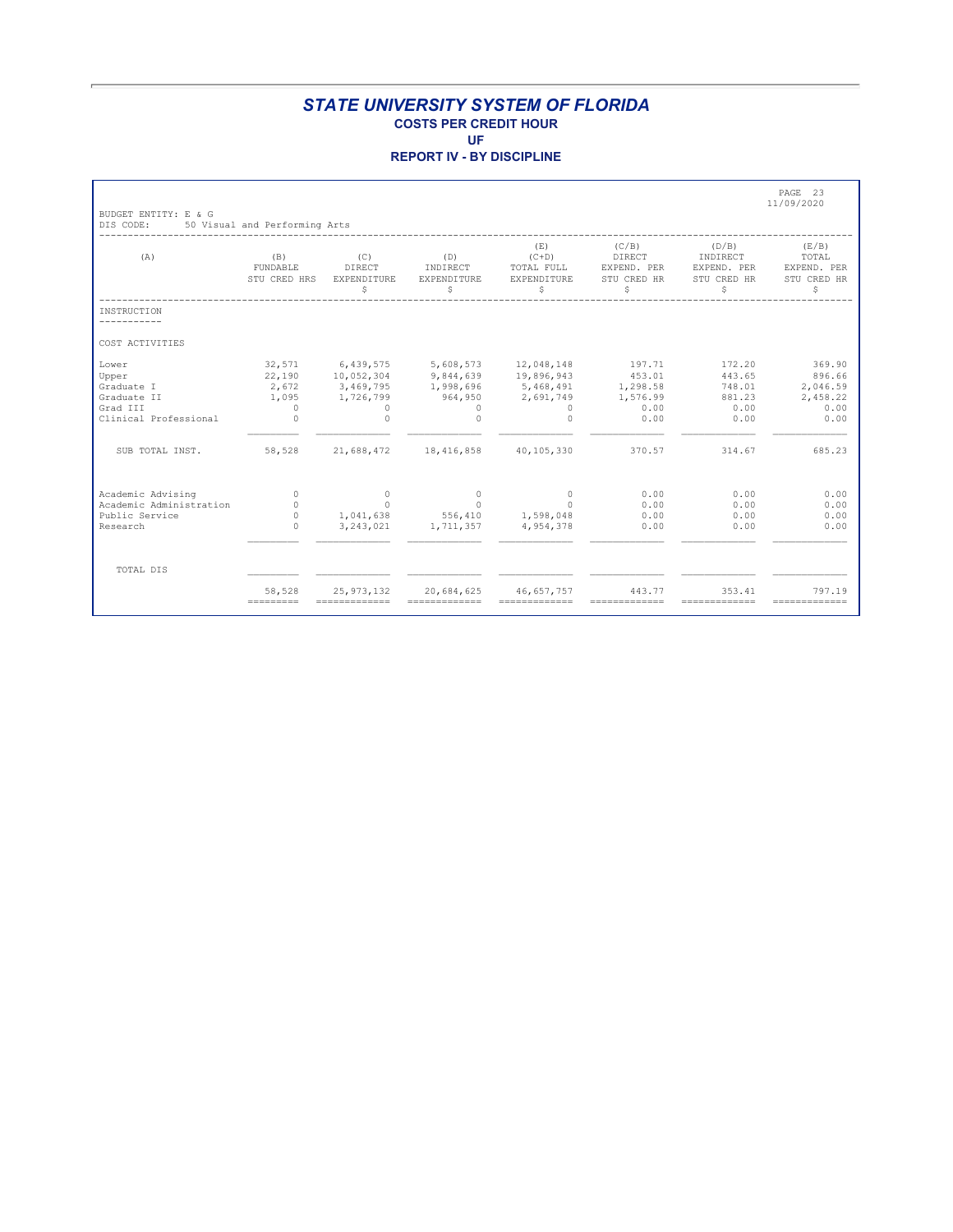**REPORT IV - BY DISCIPLINE**

| BUDGET ENTITY: E & G                                                             |                                                             |                                                                         |                                                                                                             |                                                                             |                                                      |                                                       | PAGE 24<br>11/09/2020                                |
|----------------------------------------------------------------------------------|-------------------------------------------------------------|-------------------------------------------------------------------------|-------------------------------------------------------------------------------------------------------------|-----------------------------------------------------------------------------|------------------------------------------------------|-------------------------------------------------------|------------------------------------------------------|
| DIS CODE:                                                                        | 51 Health Professions and Related Programs                  |                                                                         |                                                                                                             |                                                                             |                                                      |                                                       |                                                      |
| (A)                                                                              | (B)<br>FUNDABLE<br>STU CRED HRS                             | (C)<br>DIRECT<br>EXPENDITURE<br>\$                                      | (D)<br>INDIRECT<br>EXPENDITURE<br>\$                                                                        | (E)<br>$(C+D)$<br>TOTAL FULL<br>EXPENDITURE<br>S                            | (C/B)<br>DIRECT<br>EXPEND. PER<br>STU CRED HR<br>\$  | (D/B)<br>INDIRECT<br>EXPEND. PER<br>STU CRED HR<br>\$ | (E/B)<br>TOTAL<br>EXPEND. PER<br>STU CRED HR<br>S    |
| INSTRUCTION                                                                      |                                                             |                                                                         |                                                                                                             |                                                                             |                                                      |                                                       |                                                      |
| COST ACTIVITIES                                                                  |                                                             |                                                                         |                                                                                                             |                                                                             |                                                      |                                                       |                                                      |
| Lower<br>Upper<br>Graduate I<br>Graduate II<br>Grad TTT<br>Clinical Professional | 2,438<br>38,700<br>15,715<br>62,840<br>$\Omega$<br>$\Omega$ | 506,400<br>8,508,434<br>9,814,950<br>25,007,277<br>$\Omega$<br>$\Omega$ | 326,028<br>4,982,217<br>4,623,660<br>18, 324, 313<br>$\circ$<br>$\Omega$                                    | 832,428<br>13,490,651<br>14,438,610<br>43, 331, 590<br>$\Omega$<br>$\Omega$ | 207.71<br>219.86<br>624.56<br>397.95<br>0.00<br>0.00 | 133.73<br>128.74<br>294.22<br>291.60<br>0.00<br>0.00  | 341.44<br>348.60<br>918.78<br>689.55<br>0.00<br>0.00 |
| SUB TOTAL INST.                                                                  | 119,693                                                     | 43,837,062                                                              | 28, 256, 218                                                                                                | 72,093,280                                                                  | 366.25                                               | 236.07                                                | 602.32                                               |
| Academic Advising<br>Academic Administration<br>Public Service<br>Research       | $\Omega$<br>$\Omega$<br>$\Omega$<br>$\Omega$                | $\circ$<br>$\Omega$<br>4,012,002<br>17,515,531                          | $\Omega$<br>$\Omega$<br>1,622,662<br>7,573,480                                                              | $\Box$<br>$\Omega$<br>5,634,664<br>25,089,011                               | 0.00<br>0.00<br>0.00<br>0.00                         | 0.00<br>0.00<br>0.00<br>0.00                          | 0.00<br>0.00<br>0.00<br>0.00                         |
| TOTAL DIS                                                                        |                                                             |                                                                         |                                                                                                             |                                                                             |                                                      |                                                       |                                                      |
|                                                                                  | 119,693<br>=========                                        | 65, 364, 594                                                            | 37, 452, 360<br>$\begin{array}{cccccccccc} = & = & = & = & = & = & = & = & = & = & = & = & = & \end{array}$ | 102,816,954<br>=============                                                | 546.10<br>=============                              | 312.90<br>=============                               | 859.01<br>=============                              |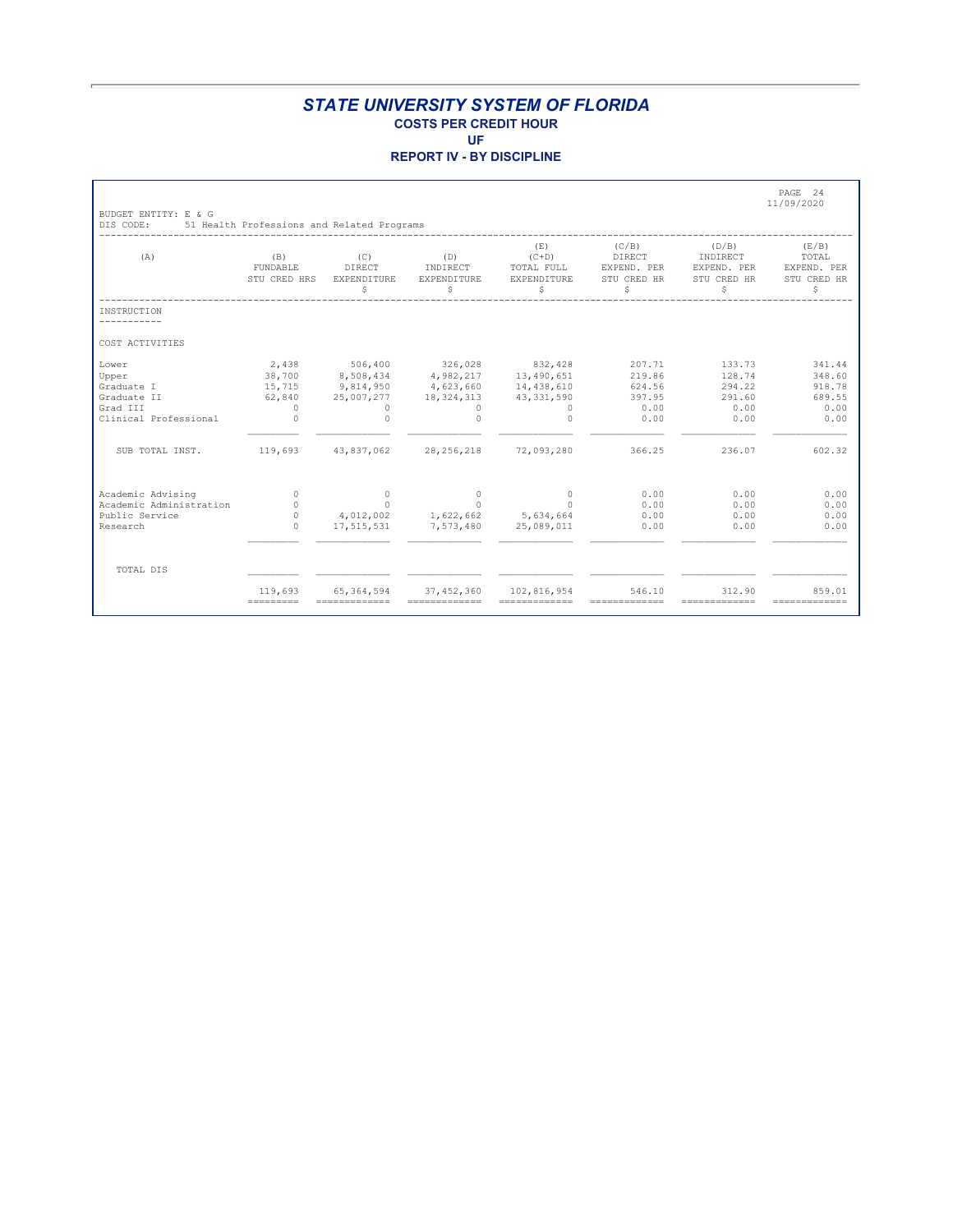| BUDGET ENTITY: E & G                                                             |                                                               |                                                                                     |                                                                                                        |                                                  |                                                      |                                                      | PAGE 25<br>11/09/2020                                 |
|----------------------------------------------------------------------------------|---------------------------------------------------------------|-------------------------------------------------------------------------------------|--------------------------------------------------------------------------------------------------------|--------------------------------------------------|------------------------------------------------------|------------------------------------------------------|-------------------------------------------------------|
| DIS CODE:<br>(A)                                                                 | 52 Business and Management<br>(B)<br>FUNDABLE<br>STU CRED HRS | (C)<br>DIRECT<br>EXPENDITURE<br>\$                                                  | (D)<br>INDIRECT<br>EXPENDITURE<br>\$                                                                   | (E)<br>$(C+D)$<br>TOTAL FULL<br>EXPENDITURE<br>S | (C/B)<br>DIRECT<br>EXPEND. PER<br>STU CRED HR<br>\$  | (D/B)<br>INDIRECT<br>EXPEND. PER<br>STU CRED HR<br>S | (E/B)<br>TOTAL<br>EXPEND. PER<br>STU CRED HR<br>S     |
| INSTRUCTION                                                                      |                                                               |                                                                                     |                                                                                                        |                                                  |                                                      |                                                      |                                                       |
| COST ACTIVITIES                                                                  |                                                               |                                                                                     |                                                                                                        |                                                  |                                                      |                                                      |                                                       |
| Lower<br>Upper<br>Graduate I<br>Graduate II<br>Grad III<br>Clinical Professional | 12,086<br>92,225<br>1,250<br>$\overline{0}$<br>$\Omega$       | 459,931<br>8,897,744<br>23, 367 12, 490, 632<br>4, 124, 614<br>$\Omega$<br>$\Omega$ | 731,993 1,191,924<br>7,381,706 16,279,450<br>6,396,435 18,887,067<br>1,120,815<br>$\Omega$<br>$\Omega$ | 5,245,429<br>$\Omega$<br>$\Omega$                | 38.05<br>96.48<br>534.54<br>3,299.69<br>0.00<br>0.00 | 60.57<br>80.04<br>273.74<br>896.65<br>0.00<br>0.00   | 98.62<br>176.52<br>808.28<br>4,196.34<br>0.00<br>0.00 |
| SUB TOTAL INST.                                                                  | 128,928                                                       | 25,972,922                                                                          | 15,630,949 41,603,871                                                                                  |                                                  | 201.45                                               | 121.24                                               | 322.69                                                |
| Academic Advising<br>Academic Administration<br>Public Service<br>Research       | $\Omega$<br>$\Omega$<br>$\Omega$<br>$\Omega$                  | $\Omega$<br>$\Omega$<br>508,764<br>9,067,796                                        | $\overline{0}$<br>$\Omega$<br>119,488<br>1,878,305                                                     | $\circ$<br>$\Omega$<br>628,252<br>10,946,101     | 0.00<br>0.00<br>0.00<br>0.00                         | 0.00<br>0.00<br>0.00<br>0.00                         | 0.00<br>0.00<br>0.00<br>0.00                          |
| TOTAL DIS                                                                        |                                                               |                                                                                     |                                                                                                        |                                                  |                                                      |                                                      |                                                       |
|                                                                                  | 128,928<br>$=$ = = = = = = = = =                              | 35, 549, 482                                                                        | 17,628,742<br>$=$ = = = = = = = = = = = = =                                                            | 53, 178, 224<br>=============                    | 275.73<br>=============                              | 136.73<br>-------------                              | 412.46<br>-------------                               |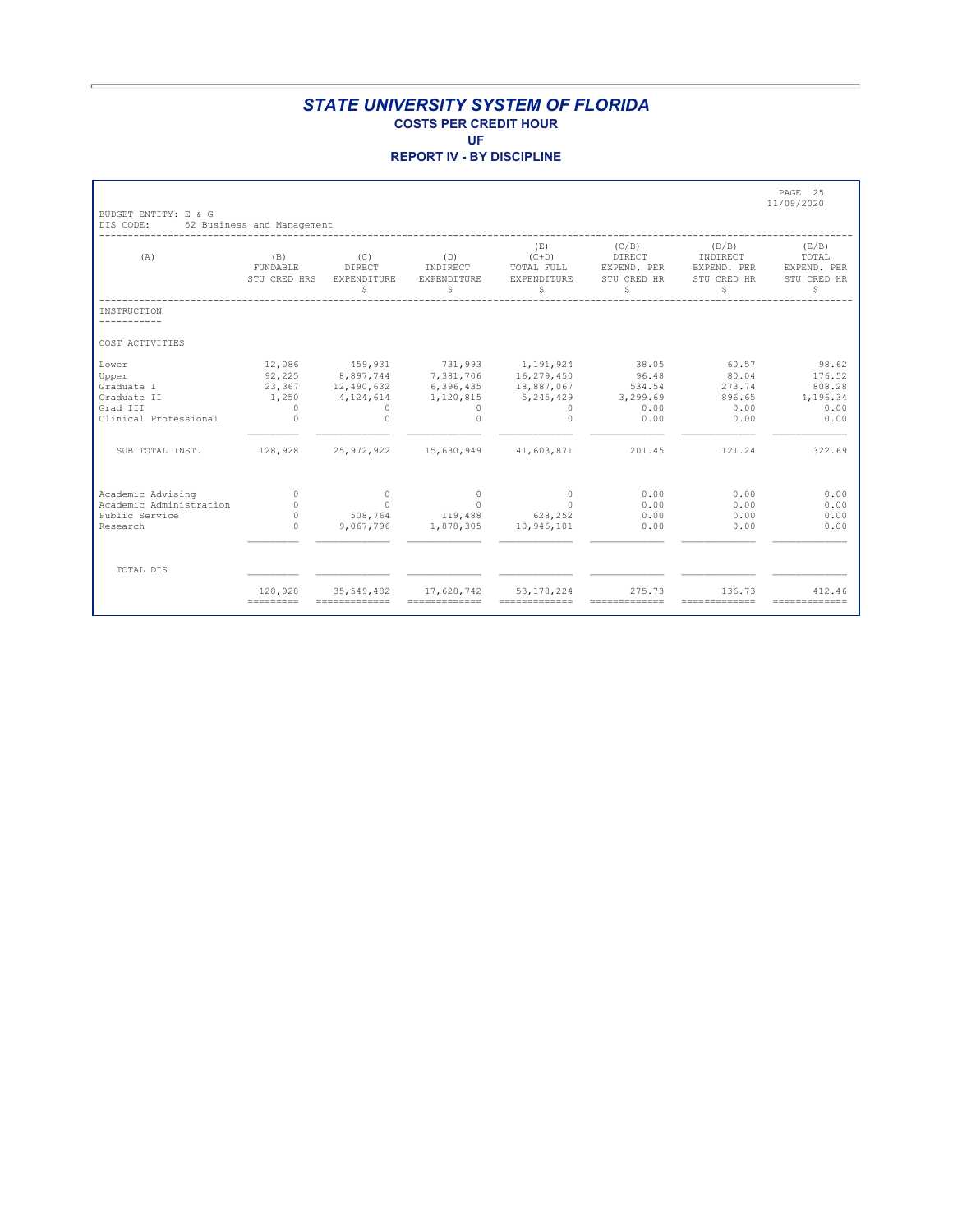| BUDGET ENTITY: E & G                                                             |                                                                                                     |                                                                    |                                                                   |                                                                    |                                                        |                                                      | PAGE 26<br>11/09/2020                                    |
|----------------------------------------------------------------------------------|-----------------------------------------------------------------------------------------------------|--------------------------------------------------------------------|-------------------------------------------------------------------|--------------------------------------------------------------------|--------------------------------------------------------|------------------------------------------------------|----------------------------------------------------------|
| DIS CODE:<br>54 History<br>(A)                                                   | (B)<br>FUNDABLE<br>STU CRED HRS                                                                     | (C)<br>DIRECT<br><b>EXPENDITURE</b><br>\$                          | (D)<br>INDIRECT<br><b>EXPENDITURE</b><br>\$                       | (E)<br>$(C+D)$<br>TOTAL FULL<br><b>EXPENDITURE</b><br>\$           | (C/B)<br>DIRECT<br>EXPEND. PER<br>STU CRED HR<br>\$    | (D/B)<br>INDIRECT<br>EXPEND. PER<br>STU CRED HR<br>S | (E/B)<br>TOTAL<br>EXPEND. PER<br>STU CRED HR<br>S        |
| INSTRUCTION                                                                      |                                                                                                     |                                                                    |                                                                   |                                                                    |                                                        |                                                      |                                                          |
| COST ACTIVITIES                                                                  |                                                                                                     |                                                                    |                                                                   |                                                                    |                                                        |                                                      |                                                          |
| Lower<br>Upper<br>Graduate I<br>Graduate II<br>Grad III<br>Clinical Professional | 2,528<br>7,563<br>98<br>647<br>$\bigcirc$<br>$\Omega$                                               | 470,294<br>3,025,289<br>152,299<br>511,753<br>$\Omega$<br>$\Omega$ | 386,267<br>2,415,101<br>70,323<br>245,422<br>$\Omega$<br>$\Omega$ | 856,561<br>5,440,390<br>222,622<br>757,175<br>$\Omega$<br>$\Omega$ | 186.03<br>400.01<br>1,554.07<br>790.96<br>0.00<br>0.00 | 152.80<br>319.33<br>717.58<br>379.32<br>0.00<br>0.00 | 338.83<br>719.34<br>2,271.66<br>1,170.29<br>0.00<br>0.00 |
| SUB TOTAL INST.                                                                  | 10,836                                                                                              | 4,159,635                                                          | 3, 117, 113                                                       | 7,276,748                                                          | 383.87                                                 | 287.66                                               | 671.53                                                   |
| Academic Advising<br>Academic Administration<br>Public Service<br>Research       | $\Omega$<br>$\Omega$<br>$\Omega$<br>$\Omega$                                                        | $\overline{0}$<br>$\Omega$<br>703,530<br>1,224,695                 | $\Omega$<br>$\Omega$<br>519,968                                   | $\circ$<br>$\Omega$<br>341,080 1,044,610<br>1,744,663              | 0.00<br>0.00<br>0.00<br>0.00                           | 0.00<br>0.00<br>0.00<br>0.00                         | 0.00<br>0.00<br>0.00<br>0.00                             |
| TOTAL DIS                                                                        |                                                                                                     |                                                                    |                                                                   |                                                                    |                                                        |                                                      |                                                          |
|                                                                                  | 10,836<br>$\qquad \qquad \displaystyle =\qquad \qquad =\qquad \qquad =\qquad \qquad =\qquad \qquad$ | 6,087,860<br>$=$ = = = = = = = = = = = = =                         | 3,978,161                                                         | 10,066,021<br>=============                                        | 561.82<br>=============                                | 367.12<br>=============                              | 928.94<br>=============                                  |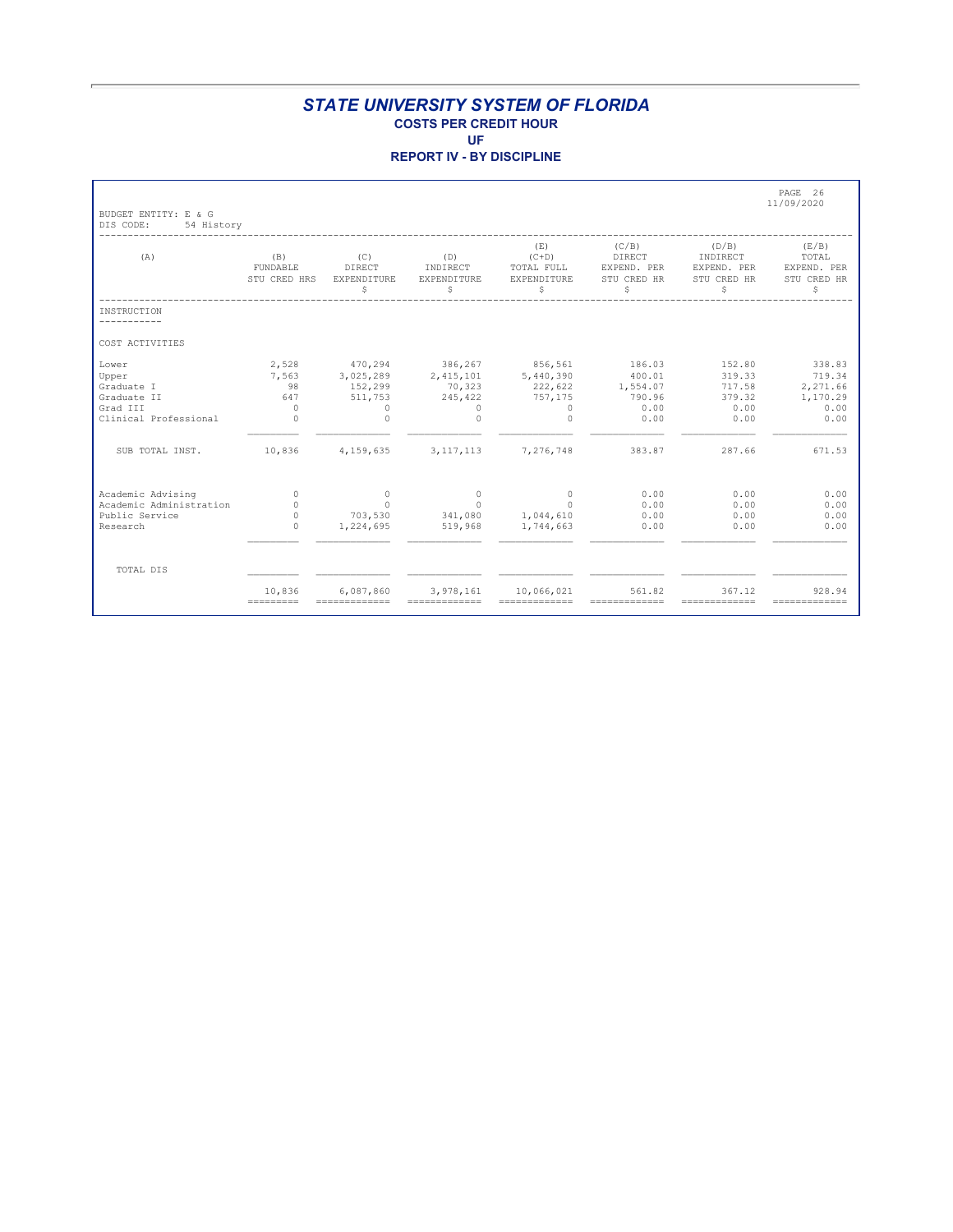| BUDGET ENTITY: E & G       |                                                          |                                   |                                      |                                                  |                                                     |                                                      | PAGE 27<br>11/09/2020                             |
|----------------------------|----------------------------------------------------------|-----------------------------------|--------------------------------------|--------------------------------------------------|-----------------------------------------------------|------------------------------------------------------|---------------------------------------------------|
| DIS CODE:<br>(A)           | 60 Residency Programs<br>(B)<br>FUNDABLE<br>STU CRED HRS | (C)<br>DIRECT<br>EXPENDITURE<br>S | (D)<br>INDIRECT<br>EXPENDITURE<br>\$ | (E)<br>$(C+D)$<br>TOTAL FULL<br>EXPENDITURE<br>S | (C/B)<br>DIRECT<br>EXPEND. PER<br>STU CRED HR<br>\$ | (D/B)<br>INDIRECT<br>EXPEND. PER<br>STU CRED HR<br>S | (E/B)<br>TOTAL<br>EXPEND. PER<br>STU CRED HR<br>S |
| INSTRUCTION<br>----------- |                                                          |                                   |                                      |                                                  |                                                     |                                                      |                                                   |
| COST ACTIVITIES            |                                                          |                                   |                                      |                                                  |                                                     |                                                      |                                                   |
| Lower<br>Upper             | $\circ$<br>$\cap$                                        | 708,252<br>708,253                | 222,569<br>28,666                    | 930,821<br>736,919                               | 0.00<br>0.00                                        | 0.00<br>0.00                                         | 0.00<br>0.00                                      |
| Graduate I                 | $\Omega$                                                 | 708,253                           | 28,666                               | 736,919                                          | 0.00                                                | 0.00                                                 | 0.00                                              |
| Graduate II                | $\Omega$                                                 | 708,253                           | 28,666                               | 736,919                                          | 0.00                                                | 0.00                                                 | 0.00                                              |
| Grad III                   | $\Omega$                                                 | $\Omega$                          | $\bigcap$                            | $\Omega$                                         | 0.00                                                | 0.00                                                 | 0.00                                              |
| Clinical Professional      | $\Omega$                                                 | $\Omega$                          | $\Omega$                             | $\Omega$                                         | 0.00                                                | 0.00                                                 | 0.00                                              |
|                            |                                                          |                                   |                                      |                                                  |                                                     |                                                      |                                                   |
| SUB TOTAL INST.            | $\Omega$                                                 | 2,833,011                         | 308,567                              | 3, 141, 578                                      | 0.00                                                | 0.00                                                 | 0.00                                              |
| Academic Advising          | $\Omega$                                                 | $\overline{0}$                    | $\Omega$                             | $\Omega$                                         | 0.00                                                | 0.00                                                 | 0.00                                              |
| Academic Administration    | $\circ$                                                  | $\sim$ 0                          | $\circ$                              | $\Omega$                                         | 0.00                                                | 0.00                                                 | 0.00                                              |
| Public Service             | $\Omega$                                                 |                                   | 1,297,730 129,372 1,427,102          |                                                  | 0.00                                                | 0.00                                                 | 0.00                                              |
| Research                   | $\Omega$                                                 | 3,639,581                         |                                      | 392,435 4,032,016                                | 0.00                                                | 0.00                                                 | 0.00                                              |
|                            |                                                          |                                   |                                      |                                                  |                                                     |                                                      |                                                   |
| TOTAL DIS                  |                                                          |                                   |                                      |                                                  |                                                     |                                                      |                                                   |
|                            | $\Omega$<br>---------                                    | 7,770,323<br>-------------        | 830,374<br>-------------             | 8,600,697                                        | 0.00                                                | 0.00                                                 | 0.00                                              |
|                            |                                                          |                                   |                                      |                                                  |                                                     |                                                      |                                                   |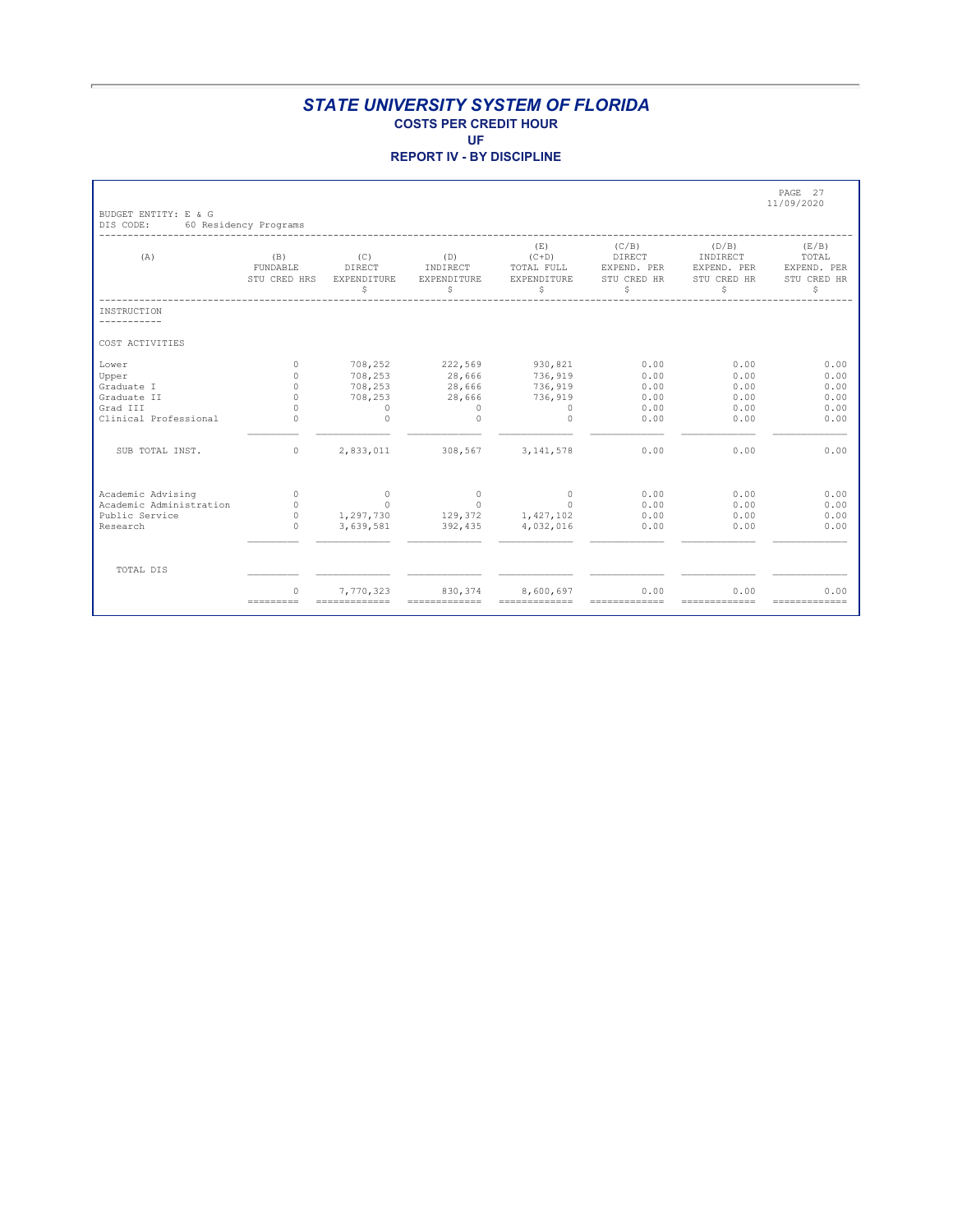**REPORT IV - BY DISCIPLINE**

| BUDGET ENTITY: UF Health Center - E&G                          |                                  |                                    |                                            |                                                   |                                                     |                                                      | PAGE 28<br>11/09/2020                             |
|----------------------------------------------------------------|----------------------------------|------------------------------------|--------------------------------------------|---------------------------------------------------|-----------------------------------------------------|------------------------------------------------------|---------------------------------------------------|
| COLLEGE SUB:<br>DIS CODE:<br>26 Life Sciences                  | 01 Medical (Medical & Health)    |                                    |                                            |                                                   |                                                     |                                                      |                                                   |
| (A)                                                            | (B)<br>FUNDABLE<br>STU CRED HRS  | (C)<br>DIRECT<br>EXPENDITURE<br>\$ | (D)<br>INDIRECT<br><b>EXPENDITURE</b><br>Ŝ | (E)<br>$(C+D)$<br>TOTAL FULL<br>EXPENDITURE<br>\$ | (C/B)<br>DIRECT<br>EXPEND. PER<br>STU CRED HR<br>\$ | (D/B)<br>INDIRECT<br>EXPEND. PER<br>STU CRED HR<br>Ś | (E/B)<br>TOTAL<br>EXPEND. PER<br>STU CRED HR<br>Ŝ |
| INSTRUCTION                                                    |                                  |                                    |                                            |                                                   |                                                     |                                                      |                                                   |
| COST ACTIVITIES                                                |                                  |                                    |                                            |                                                   |                                                     |                                                      |                                                   |
| Lower<br>Upper<br>Graduate I                                   | $\Omega$<br>$\Omega$<br>$\Omega$ | $\Omega$<br>$\Omega$<br>$\Omega$   | $\Omega$<br>$\Omega$<br>$\Omega$           | $\cap$<br>$\Omega$<br>$\circ$                     | 0.00<br>0.00<br>0.00                                | 0.00<br>0.00<br>0.00                                 | 0.00<br>0.00<br>0.00                              |
| Graduate II<br>Grad III<br>Clinical Professional               | $\circ$<br>11,203<br>$\circ$     | $\Omega$<br>391,260<br>1,984       | $\Omega$<br>1,574,815<br>1,261             | $\Omega$<br>1,966,075<br>3,245                    | 0.00<br>34.92<br>0.00                               | 0.00<br>140.57<br>0.00                               | 0.00<br>175.50<br>0.00                            |
| SUB TOTAL INST.                                                | 11,203                           |                                    | 393,244 1,576,076 1,969,320                |                                                   | 35.10                                               | 140.68                                               | 175.79                                            |
| Academic Advising<br>Academic Administration<br>Public Service | $\circ$<br>$\Omega$<br>$\circ$   | $\circ$<br>$\circ$<br>11,892       | $\overline{0}$<br>$\Omega$<br>8,823        | $\circ$<br>$\Omega$<br>20,715                     | 0.00<br>0.00<br>0.00                                | 0.00<br>0.00<br>0.00                                 | 0.00<br>0.00<br>0.00                              |
| Research                                                       | $\Omega$                         | 857,764                            | 865,849                                    | 1,723,613                                         | 0.00                                                | 0.00                                                 | 0.00                                              |
| TOTAL DIS                                                      |                                  |                                    |                                            |                                                   |                                                     |                                                      |                                                   |
|                                                                | 11,203<br>---------              | 1,262,900                          | 2,450,748<br>=============                 | 3,713,648<br>==============                       | 112.73<br>-------------                             | 218.76<br>-------------                              | 331.49<br>-------------                           |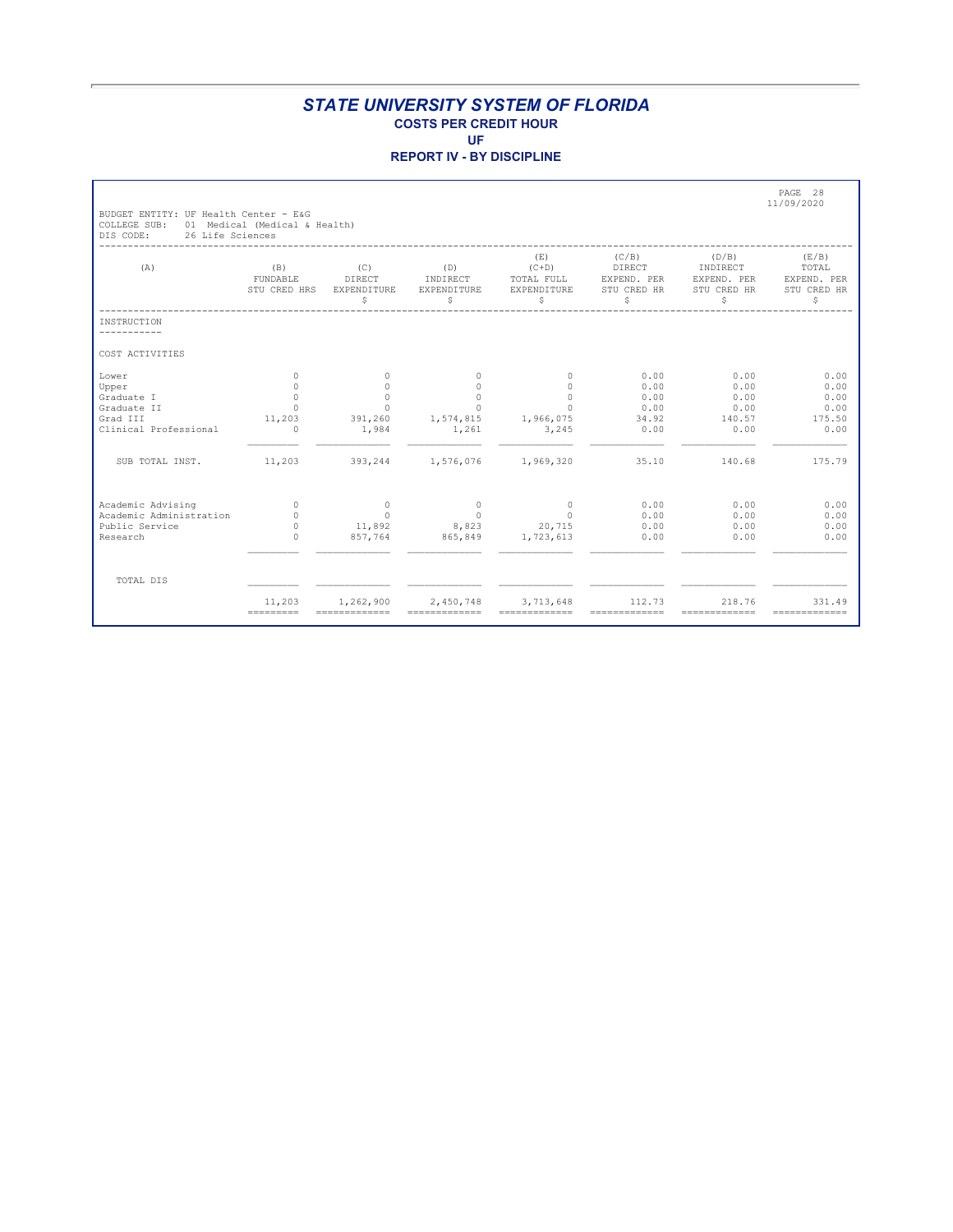**REPORT IV - BY DISCIPLINE**

|                                                                    |                                                                             |                                    |                                      |                                                   |                                                    |                                                      | PAGE<br>$\overline{1}$<br>11/09/2020              |
|--------------------------------------------------------------------|-----------------------------------------------------------------------------|------------------------------------|--------------------------------------|---------------------------------------------------|----------------------------------------------------|------------------------------------------------------|---------------------------------------------------|
| BUDGET ENTITY: UF Health Center - E&G<br>COLLEGE SUB:<br>DIS CODE: | 01 Medical (Medical & Health)<br>51 Health Professions and Related Programs |                                    |                                      |                                                   |                                                    |                                                      |                                                   |
| (A)                                                                | (B)<br>FUNDABLE<br>STU CRED HRS                                             | (C)<br>DIRECT<br>EXPENDITURE<br>\$ | (D)<br>INDIRECT<br>EXPENDITURE<br>\$ | (E)<br>$(C+D)$<br>TOTAL FULL<br>EXPENDITURE<br>\$ | (C/B)<br>DIRECT<br>EXPEND. PER<br>STU CRED HR<br>Ŝ | (D/B)<br>INDIRECT<br>EXPEND. PER<br>STU CRED HR<br>Ŝ | (E/B)<br>TOTAL<br>EXPEND. PER<br>STU CRED HR<br>Ŝ |
| INSTRUCTION                                                        |                                                                             |                                    |                                      |                                                   |                                                    |                                                      |                                                   |
| COST ACTIVITIES                                                    |                                                                             |                                    |                                      |                                                   |                                                    |                                                      |                                                   |
| Lower                                                              | $\Omega$                                                                    | $\Omega$                           | $\bigcap$                            | $\Omega$                                          | 0.00                                               | 0.00                                                 | 0.00                                              |
| Upper                                                              | $\cap$                                                                      | $\cap$                             | $\cap$                               | $\cap$                                            | 0.00                                               | 0.00                                                 | 0.00                                              |
| Graduate I                                                         | $\Omega$                                                                    | $\Omega$                           | $\Omega$                             | $\Omega$                                          | 0.00                                               | 0.00                                                 | 0.00                                              |
| Graduate II                                                        | $\Omega$                                                                    | $\Omega$                           | $\Omega$                             | $\Omega$                                          | 0.00                                               | 0.00                                                 | 0.00                                              |
| Grad III                                                           | 12,485                                                                      | 8,956,361                          | 3,488,852                            | 12, 445, 213                                      | 717.37                                             | 279.44                                               | 996.81                                            |
| Clinical Professional                                              | $\circ$                                                                     | 5,445,092                          | 826,898                              | 6,271,990                                         | 0.00                                               | 0.00                                                 | 0.00                                              |
| SUB TOTAL INST.                                                    | 12,485                                                                      | 14, 401, 453                       | 4,315,750                            | 18,717,203                                        | 1,153.50                                           | 345.67                                               | 1,499.18                                          |
| Academic Advising                                                  | $\Omega$                                                                    | $\Omega$                           | $\Omega$                             | $\circ$                                           | 0.00                                               | 0.00                                                 | 0.00                                              |
| Academic Administration                                            | $\Omega$                                                                    | $\Omega$                           | $\Omega$                             | $\Omega$                                          | 0.00                                               | 0.00                                                 | 0.00                                              |
| Public Service                                                     | $\circ$                                                                     | 7,752,730                          | 1,941,031                            | 9,693,761                                         | 0.00                                               | 0.00                                                 | 0.00                                              |
| Research                                                           | $\cap$                                                                      | 2,861,198                          | 783,594                              | 3,644,792                                         | 0.00                                               | 0.00                                                 | 0.00                                              |
| TOTAL DIS                                                          |                                                                             |                                    |                                      |                                                   |                                                    |                                                      |                                                   |
|                                                                    | 12,485<br>$=$ = = = = = = = = =                                             | 25,015,381<br>=============        | 7,040,375<br>-------------           | 32,055,756                                        | 2,003.63<br>-------------                          | 563.91<br>-------------                              | 2,567.54<br>-------------                         |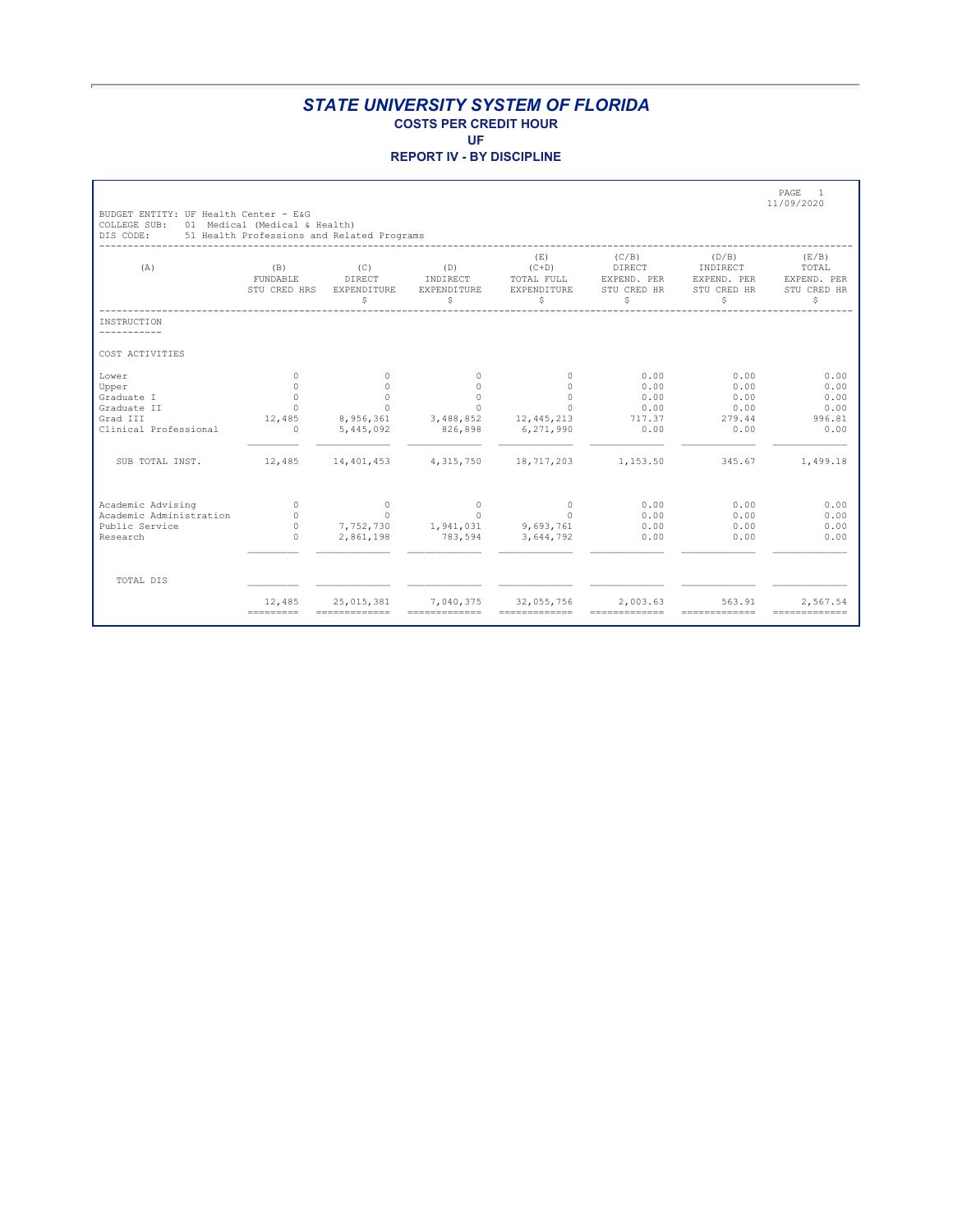**REPORT IV - BY DISCIPLINE**

| BUDGET ENTITY: UF Health Center - E&G |                                                        |                                    |                                     |                                                  |                                                     |                                                       | PAGE<br>2<br>11/09/2020                           |
|---------------------------------------|--------------------------------------------------------|------------------------------------|-------------------------------------|--------------------------------------------------|-----------------------------------------------------|-------------------------------------------------------|---------------------------------------------------|
| COLLEGE SUB:<br>DIS CODE:             | 01 Medical (Medical & Health)<br>60 Residency Programs |                                    |                                     |                                                  |                                                     |                                                       |                                                   |
| (A)                                   | (B)<br>FUNDABLE<br>STU CRED HRS                        | (C)<br>DIRECT<br>EXPENDITURE<br>\$ | (D)<br>INDIRECT<br>EXPENDITURE<br>Ŝ | (E)<br>$(C+D)$<br>TOTAL FULL<br>EXPENDITURE<br>S | (C/B)<br>DIRECT<br>EXPEND. PER<br>STU CRED HR<br>\$ | (D/B)<br>INDIRECT<br>EXPEND. PER<br>STU CRED HR<br>\$ | (E/B)<br>TOTAL<br>EXPEND. PER<br>STU CRED HR<br>Ŝ |
| INSTRUCTION                           |                                                        |                                    |                                     |                                                  |                                                     |                                                       |                                                   |
| COST ACTIVITIES                       |                                                        |                                    |                                     |                                                  |                                                     |                                                       |                                                   |
| Lower                                 | $\Omega$                                               | $\Omega$                           | $\Omega$                            | $\Omega$                                         | 0.00                                                | 0.00                                                  | 0.00                                              |
| Upper                                 | $\Omega$                                               | $\Omega$                           | $\Omega$                            | $\Omega$                                         | 0.00                                                | 0.00                                                  | 0.00                                              |
| Graduate I                            | $\circ$                                                | 1,631                              | 1,961                               | 3,592                                            | 0.00                                                | 0.00                                                  | 0.00                                              |
| Graduate II                           | $\circ$                                                | $\circ$                            | $\circ$                             | $\Omega$                                         | 0.00                                                | 0.00                                                  | 0.00                                              |
| Grad III                              | $\Omega$                                               | 4,764,942                          | 8,945,252                           | 13,710,194                                       | 0.00                                                | 0.00                                                  | 0.00                                              |
| Clinical Professional                 | $\Omega$                                               | 2,345,840                          | 859,027                             | 3,204,867                                        | 0.00                                                | 0.00                                                  | 0.00                                              |
| SUB TOTAL INST.                       | $\circ$                                                | 7, 112, 413                        | 9,806,240                           | 16,918,653                                       | 0.00                                                | 0.00                                                  | 0.00                                              |
| Academic Advising                     | $\circ$                                                | $\circ$                            | $\circ$                             | 0                                                | 0.00                                                | 0.00                                                  | 0.00                                              |
| Academic Administration               | $\circ$                                                | $\Omega$                           | $\Omega$                            | $\cap$                                           | 0.00                                                | 0.00                                                  | 0.00                                              |
| Public Service                        | $\circ$                                                | 7,951,369                          | 4,932,816 12,884,185                |                                                  | 0.00                                                | 0.00                                                  | 0.00                                              |
| Research                              | $\Omega$                                               | 2,626,670                          | 1,758,656                           | 4,385,326                                        | 0.00                                                | 0.00                                                  | 0.00                                              |
| TOTAL DIS                             |                                                        |                                    |                                     |                                                  |                                                     |                                                       |                                                   |
|                                       | $\Omega$<br>---------                                  | 17,690,451<br>=============        | 16,497,712<br>=============         | 34, 188, 163<br>=============                    | 0.00<br>-------------                               | 0.00<br>-------------                                 | 0.00<br>-------------                             |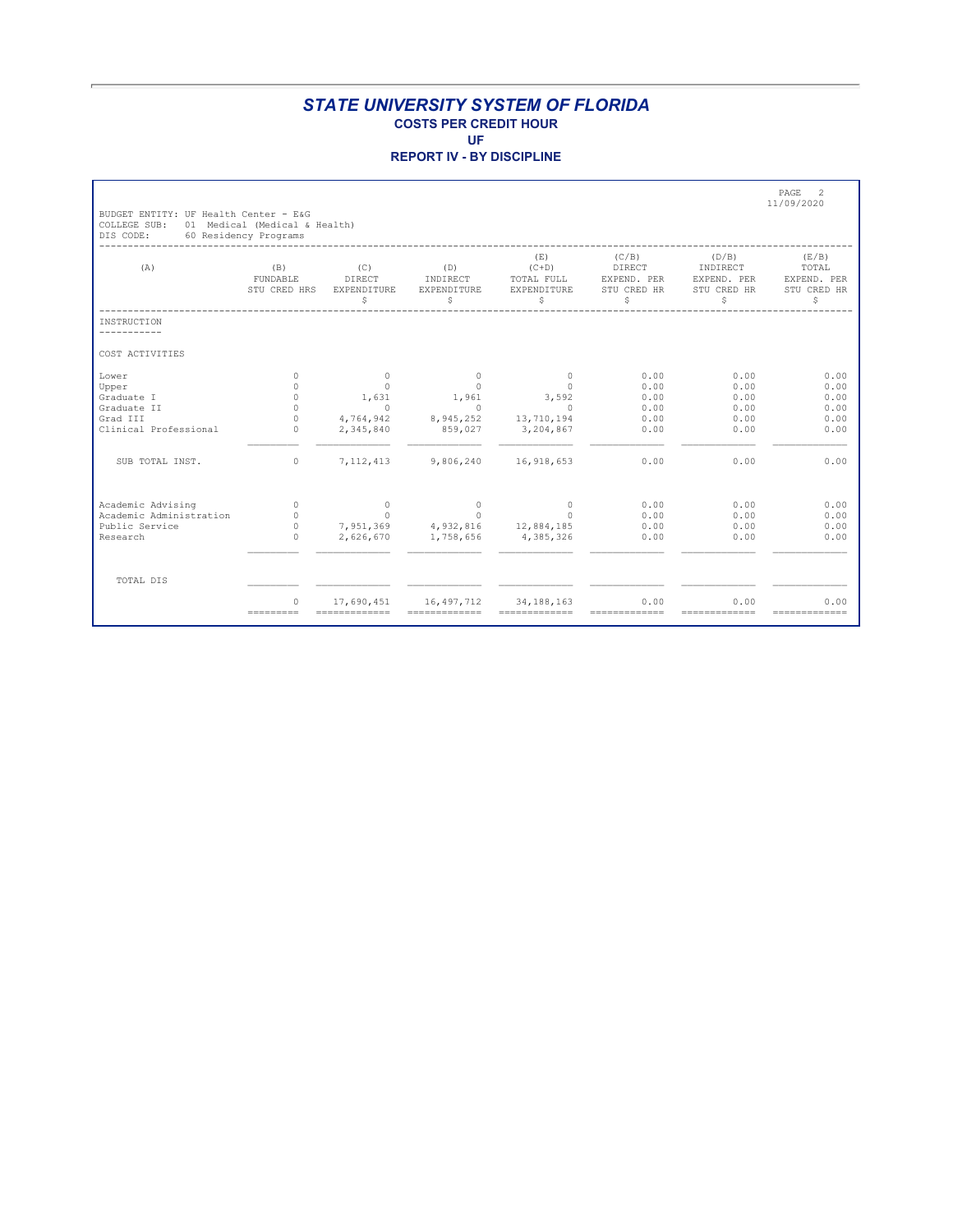**REPORT IV - BY DISCIPLINE**

| BUDGET ENTITY: UF Health Center - E&G |                                                                              |                                   |                                      |                                                         |                                                     |                                                       | PAGE<br>3<br>11/09/2020                           |
|---------------------------------------|------------------------------------------------------------------------------|-----------------------------------|--------------------------------------|---------------------------------------------------------|-----------------------------------------------------|-------------------------------------------------------|---------------------------------------------------|
| COLLEGE SUB:<br>DIS CODE:             | 03 Pharmacy (Medical & Health)<br>51 Health Professions and Related Programs |                                   |                                      |                                                         |                                                     |                                                       |                                                   |
| (A)                                   | (B)<br>FUNDABLE<br>STU CRED HRS                                              | (C)<br>DIRECT<br>EXPENDITURE<br>S | (D)<br>INDIRECT<br>EXPENDITURE<br>\$ | (E)<br>$(C+D)$<br>TOTAL FULL<br><b>EXPENDITURE</b><br>S | (C/B)<br>DIRECT<br>EXPEND. PER<br>STU CRED HR<br>\$ | (D/B)<br>INDIRECT<br>EXPEND. PER<br>STU CRED HR<br>\$ | (E/B)<br>TOTAL<br>EXPEND. PER<br>STU CRED HR<br>S |
| INSTRUCTION                           |                                                                              |                                   |                                      |                                                         |                                                     |                                                       |                                                   |
| COST ACTIVITIES                       |                                                                              |                                   |                                      |                                                         |                                                     |                                                       |                                                   |
| Lower                                 | $\Omega$                                                                     | $\cap$                            | $\Omega$                             | $\Omega$                                                | 0.00                                                | 0.00                                                  | 0.00                                              |
| Upper                                 | $\cap$                                                                       | $\cap$                            | $\Omega$                             | $\cap$                                                  | 0.00                                                | 0.00                                                  | 0.00                                              |
| Graduate I                            | $\cap$                                                                       | $\cap$                            | $\Omega$                             | $\cap$                                                  | 0.00                                                | 0.00                                                  | 0.00                                              |
| Graduate II                           | $\Omega$                                                                     | $\Omega$                          | $\Omega$                             | $\Omega$                                                | 0.00                                                | 0.00                                                  | 0.00                                              |
| Grad III                              | $\cap$                                                                       | $\Omega$                          | $\Omega$                             | $\circ$                                                 | 0.00                                                | 0.00                                                  | 0.00                                              |
| Clinical Professional                 | $\Omega$                                                                     | $\Omega$                          | $\circ$                              | $\circ$                                                 | 0.00                                                | 0.00                                                  | 0.00                                              |
| SUB TOTAL INST.                       | $\Omega$                                                                     | $\Omega$                          | $\Omega$                             | $\Omega$                                                | 0.00                                                | 0.00                                                  | 0.00                                              |
| Academic Advising                     | $\Omega$                                                                     | $\circ$                           | $\circ$                              | $\Omega$                                                | 0.00                                                | 0.00                                                  | 0.00                                              |
| Academic Administration               | $\Omega$                                                                     | $\Omega$                          | $\Omega$                             | $\Omega$                                                | 0.00                                                | 0.00                                                  | 0.00                                              |
| Public Service                        | $\circ$                                                                      | 5,133                             | 1,006                                | 6,139                                                   | 0.00                                                | 0.00                                                  | 0.00                                              |
| Research                              | $\cap$                                                                       | 23,283                            | 4,581                                | 27,864                                                  | 0.00                                                | 0.00                                                  | 0.00                                              |
| TOTAL DIS                             |                                                                              |                                   |                                      |                                                         |                                                     |                                                       |                                                   |
|                                       | C<br>---------                                                               | 28,416<br>=============           | 5,587<br>=============               | 34,003<br>=============                                 | 0.00<br>=============                               | 0.00<br>_____________                                 | 0.00<br>=============                             |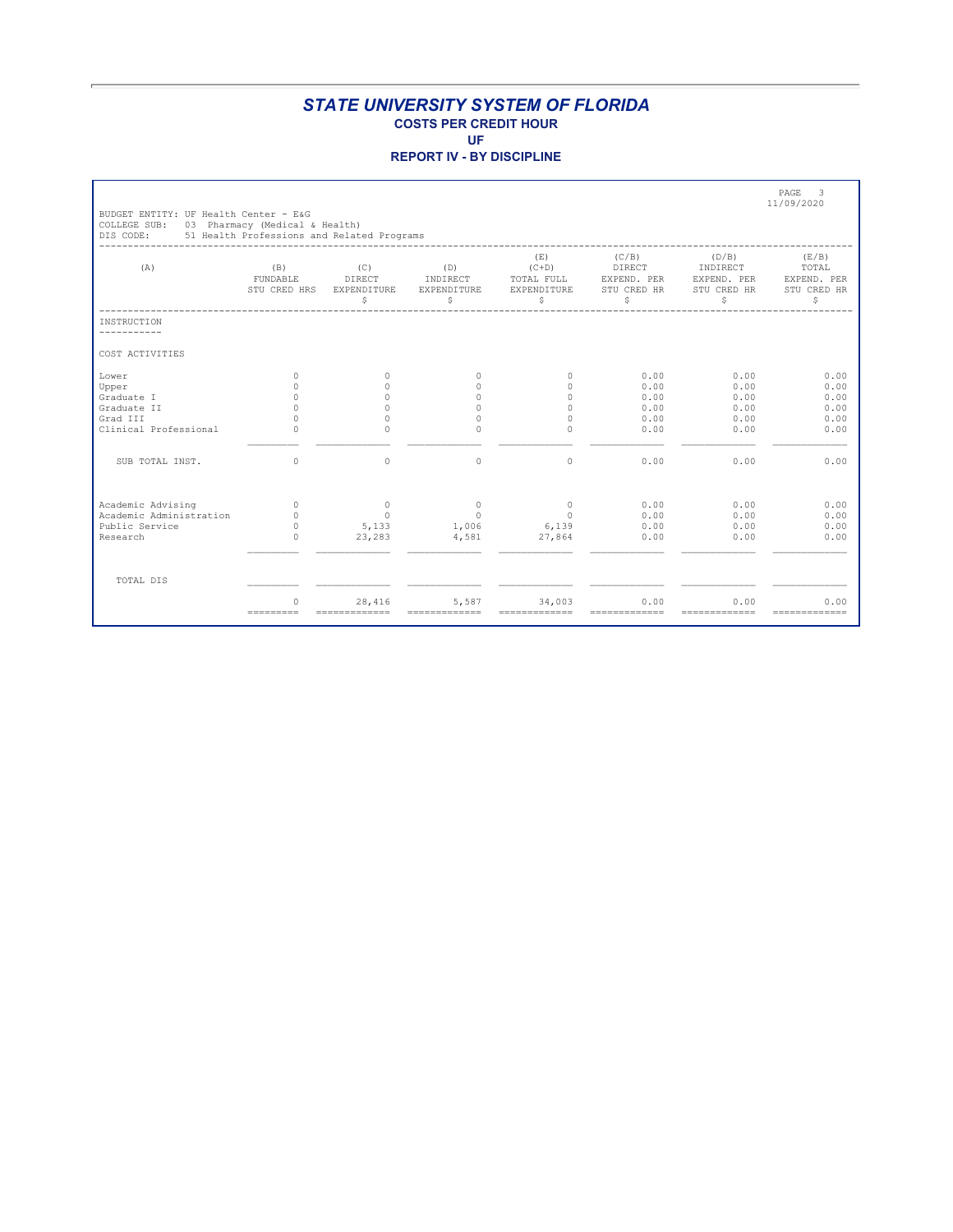|                                                                    |                                                                                                  |                                    |                                      |                                                   |                                                     |                                                      | PAGE<br>$\overline{1}$<br>11/09/2020               |
|--------------------------------------------------------------------|--------------------------------------------------------------------------------------------------|------------------------------------|--------------------------------------|---------------------------------------------------|-----------------------------------------------------|------------------------------------------------------|----------------------------------------------------|
| BUDGET ENTITY: UF Health Center - E&G<br>COLLEGE SUB:<br>DIS CODE: | 04 Health Related Professions (Medical & Health)<br>30 Multi-/Interdisciplinary Studies, General |                                    |                                      |                                                   |                                                     |                                                      |                                                    |
| (A)                                                                | (B)<br>FUNDABLE<br>STU CRED HRS                                                                  | (C)<br>DIRECT<br>EXPENDITURE<br>\$ | (D)<br>INDIRECT<br>EXPENDITURE<br>\$ | (E)<br>$(C+D)$<br>TOTAL FULL<br>EXPENDITURE<br>\$ | (C/B)<br>DIRECT<br>EXPEND. PER<br>STU CRED HR<br>\$ | (D/B)<br>INDIRECT<br>EXPEND. PER<br>STU CRED HR<br>S | (E/B)<br>TOTAL<br>EXPEND. PER<br>STU CRED HR<br>\$ |
| <b>INSTRUCTION</b>                                                 |                                                                                                  |                                    |                                      |                                                   |                                                     |                                                      |                                                    |
| COST ACTIVITIES                                                    |                                                                                                  |                                    |                                      |                                                   |                                                     |                                                      |                                                    |
| Lower                                                              | $\Omega$                                                                                         | $\Omega$                           | $\Omega$                             | $\Omega$                                          | 0.00                                                | 0.00                                                 | 0.00                                               |
| Upper                                                              | $\Omega$                                                                                         | $\Omega$                           | $\cap$                               | $\cap$                                            | 0.00                                                | 0.00                                                 | 0.00                                               |
| Graduate I                                                         | $\Omega$                                                                                         | $\Omega$                           | $\Omega$                             | $\Omega$                                          | 0.00                                                | 0.00                                                 | 0.00                                               |
| Graduate II                                                        | $\Omega$                                                                                         | $\Omega$                           | $\Omega$                             | $\Omega$                                          | 0.00                                                | 0.00                                                 | 0.00                                               |
| Grad III                                                           | $\cap$                                                                                           | $\cap$                             | $\Omega$                             | $\Omega$                                          | 0.00                                                | 0.00                                                 | 0.00                                               |
| Clinical Professional                                              | $\Omega$                                                                                         | $\Omega$                           | $\Omega$                             | $\cap$                                            | 0.00                                                | 0.00                                                 | 0.00                                               |
| SUB TOTAL INST.                                                    | $\circ$                                                                                          | $\circ$                            | $\Omega$                             | $\Omega$                                          | 0.00                                                | 0.00                                                 | 0.00                                               |
| Academic Advising                                                  | $\Omega$                                                                                         | $\circ$                            | $\circ$                              | $\circ$                                           | 0.00                                                | 0.00                                                 | 0.00                                               |
| Academic Administration                                            | $\Omega$                                                                                         | $\Omega$                           | $\Omega$                             | $\circ$                                           | 0.00                                                | 0.00                                                 | 0.00                                               |
| Public Service                                                     | $\Omega$                                                                                         | $\bigcap$                          | $\Omega$                             | $\Omega$                                          | 0.00                                                | 0.00                                                 | 0.00                                               |
| Research                                                           | $\Omega$                                                                                         | $-0$                               | 6,188                                | 6,188                                             | 0.00                                                | 0.00                                                 | 0.00                                               |
| TOTAL DIS                                                          |                                                                                                  |                                    |                                      |                                                   |                                                     |                                                      |                                                    |
|                                                                    | C                                                                                                | $-0$<br>-------------              | 6,188<br>=============               | 6,188<br>----------------                         | 0.00<br>-------------                               | 0.00<br>-------------                                | 0.00<br>-------------                              |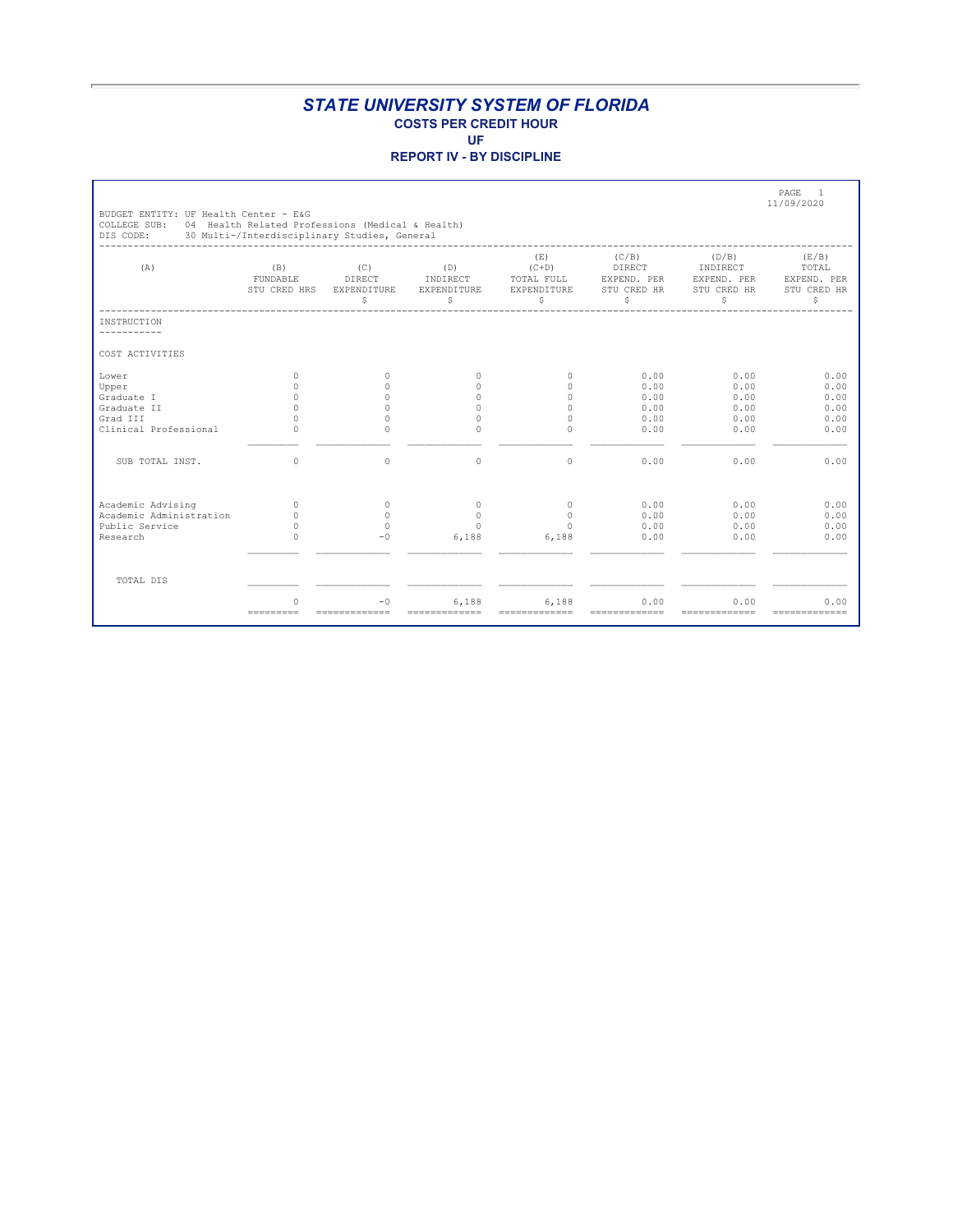|                                                                                                                                         |                                 |                                    |                                      |                                                   |                                                     |                                                       | PAGE<br>$\overline{1}$<br>11/09/2020               |  |  |
|-----------------------------------------------------------------------------------------------------------------------------------------|---------------------------------|------------------------------------|--------------------------------------|---------------------------------------------------|-----------------------------------------------------|-------------------------------------------------------|----------------------------------------------------|--|--|
| BUDGET ENTITY: UF Health Center - E&G<br>COLLEGE SUB:<br>04 Health Related Professions (Medical & Health)<br>DIS CODE:<br>42 Psychology |                                 |                                    |                                      |                                                   |                                                     |                                                       |                                                    |  |  |
| (A)                                                                                                                                     | (B)<br>FUNDABLE<br>STU CRED HRS | (C)<br>DIRECT<br>EXPENDITURE<br>\$ | (D)<br>INDIRECT<br>EXPENDITURE<br>\$ | (E)<br>$(C+D)$<br>TOTAL FULL<br>EXPENDITURE<br>\$ | (C/B)<br>DIRECT<br>EXPEND. PER<br>STU CRED HR<br>\$ | (D/B)<br>INDIRECT<br>EXPEND. PER<br>STU CRED HR<br>\$ | (E/B)<br>TOTAL<br>EXPEND. PER<br>STU CRED HR<br>\$ |  |  |
| INSTRUCTION<br>---------                                                                                                                |                                 |                                    |                                      |                                                   |                                                     |                                                       |                                                    |  |  |
| COST ACTIVITIES                                                                                                                         |                                 |                                    |                                      |                                                   |                                                     |                                                       |                                                    |  |  |
| Lower                                                                                                                                   | $\Omega$                        | $\Omega$                           | $\Omega$                             | $\Omega$                                          | 0.00                                                | 0.00                                                  | 0.00                                               |  |  |
| Upper                                                                                                                                   | $\Omega$                        | $\Omega$                           | $\cap$                               | $\Omega$                                          | 0.00                                                | 0.00                                                  | 0.00                                               |  |  |
| Graduate I                                                                                                                              | $\Omega$                        | $\Omega$                           | $\Omega$                             | $\Omega$                                          | 0.00                                                | 0.00                                                  | 0.00                                               |  |  |
| Graduate II                                                                                                                             | $\Omega$                        | $\Omega$                           | $\Omega$                             | $\Omega$                                          | 0.00                                                | 0.00                                                  | 0.00                                               |  |  |
| Grad III                                                                                                                                | $\cap$                          | $\Omega$                           | $\Omega$                             | $\Omega$                                          | 0.00                                                | 0.00                                                  | 0.00                                               |  |  |
| Clinical Professional                                                                                                                   | $\Omega$                        | $\Omega$                           | $\Omega$                             | $\Omega$                                          | 0.00                                                | 0.00                                                  | 0.00                                               |  |  |
| SUB TOTAL INST.                                                                                                                         | $\circ$                         | $\circ$                            | $\circ$                              | $\circ$                                           | 0.00                                                | 0.00                                                  | 0.00                                               |  |  |
| Academic Advising                                                                                                                       | $\circ$                         | $\circ$                            | $\circ$                              | $\circ$                                           | 0.00                                                | 0.00                                                  | 0.00                                               |  |  |
| Academic Administration                                                                                                                 | $\Omega$                        | $\Omega$                           | $\Omega$                             | $\circ$                                           | 0.00                                                | 0.00                                                  | 0.00                                               |  |  |
| Public Service                                                                                                                          | $\Omega$                        | $\bigcap$                          | $\Omega$                             | $\Omega$                                          | 0.00                                                | 0.00                                                  | 0.00                                               |  |  |
| Research                                                                                                                                | $\Omega$                        | $\Omega$                           | 68,763                               | 68,763                                            | 0.00                                                | 0.00                                                  | 0.00                                               |  |  |
| TOTAL DIS                                                                                                                               |                                 |                                    |                                      |                                                   |                                                     |                                                       |                                                    |  |  |
|                                                                                                                                         | $\Omega$                        | $\Omega$                           | 68,763<br>-------------              | 68,763<br>----------------                        | 0.00<br>-------------                               | 0.00<br>=============                                 | 0.00<br>-------------                              |  |  |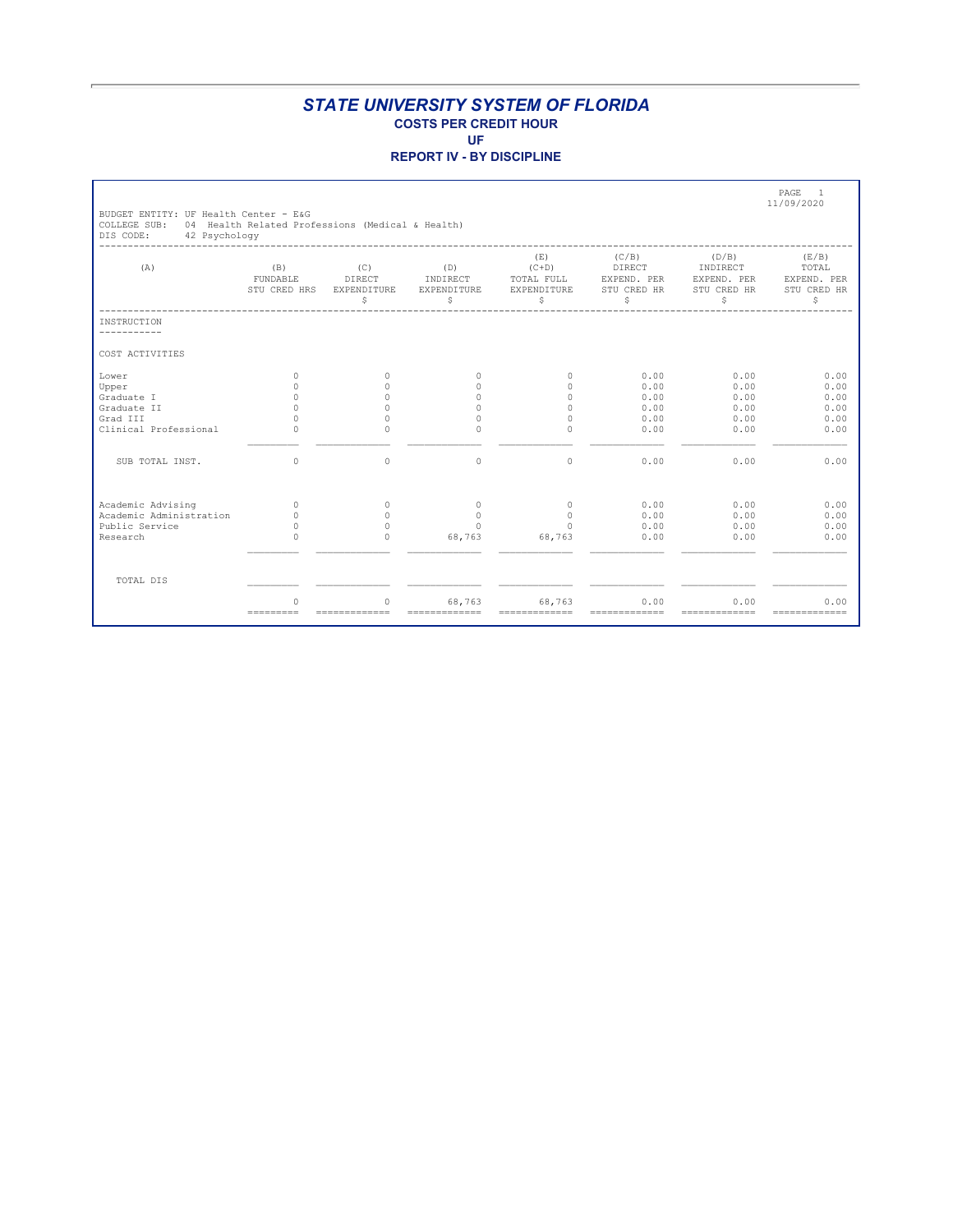|                                                                    |                                                                                                |                                    |                                      |                                                   |                                                     |                                                       | PAGE<br>$\mathcal{L}$<br>11/09/2020                |
|--------------------------------------------------------------------|------------------------------------------------------------------------------------------------|------------------------------------|--------------------------------------|---------------------------------------------------|-----------------------------------------------------|-------------------------------------------------------|----------------------------------------------------|
| BUDGET ENTITY: UF Health Center - E&G<br>COLLEGE SUB:<br>DIS CODE: | 04 Health Related Professions (Medical & Health)<br>51 Health Professions and Related Programs |                                    |                                      |                                                   |                                                     |                                                       |                                                    |
| (A)                                                                | (B)<br>FUNDABLE<br>STU CRED HRS                                                                | (C)<br>DIRECT<br>EXPENDITURE<br>\$ | (D)<br>INDIRECT<br>EXPENDITURE<br>\$ | (E)<br>$(C+D)$<br>TOTAL FULL<br>EXPENDITURE<br>\$ | (C/B)<br>DIRECT<br>EXPEND. PER<br>STU CRED HR<br>\$ | (D/B)<br>INDIRECT<br>EXPEND. PER<br>STU CRED HR<br>\$ | (E/B)<br>TOTAL<br>EXPEND. PER<br>STU CRED HR<br>\$ |
| <b>INSTRUCTION</b>                                                 |                                                                                                |                                    |                                      |                                                   |                                                     |                                                       |                                                    |
| COST ACTIVITIES                                                    |                                                                                                |                                    |                                      |                                                   |                                                     |                                                       |                                                    |
| Lower                                                              | $\Omega$                                                                                       | $\Omega$                           | $\Omega$                             | $\Omega$                                          | 0.00                                                | 0.00                                                  | 0.00                                               |
| Upper                                                              | $\Omega$                                                                                       | $\Omega$                           | $\cap$                               | $\Omega$                                          | 0.00                                                | 0.00                                                  | 0.00                                               |
| Graduate I                                                         | $\circ$                                                                                        | 32,189                             | 3,278                                | 35,467                                            | 0.00                                                | 0.00                                                  | 0.00                                               |
| Graduate II                                                        | $\Omega$                                                                                       | $\Omega$                           | $\Omega$                             | $\Omega$                                          | 0.00                                                | 0.00                                                  | 0.00                                               |
| Grad III                                                           | $\Omega$                                                                                       | $\Omega$                           | $\Omega$                             | $\Omega$                                          | 0.00                                                | 0.00                                                  | 0.00                                               |
| Clinical Professional                                              | $\Omega$                                                                                       | $\Omega$                           | $\cap$                               | $\cap$                                            | 0.00                                                | 0.00                                                  | 0.00                                               |
| SUB TOTAL INST.                                                    | $\circ$                                                                                        | 32,189                             | 3,278                                | 35,467                                            | 0.00                                                | 0.00                                                  | 0.00                                               |
| Academic Advising                                                  | $\Omega$                                                                                       | $\circ$                            | $\Omega$                             | $\Omega$                                          | 0.00                                                | 0.00                                                  | 0.00                                               |
| Academic Administration                                            | $\Omega$                                                                                       | $\Omega$                           | $\Omega$                             | $\Omega$                                          | 0.00                                                | 0.00                                                  | 0.00                                               |
| Public Service                                                     | $\Omega$                                                                                       | $\bigcap$                          | $\Omega$                             | $\Omega$                                          | 0.00                                                | 0.00                                                  | 0.00                                               |
| Research                                                           | $\Omega$                                                                                       | $\Omega$                           | $\Omega$                             | $\Omega$                                          | 0.00                                                | 0.00                                                  | 0.00                                               |
| TOTAL DIS                                                          |                                                                                                |                                    |                                      |                                                   |                                                     |                                                       |                                                    |
|                                                                    | $\Omega$<br>$=$ = = = = = = = = =                                                              | 32,189<br>-------------            | 3,278<br>-------------               | 35,467<br>-------------                           | 0.00<br>-------------                               | 0.00<br>-------------                                 | 0.00<br>-------------                              |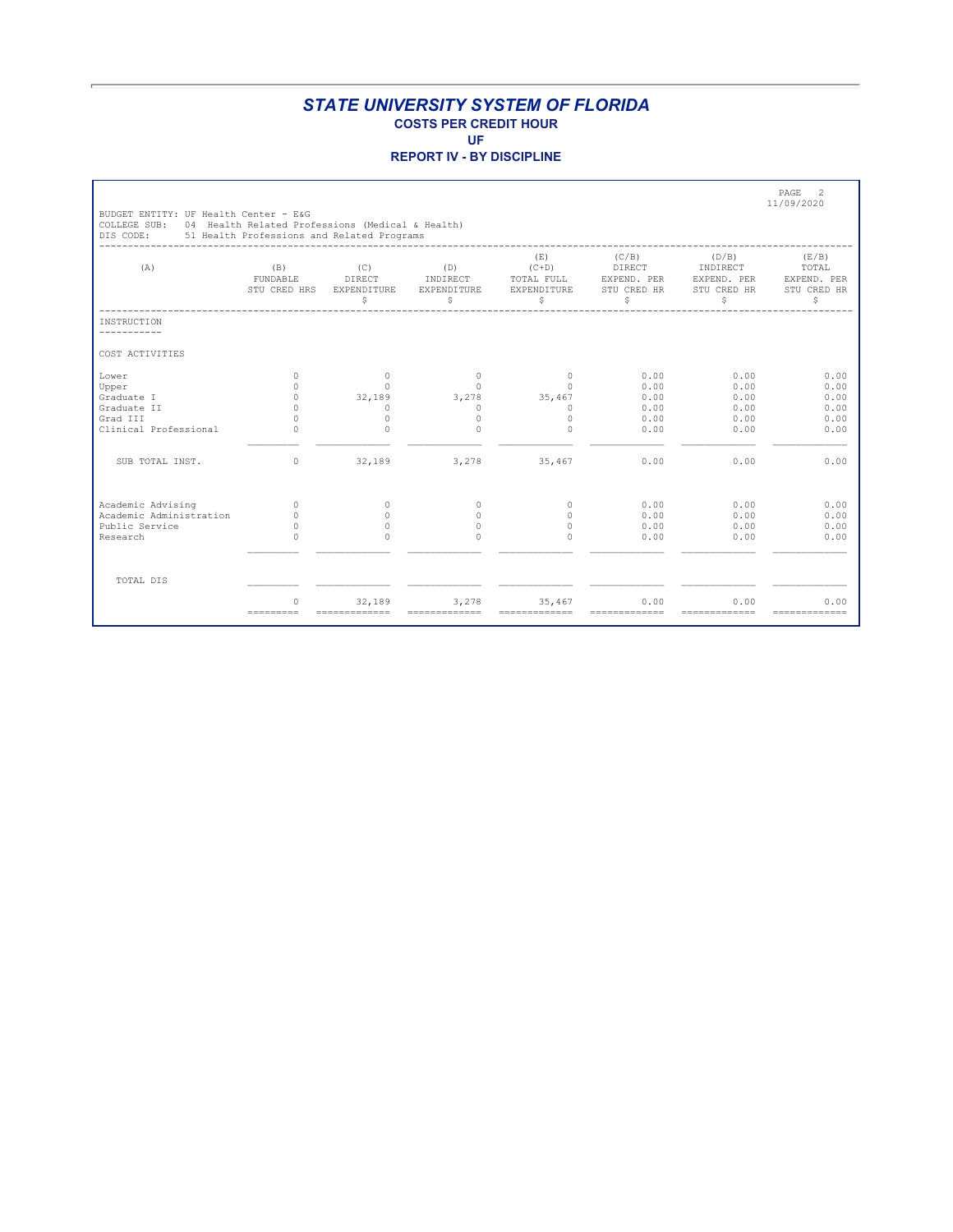**REPORT IV - BY DISCIPLINE**

Г

| BUDGET ENTITY: UF Health Center - E&G |                                                                     |                                    |                                      |                                                  |                                                     |                                                      | PAGE<br>3<br>11/09/2020                           |
|---------------------------------------|---------------------------------------------------------------------|------------------------------------|--------------------------------------|--------------------------------------------------|-----------------------------------------------------|------------------------------------------------------|---------------------------------------------------|
| COLLEGE SUB:<br>DIS CODE:             | 05 Dentistry (Health)<br>51 Health Professions and Related Programs |                                    |                                      |                                                  |                                                     |                                                      |                                                   |
| (A)                                   | (B)<br>FUNDABLE<br>STU CRED HRS                                     | (C)<br>DIRECT<br>EXPENDITURE<br>\$ | (D)<br>INDIRECT<br>EXPENDITURE<br>\$ | (E)<br>$(C+D)$<br>TOTAL FULL<br>EXPENDITURE<br>S | (C/B)<br>DIRECT<br>EXPEND. PER<br>STU CRED HR<br>\$ | (D/B)<br>INDIRECT<br>EXPEND. PER<br>STU CRED HR<br>Ŝ | (E/B)<br>TOTAL<br>EXPEND. PER<br>STU CRED HR<br>Ŝ |
| INSTRUCTION                           |                                                                     |                                    |                                      |                                                  |                                                     |                                                      |                                                   |
| COST ACTIVITIES                       |                                                                     |                                    |                                      |                                                  |                                                     |                                                      |                                                   |
| Lower<br>Upper                        | $\Omega$<br>$\Omega$                                                | $\Omega$<br>$\Omega$               | $\Omega$<br>$\Omega$                 | $\Omega$<br>$\Omega$                             | 0.00<br>0.00                                        | 0.00<br>0.00                                         | 0.00<br>0.00                                      |
| Graduate I                            | $\circ$                                                             | 4,142                              | 2,719                                | 6,861                                            | 0.00                                                | 0.00                                                 | 0.00                                              |
| Graduate II                           | $\Omega$                                                            | 18,360                             | 10,877                               | 29,237                                           | 0.00                                                | 0.00                                                 | 0.00                                              |
| Grad III                              | 15,330                                                              | 9,442,813                          | 8,232,721                            | 17,675,534                                       | 615.97                                              | 537.03                                               | 1,153.00                                          |
| Clinical Professional                 | $\circ$                                                             | 1,778,298                          | 827,566                              | 2,605,864                                        | 0.00                                                | 0.00                                                 | 0.00                                              |
| SUB TOTAL INST.                       | 15,330                                                              | 11, 243, 613                       | 9,073,883                            | 20, 317, 496                                     | 733.44                                              | 591.90                                               | 1,325.34                                          |
| Academic Advising                     | $\Omega$                                                            | $\circ$                            | $\Omega$                             | $\circ$                                          | 0.00                                                | 0.00                                                 | 0.00                                              |
| Academic Administration               | $\Omega$                                                            | $\Omega$                           | $\Omega$                             | $\Omega$                                         | 0.00                                                | 0.00                                                 | 0.00                                              |
| Public Service                        | $\circ$                                                             | 2,814,871                          | 1,734,188                            | 4,549,059                                        | 0.00                                                | 0.00                                                 | 0.00                                              |
| Research                              | $\cap$                                                              | 3,509,981                          | 2,182,013                            | 5,691,994                                        | 0.00                                                | 0.00                                                 | 0.00                                              |
| TOTAL DIS                             |                                                                     |                                    |                                      |                                                  |                                                     |                                                      |                                                   |
|                                       | 15,330<br>$=$ = = = = = = = = =                                     | 17,568,465<br>=============        | 12,990,084<br>=============          | 30,558,549<br>-------------                      | 1,146.02<br>-------------                           | 847.36<br>-------------                              | 1,993.38<br>-------------                         |